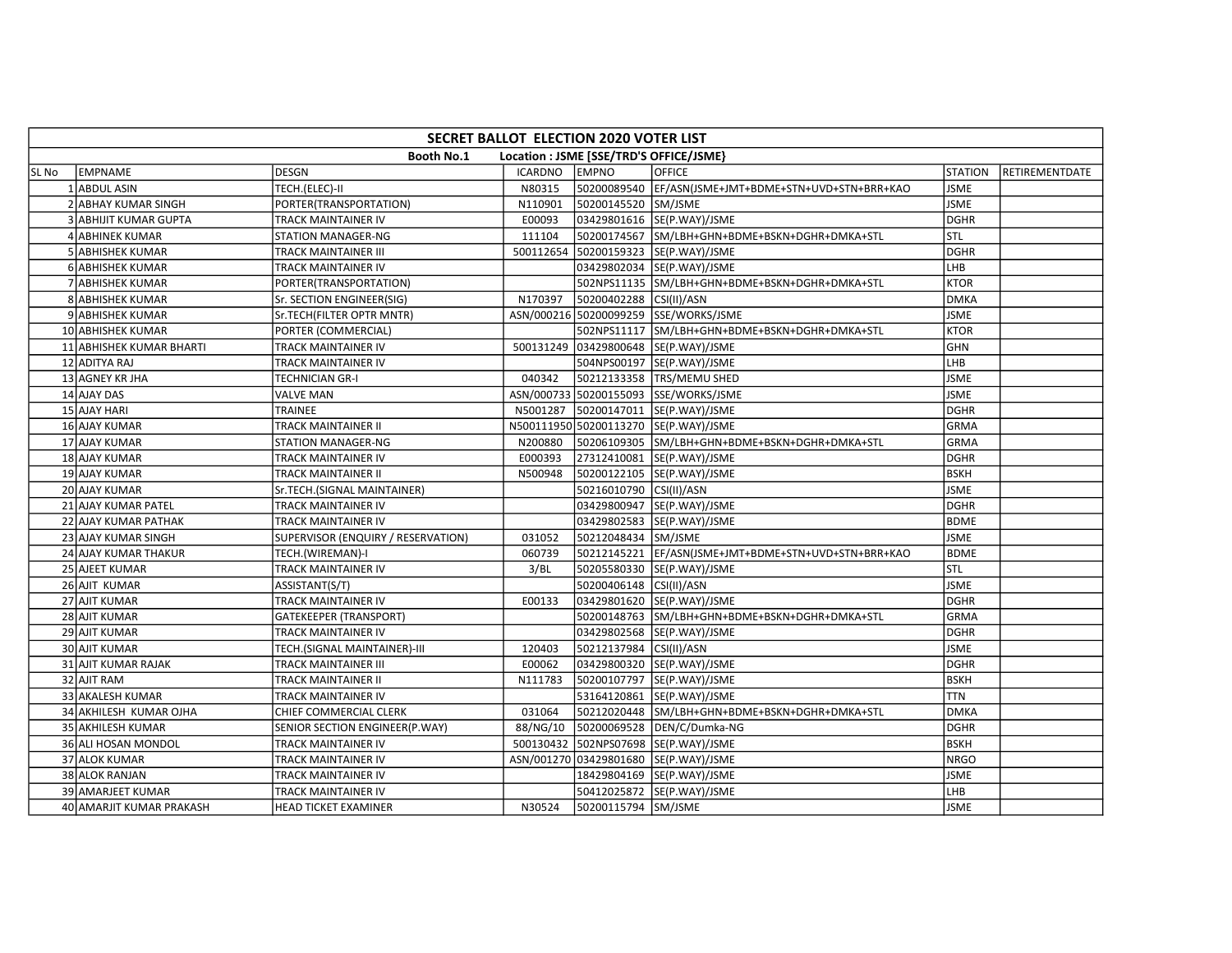|        | SECRET BALLOT ELECTION 2020 VOTER LIST |                                   |                |                         |                                                       |                |                |  |  |  |
|--------|----------------------------------------|-----------------------------------|----------------|-------------------------|-------------------------------------------------------|----------------|----------------|--|--|--|
|        |                                        | <b>Booth No.1</b>                 |                |                         | Location : JSME [SSE/TRD'S OFFICE/JSME}               |                |                |  |  |  |
| lSL No | EMPNAME                                | DESGN                             | <b>ICARDNO</b> | <b>EMPNO</b>            | <b>OFFICE</b>                                         | <b>STATION</b> | RETIREMENTDATE |  |  |  |
|        | 41 AMIT BHARTI                         | ASSISTANT(S/T)                    |                | 50200171384 CSI(II)/ASN |                                                       | <b>JSME</b>    |                |  |  |  |
|        | 42 AMIT KUMAR                          | TRACK MAINTAINER IV               |                |                         | ASN/001268 03429801418 SE(P.WAY)/JSME                 | <b>DGHR</b>    |                |  |  |  |
|        | 43 AMIT KUMAR                          | OFFICE SUPERINTENDENT             |                |                         | 500130737 50210330732 SE(P.WAY)/JSME                  | <b>JSME</b>    |                |  |  |  |
|        | 44 AMIT KUMAR                          | TRACK MAINTAINER IV               |                |                         | 03429802830 SE(P.WAY)/JSME                            | <b>DGHR</b>    |                |  |  |  |
|        | 45 AMIT KUMAR                          | TRACK MAINTAINER IV               |                |                         | 03429801011 SE(P.WAY)/JSME                            | <b>JSME</b>    |                |  |  |  |
|        | 46 AMIT KUMAR JHA                      | COMMERCIAL CLERK(BOOKING)         | 30428          | 50200093397 SM/JSME     |                                                       | <b>JSME</b>    |                |  |  |  |
|        | 47 AMRENDRA KUMAR SINGH                | STATION MANAGER-NG                | 112974         |                         | 50212068524 SM/LBH+GHN+BDME+BSKN+DGHR+DMKA+STL        | <b>DGHR</b>    |                |  |  |  |
|        | 48 AMRESH KUMAR                        | TECH.(SIGNAL MAINTAINER)-I        | N170334        | 50200045901 CSI(II)/ASN |                                                       | <b>JSME</b>    |                |  |  |  |
|        | 49 AMRESH KUMAR                        | <b>STATION MASTER</b>             |                | 502IG070197             | SM/LBH+GHN+BDME+BSKN+DGHR+DMKA+STL                    | <b>DUMK</b>    |                |  |  |  |
|        | 50 AMRESH KUMAR BHAGAT                 | CHIEF COMMERCIAL CLERK            |                |                         | 332NP204297 SM/LBH+GHN+BDME+BSKN+DGHR+DMKA+STL        | <b>DUMK</b>    |                |  |  |  |
|        | 51 ANAND KUMAR                         | TRACK MAINTAINER IV               | <b>XXXXXXX</b> |                         | 50384256278 SE(P.WAY)/JSME                            | <b>JSME</b>    |                |  |  |  |
|        | 52 ANAND KUMAR MONDAL                  | Sr.TECH.(SIGNAL MAINTAINER)       | N170336        | 50212084840 CSI(II)/ASN |                                                       | <b>DUMK</b>    |                |  |  |  |
|        | 53 ANAND KUMAR SAH                     | TRACK MAINTAINER IV               | N111889        |                         | 50200124643 SE(P.WAY)/JSME                            | <b>DGHR</b>    |                |  |  |  |
|        | 54 ANAND PRIYADARSHI                   | TECH.(ELEC)-II                    | N80401         |                         | 50200087750 EF/ASN(JSME+JMT+BDME+STN+UVD+STN+BRR+KAO  | <b>JSME</b>    |                |  |  |  |
|        | 55 ANAND RAJ                           | PORTER(TRANSPORTATION)            |                |                         | 502NPS09251 SM/LBH+GHN+BDME+BSKN+DGHR+DMKA+STL        | <b>DUMK</b>    |                |  |  |  |
|        | 56 ANANDI RAM                          | <b>TRACK MAINTAINER II</b>        | N500713        |                         | 50200081462 SE(P.WAY)/JSME                            | <b>JSME</b>    |                |  |  |  |
|        | 57 ANANT KUMAR                         | SENIOR SECTION ENGINEER(P.WAY)    |                |                         | 500111106 50209902296 SE(P.WAY)/JSME                  | <b>DGHR</b>    |                |  |  |  |
|        | 58 ANGREJ MANDAL                       | Sr.CABINMAN                       | N200427        | 50212134090 SM/JSME     |                                                       | <b>JSME</b>    |                |  |  |  |
|        | 59 ANGREJ RAM                          | <b>TRACK MAINTAINER I</b>         | N500735        |                         | 50200081449 SE(P.WAY)/JSME                            | <b>DGHR</b>    |                |  |  |  |
|        | 60 ANIKET KUMAR                        | <b>SR.TICKET EXAMINER</b>         | N170349        | 50200071950 SM/JSME     |                                                       | <b>JSME</b>    |                |  |  |  |
|        | 61 ANIL KUMAR                          | <b>TRACK MAINTAINER IV</b>        |                |                         | ASN/001057 50205582702 SE(P.WAY)/JSME                 | STL            |                |  |  |  |
|        | 62 ANIL KUMAR                          | CHIEF.TRAVELLING TICKET INSPECTOR | 030790         |                         | 50212091467 DRM/TRNSP/ASN                             | <b>JSME</b>    |                |  |  |  |
|        | 63 ANIL KR SINGH                       | <b>TRACK MAINTAINER I</b>         | N500704        |                         | 50200045500 SE(P.WAY)/JSME                            | <b>TTN</b>     |                |  |  |  |
|        | 64 ANIL KUMAR                          | ASSISTANT(S/T)                    |                | 50200170150 CTCI/ASN    |                                                       | <b>JSME</b>    |                |  |  |  |
|        | 65 ANIL KUMAR                          | Sr. SECTION ENGINEER(TRD-ELEC)    | 050259         |                         | 50212131179  TRD(JSME+MDP+JMT)                        | <b>JSME</b>    |                |  |  |  |
|        | 66 ANIL KUMAR                          | <b>TRACK MAINTAINER III</b>       |                |                         | 502112630 50200161962 SE(P.WAY)/JSME                  | <b>DUMK</b>    |                |  |  |  |
|        | 67 ANIL KUMAR BHAGAT                   | <b>TRACK MAINTAINER II</b>        | N111151        |                         | 50200121940 SE(P.WAY)/JSME                            | <b>DGHR</b>    |                |  |  |  |
|        | 68 ANIL KUMAR PANDIT                   | CHIEF.TRAVELLING TICKET INSPECTOR | 030657         |                         | 50210108026 DRM/TRNSP/ASN                             | <b>JSME</b>    |                |  |  |  |
|        | 69 ANIL KUMAR VERMA                    | TRACK MAINTAINER III              |                |                         | 500112652 50200158185 SE(P.WAY)/JSME                  | <b>LHB</b>     |                |  |  |  |
|        | 70 ANIL KUMAR VERMA                    | <b>TECHNICIAN GR-I</b>            | 060648         |                         | 50212117780 EF/ASN(JSME+JMT+BDME+STN+UVD+STN+BRR+KAO  | <b>BDME</b>    |                |  |  |  |
|        | 71 ANIL KUMAR YADAV                    | ASSISTANT(S/T)                    |                | 50714106003 CTCI/ASN    |                                                       | <b>JSME</b>    |                |  |  |  |
|        | 72 ANIL KUMAR YADAV                    | TRACK MAINTAINER II               | N111480        |                         | 50200113281  SE(P.WAY)/JSME                           | <b>DGHR</b>    |                |  |  |  |
|        | 73 ANIL MARIK                          | <b>SHUNT MAN</b>                  | N200533        | 50200058040 SM/JSME     |                                                       | <b>JSME</b>    |                |  |  |  |
|        | 74 ANIL MURMU                          | ASSISTANT(S/T)                    |                | 50200147564 CSI(II)/ASN |                                                       | <b>JSME</b>    |                |  |  |  |
|        | 75 ANIL SINGH                          | <b>TRACK MAINTAINER III</b>       | N500652        |                         | 50200101692 SE(P.WAY)/JSME                            | <b>DGHR</b>    |                |  |  |  |
|        | 76 ANIMANAND                           | TECH. (FILTER OPERATOR)-I         | 060774         |                         | 50212143571  EF/ASN(JSME+JMT+BDME+STN+UVD+STN+BRR+KAO | <b>JSME</b>    |                |  |  |  |
|        | 77 ANIRUDH KUMAR SINHA                 | TECH.(FITTER)-II                  | N110736        |                         | 50200122853 SSE(C&W)/MDP+STN                          | <b>JSME</b>    |                |  |  |  |
|        | 78 ANJANI SINGH                        | STATION MANAGER-NG                | N201848        |                         | 50200117900 SM/LBH+GHN+BDME+BSKN+DGHR+DMKA+STL        | <b>DGHR</b>    |                |  |  |  |
|        | 79 ANKAJ KUMAR                         | TRACK MAINTAINER IV               | E00128         |                         | 50714506573 SE(P.WAY)/JSME                            | <b>BSKH</b>    |                |  |  |  |
|        | 80 ANSHUMAN SINGH                      | TECH.(TRAIN LIGHTING)-II          |                |                         | 50200175038 AC/ASN & TLI/ASN, UDL, DGR, MDP & UDL     | <b>DUMK</b>    |                |  |  |  |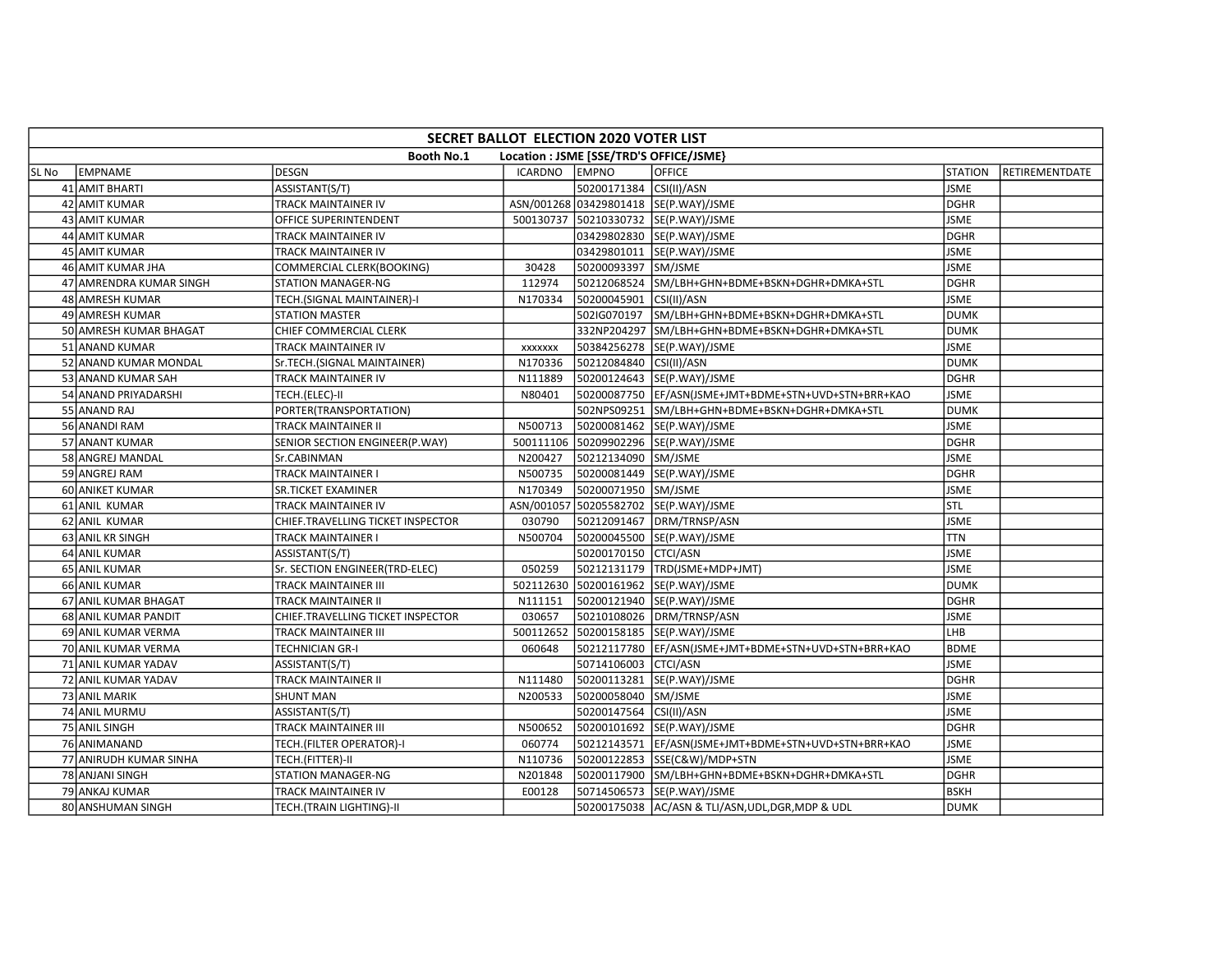|       | SECRET BALLOT ELECTION 2020 VOTER LIST                       |                                   |               |                         |                                                           |                |                |  |  |  |  |
|-------|--------------------------------------------------------------|-----------------------------------|---------------|-------------------------|-----------------------------------------------------------|----------------|----------------|--|--|--|--|
|       | <b>Booth No.1</b><br>Location : JSME [SSE/TRD'S OFFICE/JSME} |                                   |               |                         |                                                           |                |                |  |  |  |  |
| SL No | EMPNAME                                                      | <b>DESGN</b>                      | ICARDNO EMPNO |                         | OFFICE                                                    | <b>STATION</b> | RETIREMENTDATE |  |  |  |  |
|       | 81 ANUJ KUMAR                                                | <b>TRACK MAINTAINER IV</b>        |               |                         | ASN/001265 03429800970 SE(P.WAY)/JSME                     | <b>DUMK</b>    |                |  |  |  |  |
|       | 82 ANUP KUMAR NIRALA                                         | CHIEF.TRAVELLING TICKET INSPECTOR | 031111        |                         | 50212089011 DRM/TRNSP/ASN                                 | <b>JSME</b>    |                |  |  |  |  |
|       | 83 ANUP KUMAR SAHA                                           | <b>STATION MASTER</b>             |               |                         | 50200169389 SM/LBH+GHN+BDME+BSKN+DGHR+DMKA+STL            | <b>GRMA</b>    |                |  |  |  |  |
|       | 84 ANUPRAJ KUMAR                                             | <b>TRACK MAINTAINER IV</b>        |               |                         | 03429802576 SE(P.WAY)/JSME                                | DGHR           |                |  |  |  |  |
|       | 85 ARABINDA KARMAKAR                                         | <b>TRAINEES</b>                   |               |                         | 03429803074 SE(P.WAY)/JSME                                | <b>DMKA</b>    |                |  |  |  |  |
|       | 86 ARBIND KUMAR NAG                                          | TRAVELLING TICKET INSPECTOR       | N30012        | 50212091613 SM/JSME     |                                                           | <b>JSME</b>    |                |  |  |  |  |
|       | 87 ARBIND PRASAD                                             | <b>TRACK MAINTAINER I</b>         | N40013        |                         | 50200058580 SE(P.WAY)/JSME                                | <b>GHN</b>     |                |  |  |  |  |
|       | 88 ARJUN KUMAR                                               | <b>TRACK MAINTAINER IV</b>        | E00059        |                         | 03429800653 SE(P.WAY)/JSME                                | <b>GHN</b>     |                |  |  |  |  |
|       | 89 ARJUN KUMAR SHARMA                                        | <b>TRACK MAINTAINER III</b>       |               |                         | 03229800097 SE(P.WAY)/JSME                                | <b>JSME</b>    |                |  |  |  |  |
|       | 90 ARJUN PRASAD                                              | <b>HELPER</b>                     | N80235        |                         | 50200124862  EF/ASN(JSME+JMT+BDME+STN+UVD+STN+BRR+KAO     | <b>JSME</b>    |                |  |  |  |  |
|       | 91 ARUN KUMAR CHOUDHARY                                      | <b>TECHNICIAN GR-I</b>            | N80358        |                         | 50200054446 AC/ASN & TLI/ASN, UDL, DGR, MDP & UDL         | <b>DUMK</b>    |                |  |  |  |  |
|       | 92 ARUN KUMAR                                                | <b>STATION MASTER</b>             | N201302       |                         | 50200117018 SM/LBH+GHN+BDME+BSKN+DGHR+DMKA+STL            | <b>NRGO</b>    |                |  |  |  |  |
|       | 93 ARUN KUMAR                                                | TRACK MAINTAINER IV               |               |                         | 03429802057 SE(P.WAY)/JSME                                | <b>DGHR</b>    |                |  |  |  |  |
|       | 94 ARUN KUMAR                                                | <b>TRACK MAINTAINER II</b>        | N500965       |                         | 50200121769 SE(P.WAY)/JSME                                | <b>JSME</b>    |                |  |  |  |  |
|       | 95 ARUN KUMAR                                                | <b>HELPER</b>                     |               |                         | N500130594 50200131052 SSE/WORKS/JSME                     | <b>JSME</b>    |                |  |  |  |  |
|       | 96 ARUN KUMAR                                                | TRACK MAINTAINER IV               | E100108       |                         | 03429801157  SE(P.WAY)/JSME                               | <b>JSME</b>    |                |  |  |  |  |
|       | 97 ARUN KUMAR ALOK                                           | <b>TECHNICIAN GR-I</b>            | N70157        |                         | 50207201655 EF/ASN(JSME+JMT+BDME+STN+UVD+STN+BRR+KAO      | <b>JSME</b>    |                |  |  |  |  |
|       | 98 ARUN KUMAR DAS                                            | TRACK MAINTAINER IV               | <b>NA</b>     |                         | 27621003629 SE(P.WAY)/JSME                                | <b>DGHR</b>    |                |  |  |  |  |
|       | 99 ARUN KUMAR PANDEY                                         | DY.STATION MANAGER                | 112156        |                         | 50212068482 SM/LBH+GHN+BDME+BSKN+DGHR+DMKA+STL            | LHB            |                |  |  |  |  |
|       | 100 ARVIND KUMAR                                             | TRACK MAINTAINER IV               |               |                         | 45329802341 SE(P.WAY)/JSME                                | <b>TTN</b>     |                |  |  |  |  |
|       | 101 ARVIND KUMAR                                             | <b>TRACK MAINTAINER III</b>       | E100111       |                         | 27223005409 SE(P.WAY)/JSME                                | <b>BDME</b>    |                |  |  |  |  |
|       | 102 ARVIND KUMAR                                             | <b>TICKET EXAMINER</b>            |               | 50200148702 SM/JSME     |                                                           | <b>JSME</b>    |                |  |  |  |  |
|       | 103 ARVIND KUMAR                                             | TRACK MAINTAINER III              |               |                         | 500112639 50200156826 SE(P.WAY)/JSME                      | <b>NRGO</b>    |                |  |  |  |  |
|       | 104 ARVIND KUMAR NIRALA                                      | <b>TRACK MAINTAINER II</b>        | N500950       |                         | 50200121885 SE(P.WAY)/JSME                                | <b>JSME</b>    |                |  |  |  |  |
|       | 105 ASHEESH KUMAR RAY                                        | TRACK MAINTAINER III              |               |                         | 50200158173 SE(P.WAY)/JSME                                | <b>DGHR</b>    |                |  |  |  |  |
|       | 106 ASHIS SOREN                                              | SENIOR SECTION ENGINEER(P.WAY)    |               |                         | 500130414 50200154891 SE(P.WAY)/JSME                      | <b>BSKH</b>    |                |  |  |  |  |
|       | 107 ASHISH KUMAR                                             | TRACK MAINTAINER IV               |               |                         | 50714703483 SE(P.WAY)/JSME                                | <b>GHN</b>     |                |  |  |  |  |
|       | 108 ASHISH KUMAR                                             | <b>SHUNT MAN</b>                  |               |                         | ASN/000910 50205628131 SM/LBH+GHN+BDME+BSKN+DGHR+DMKA+STL | <b>DUMK</b>    |                |  |  |  |  |
|       | 109 ASHISH KUMAR BHARTI                                      | KHALASI(MULTI PURPOSE)            |               |                         | N500130141 502NPS06670 SSE/WORKS/JSME                     | <b>JSME</b>    |                |  |  |  |  |
|       | 110 ASHISH KUMAR THAKUR                                      | <b>TRACK MAINTAINER II</b>        | N500955       |                         | 50200122002 SE(P.WAY)/JSME                                | <b>BSKH</b>    |                |  |  |  |  |
|       | 111 ASHISH RAJ                                               | TRACK MAINTAINER IV               |               |                         | 03429802578 SE(P.WAY)/JSME                                | <b>DGHR</b>    |                |  |  |  |  |
|       | 112 ASHOK KR PANJIYARA                                       | TRACK MAINTAINER I                | N500970       |                         | 50200044799 SE(P.WAY)/JSME                                | <b>DGHR</b>    |                |  |  |  |  |
|       | 113 ASHOK KUMAR                                              | PORTER(TRANSPORTATION)            | <b>MLDT</b>   |                         | 50204771047 SM/LBH+GHN+BDME+BSKN+DGHR+DMKA+STL            | <b>GRMA</b>    |                |  |  |  |  |
|       | 114 ASHOK KUMAR                                              | ASSISTANT(S/T)                    |               | 50200403668 CSI(II)/ASN |                                                           | <b>TTN</b>     |                |  |  |  |  |
|       | 115 ASHOK KUMAR                                              | <b>TRACK MAINTAINER IV</b>        |               |                         | N50012844 50200159335 SE(P.WAY)/JSME                      | <b>DUMK</b>    |                |  |  |  |  |
|       | 116 ASHOK KUMAR MONDAL                                       | TRACK MAINTAINER IV               |               |                         | 502NPS06110 SE(P.WAY)/JSME                                | <b>BSKH</b>    |                |  |  |  |  |
|       | 117 ASHOK KUMAR RAM                                          | Sr.TECH(LINEMAN)                  | N80270        |                         | 50212124400   EF/ASN(JSME+JMT+BDME+STN+UVD+STN+BRR+KAO    | <b>DUMK</b>    |                |  |  |  |  |
|       | 118 ASHOK KUMAR SINGH                                        | TRACK MAINTAINER IV               | E00060        |                         | 03429800953 SE(P.WAY)/JSME                                | LHB            |                |  |  |  |  |
|       | 119 ASHOK KUMAR YADAV                                        | PORTER (COMMERCIAL)               | 11114836      | 50299273615 SM/JSME     |                                                           | <b>JSME</b>    |                |  |  |  |  |
|       | 120 ASHOK PRASAD                                             | <b>TRACK MAINTAINER II</b>        | N500724       |                         | 50200072576 SE(P.WAY)/JSME                                | <b>JSME</b>    |                |  |  |  |  |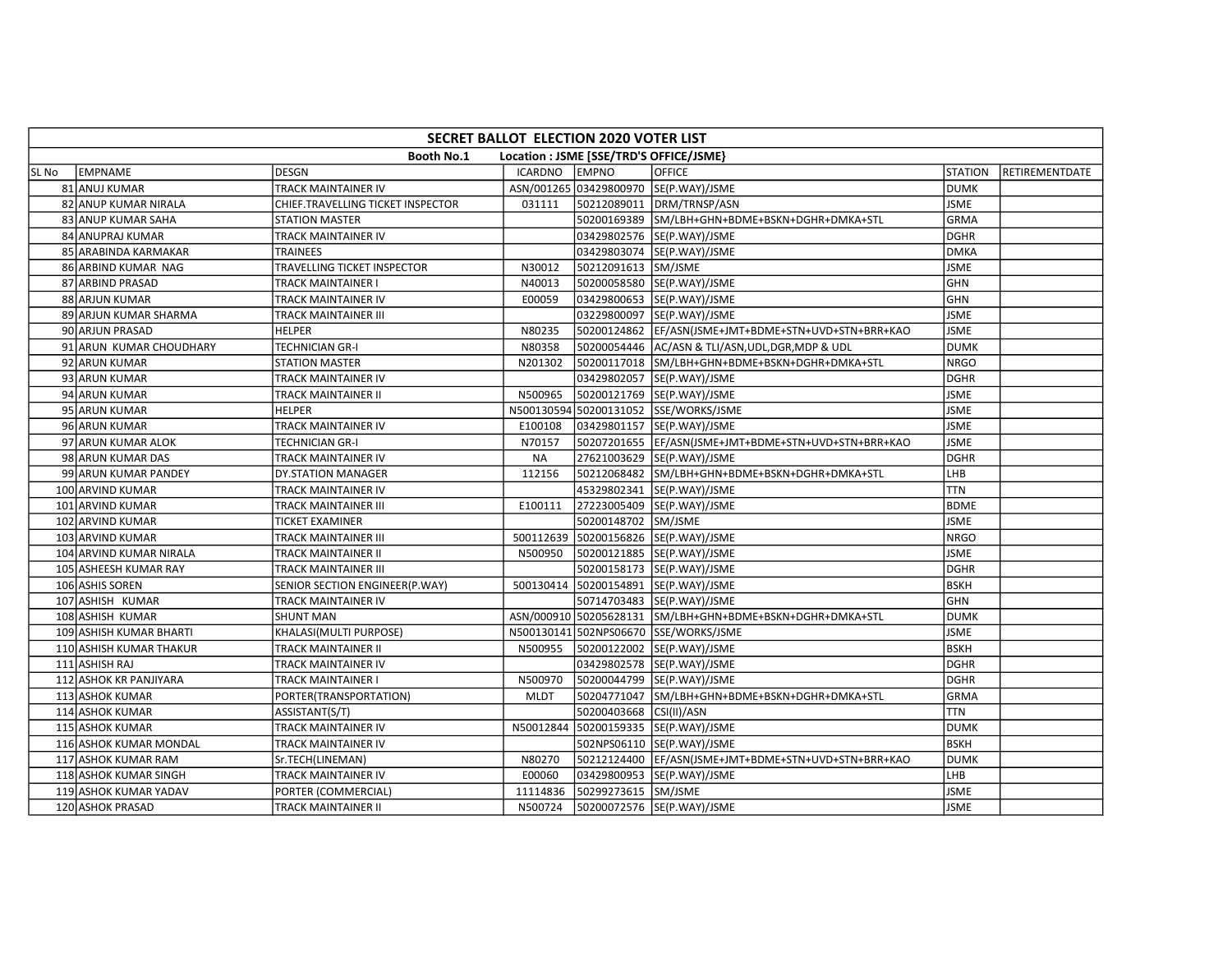|       | SECRET BALLOT ELECTION 2020 VOTER LIST                |                                      |                |                                |                                                           |                |                |  |  |  |  |
|-------|-------------------------------------------------------|--------------------------------------|----------------|--------------------------------|-----------------------------------------------------------|----------------|----------------|--|--|--|--|
|       | Booth No.1<br>Location : JSME [SSE/TRD'S OFFICE/JSME} |                                      |                |                                |                                                           |                |                |  |  |  |  |
| SL No | EMPNAME                                               | <b>DESGN</b>                         | <b>ICARDNO</b> | <b>EMPNO</b>                   | <b>OFFICE</b>                                             | <b>STATION</b> | RETIREMENTDATE |  |  |  |  |
|       | 121 ASHOK YADAV                                       | ASSISTANT(S/T)                       |                | 50200142086 CTCI/ASN           |                                                           | <b>JSME</b>    |                |  |  |  |  |
|       | 122 ASHUTOSH KUMAR                                    | TRACK MAINTAINER IV                  |                |                                | ASN/001116 03429800948 SE(P.WAY)/JSME                     | <b>BSKH</b>    |                |  |  |  |  |
|       | 123 ASHUTOSH PRIYA DARSHI                             | SENIOR SECTION ENGINEER(WORKS)       | 075923         |                                | 50208373693  DEN/C/Dumka-NG                               | <b>BDME</b>    |                |  |  |  |  |
|       | 124 ASHWEANI KUMAR A                                  | JR. ENGINEER                         | 352329         | 50806005639 CSI(II)/ASN        |                                                           | <b>JSME</b>    |                |  |  |  |  |
|       | 125 ASHWINI KUMAR SINGH                               | TRACK MAINTAINER IV                  |                |                                | 500130419 502NPS07700 SE(P.WAY)/JSME                      | <b>BSKH</b>    |                |  |  |  |  |
|       | 126 ASUNTA HEMBRAM                                    | TRACK MAINTAINER IV                  |                |                                | 50205552138 SE(P.WAY)/JSME                                | <b>BSKH</b>    |                |  |  |  |  |
|       | 127 AVIJIT KR DEY                                     | STATION MANAGER-NG                   |                |                                | 50200173186 SM/LBH+GHN+BDME+BSKN+DGHR+DMKA+STL            | <b>DUMK</b>    |                |  |  |  |  |
|       | 128 AVINASH KUMAR                                     | TRACK MAINTAINER II                  | N111414        |                                | 50200122178 SE(P.WAY)/JSME                                | <b>NRGO</b>    |                |  |  |  |  |
|       | 129 AWADHESH KUMAR KAPRI                              | <b>TRACK MAINTAINER IV</b>           | 500131254      |                                | 03429800654 SE(P.WAY)/JSME                                | <b>TTN</b>     |                |  |  |  |  |
|       | 130 AYODHYA MAHATO                                    | ASSISTANT(S/T)                       | 120871         | 50212130187 CSI(II)/ASN        |                                                           | LHB            |                |  |  |  |  |
|       | 131 AZAD ANSARI                                       | <b>SHUNT MAN</b>                     | N200139        | 50200010960 SM/JSME            |                                                           | <b>JSME</b>    |                |  |  |  |  |
|       | 132 BABLI KUMARI                                      | <b>TECHNICIAN GR-I</b>               | 041849         |                                | 50212135239 TRS/MEMU SHED                                 | <b>JSME</b>    |                |  |  |  |  |
|       | 133 BABLU KUMAR                                       | <b>GATEKEEPER (TRANSPORT)</b>        |                | ASN/000979 50200148660 SM/JSME |                                                           | <b>JSME</b>    |                |  |  |  |  |
|       | 134 BABLU KUMAR RAJ                                   | TRACK MAINTAINER II                  |                |                                | 500111427 50200129112 SE(P.WAY)/JSME                      | <b>BDME</b>    |                |  |  |  |  |
|       | 135 BABUJAN MAJHI                                     | ASSISTANT(S/T)                       | 120864         | 50212115009 CSI(II)/ASN        |                                                           | <b>JSME</b>    |                |  |  |  |  |
|       | 136 BABULAL MANJHI                                    | <b>SHUNT MAN</b>                     | 112185         | 50212119970 SM/JSME            |                                                           | <b>JSME</b>    |                |  |  |  |  |
|       | 137 BADAL KANTI HALDER                                | CHIEF COMMERCIAL CLERK               | N30198         | 50200066503 SM/JSME            |                                                           | <b>JSME</b>    |                |  |  |  |  |
|       | 138 BAIDYANATH BHANDARI                               | TRACK MAINTAINER III                 | N500971        |                                | 50212139828 SE(P.WAY)/JSME                                | <b>BDME</b>    |                |  |  |  |  |
|       | 139 BAIJNATH YADAV                                    | <b>TECHNICIAN GR-I</b>               | N70150         |                                | 50212119258 CTFO/TRD/(JMT+MDP+JSME)                       | <b>JSME</b>    |                |  |  |  |  |
|       | 140 BAIJU DAS                                         | TRACK MAINTAINER IV                  | E000201        |                                | 12221205814 SE(P.WAY)/JSME                                | <b>DGHR</b>    |                |  |  |  |  |
|       | 141 BAJO MARANDI                                      | ASSISTANT(S/T)                       | 121280         | 50212083185 CSI(II)/ASN        |                                                           | <b>JSME</b>    |                |  |  |  |  |
|       | 142 BAL YOGESHWAR KUMAR                               | JUNIOR ENGINEER(P.WAY)               |                |                                | 50200166637  Dy CE/Con-I/ASN-NG                           | <b>DUMK</b>    |                |  |  |  |  |
|       | 143 BALARAM HARIJAN                                   | <b>CHIEF TRAINS CLERK</b>            | 112162         | 50212030417 SM/JSME            |                                                           | <b>JSME</b>    |                |  |  |  |  |
|       | 144 BALMIKI KR MANDAL                                 | TECH.CARPENTER-II                    | 00041774       |                                | 50200041774 SE(P.WAY)/JSME                                | <b>JSME</b>    |                |  |  |  |  |
|       | 145 BALRAM SINGH                                      | PORTER (COMMERCIAL)                  |                |                                | 50200156905 SM/LBH+GHN+BDME+BSKN+DGHR+DMKA+STL            | <b>STL</b>     |                |  |  |  |  |
|       | 146 BANGALI RAY                                       | Sr.CABINMAN                          | 112655         | 50212120674 SM/JSME            |                                                           | <b>JSME</b>    |                |  |  |  |  |
|       | 147 BARUN KUMAR                                       | <b>TICKET EXAMINER</b>               | 110536         | 502NPS02975 SM/JSME            |                                                           | <b>JSME</b>    |                |  |  |  |  |
|       | 148 BARUN KUMAR YADAV                                 | TRACK MAINTAINER II                  | 075902         |                                | 50212145804 SE(P.WAY)/JSME                                | <b>BDME</b>    |                |  |  |  |  |
|       | 149 BASANT KUMAR SINHA                                | TRAVELLING TICKET INSPECTOR          | 030796         | 50212099466 SM/JSME            |                                                           | <b>JSME</b>    |                |  |  |  |  |
|       | 150 BASUDEO BHOGTA                                    | <b>TRACK MAINTAINER II</b>           | N500997        |                                | 50200084359 SE(P.WAY)/JSME                                | <b>JSME</b>    |                |  |  |  |  |
|       | 151 BASUDEO THAKUR                                    | PORTER (COMMERCIAL)                  | N200447        |                                | 50200010972 SM/LBH+GHN+BDME+BSKN+DGHR+DMKA+STL            | <b>GHN</b>     |                |  |  |  |  |
|       | 152 BASUKI CHOUDHARY                                  | Dy.CHIEF.TRAVELLING TICKET INSPECTOR |                | 42504627868 SM/JSME            |                                                           | <b>JSME</b>    |                |  |  |  |  |
|       | 153 BHAGWAN SINGH                                     | SUPERVISOR (ENQUIRY / RESERVATION)   | 03122          | 50212108327 SM/JSME            |                                                           | <b>JSME</b>    |                |  |  |  |  |
|       | 154 BHARAT BHUSHAN                                    | TRACK MAINTAINER IV                  |                |                                | 502NPS05523 SE(P.WAY)/JSME                                | <b>TTN</b>     |                |  |  |  |  |
|       | 155 BHARAT KR.GUPTA                                   | TRACK MAINTAINER IV                  |                |                                | 500130989 27313405901 SE(P.WAY)/JSME                      | <b>DGHR</b>    |                |  |  |  |  |
|       | 156 BHEEM KUMAR PRAJAPATI                             | TRACK MAINTAINER IV                  |                |                                | N500130738 50200143250 SM/LBH+GHN+BDME+BSKN+DGHR+DMKA+STL | <b>BDME</b>    |                |  |  |  |  |
|       | 157 BHUNESWAR GOPE                                    | TRACK MAINTAINER II                  | N500973        |                                | 50200087002 SE(P.WAY)/JSME                                | STL            |                |  |  |  |  |
|       | 158 BHUPAL KAPRI                                      | TRACK MAINTAINER I                   | 075503         |                                | 50212131131 SE(P.WAY)/JSME                                | <b>JSME</b>    |                |  |  |  |  |
|       | 159 BHUWNESHWAR KR BHUWAN                             | TRACK MAINTAINER II                  | N40007         |                                | 50200063605 SE(P.WAY)/JSME                                | <b>BDME</b>    |                |  |  |  |  |
|       | 160 BIBEK ANAND PRAKASH                               | TRACK MAINTAINER IV                  | E00100         |                                | 03429801414 SE(P.WAY)/JSME                                | DGHR           |                |  |  |  |  |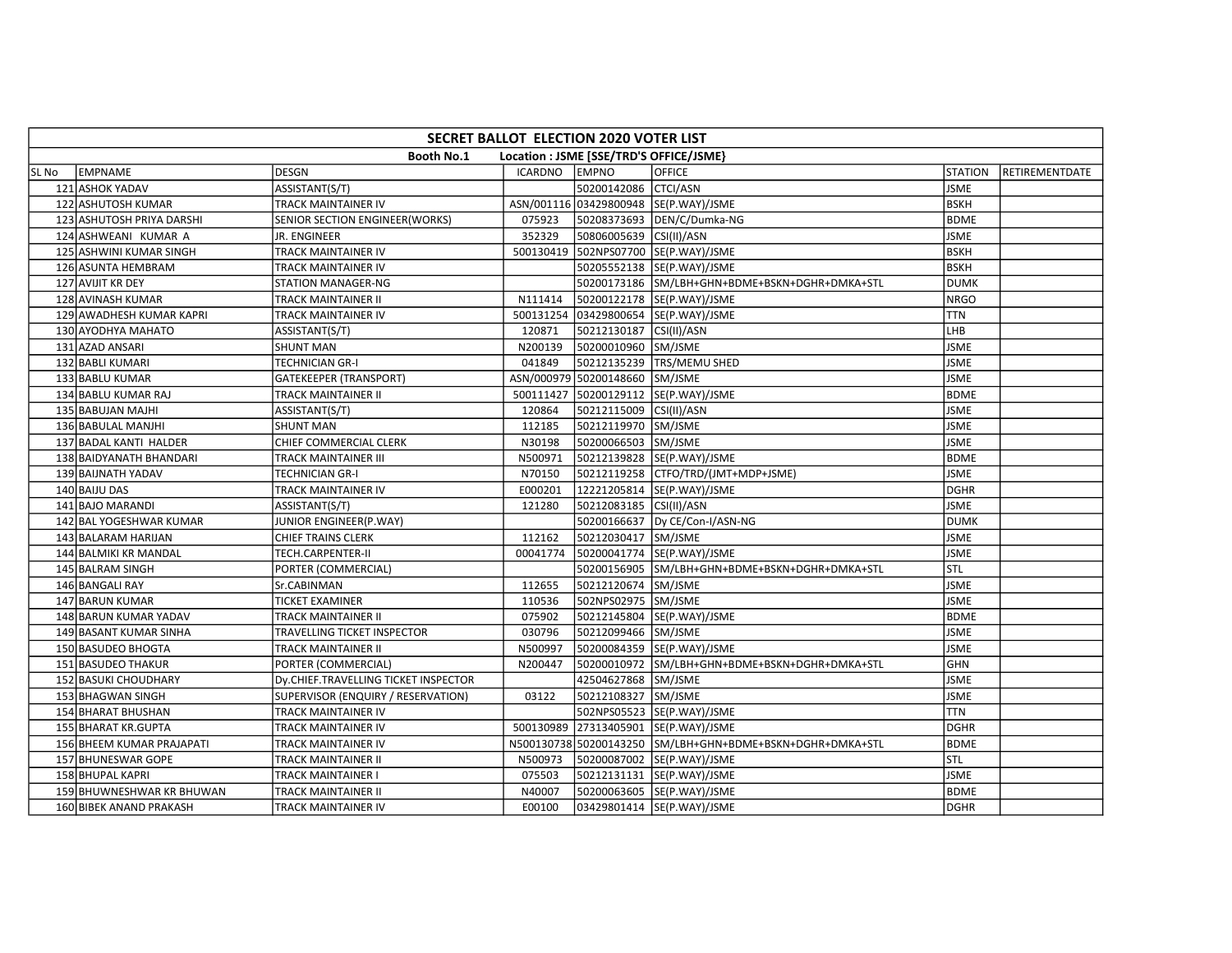|       | SECRET BALLOT ELECTION 2020 VOTER LIST                       |                                 |           |                         |                                                       |                |                |  |  |  |
|-------|--------------------------------------------------------------|---------------------------------|-----------|-------------------------|-------------------------------------------------------|----------------|----------------|--|--|--|
|       | <b>Booth No.1</b><br>Location : JSME [SSE/TRD'S OFFICE/JSME} |                                 |           |                         |                                                       |                |                |  |  |  |
| SL No | EMPNAME                                                      | <b>DESGN</b>                    | ICARDNO   | <b>EMPNO</b>            | <b>OFFICE</b>                                         | <b>STATION</b> | RETIREMENTDATE |  |  |  |
|       | 161 BIBEK KUMAR RAO                                          | TRACK MAINTAINER IV             |           |                         | 27312409261 SE(P.WAY)/JSME                            | <b>DGHR</b>    |                |  |  |  |
|       | 162 BIBHUTI KUMAR                                            | <b>STATION MANAGER-NG</b>       | N200881   |                         | 50207354563 SM/LBH+GHN+BDME+BSKN+DGHR+DMKA+STL        | <b>STL</b>     |                |  |  |  |
|       | 163 BIBHUTI SHARMA                                           | <b>Sr.COMMERCIAL CLERK</b>      | 30828     | 502NPS05863 SM/JSME     |                                                       | <b>JSME</b>    |                |  |  |  |
|       | 164 BIHARI RAM                                               | TRACK MAINTAINER I              | N500729   |                         | 50200081577 SE(P.WAY)/JSME                            | DGHR           |                |  |  |  |
|       | 165 BIJAY JAY SON                                            | CHIEF COML. SUPERVISOR(BOOKING) | 030757    | 50212073684 SM/JSME     |                                                       | <b>JSME</b>    |                |  |  |  |
|       | 166 BIJAY KUMAR SHAW                                         | TECH.(FITTER)-I                 | 041331    |                         | 50212116233   TRS/MEMU SHED                           | <b>JSME</b>    |                |  |  |  |
|       | 167 BIJAY KUMAR SHAW                                         | TECHNICIAN GR-I                 | 050382    |                         | 50212113530 CTFO/TRD/(JMT+MDP+JSME)                   | <b>JSME</b>    |                |  |  |  |
|       | 168 BIJOY KUMAR SINGH                                        | Sr.TECH(FITTER)                 | 060476    |                         | 50212013225  EF/ASN(JSME+JMT+BDME+STN+UVD+STN+BRR+KAO | <b>BDME</b>    |                |  |  |  |
|       | 169 BIJOY PASWAN                                             | CHOWKIDAR                       | 113477    | 50212144782             | SM/LBH+GHN+BDME+BSKN+DGHR+DMKA+STL                    | <b>BDME</b>    |                |  |  |  |
|       | 170 BIJOY PRASAD YADAV                                       | TECH. (TL FITTER EHLF)-I        | N80354    |                         | 50212112951 AC/ASN & TLI/ASN, UDL, DGR, MDP & UDL     | <b>DGHR</b>    |                |  |  |  |
|       | 171 BIKASH CHANDRA GORAI                                     | TRACK MAINTAINER IV             |           |                         | 50200140132  SE(P.WAY)/JSME                           | <b>BSKH</b>    |                |  |  |  |
|       | 172 BIKASH KUMAR MISHRA                                      | STATION MANAGER-NG              | 122882    | 50212111594 SM/JSME     |                                                       | <b>JSME</b>    |                |  |  |  |
|       | 173 BIKASH MONDAL                                            | TRACK MAINTAINER IV             | 500130312 |                         | 502NPS00463 SE(P.WAY)/JSME                            | <b>DGHR</b>    |                |  |  |  |
|       | 174 BIKASH SAH                                               | <b>STATION MASTER</b>           |           |                         | 50200174002 SM/LBH+GHN+BDME+BSKN+DGHR+DMKA+STL        | <b>DUMK</b>    |                |  |  |  |
|       | 175 BIKRAM MONDAL                                            | <b>TRAINEE</b>                  |           |                         | 03429802027 SSE/WORKS/JSME                            | <b>JSME</b>    |                |  |  |  |
|       | 176 BILINDA HANSDA                                           | SR. TECHNICIAN                  | 81956     |                         | 50212086885 SSE(C&W)/MDP+STN                          | <b>DUMK</b>    |                |  |  |  |
|       | 177 BIMAL KUMAR                                              | TRACK MAINTAINER IV             |           |                         | ASN/001124 50205636840 SE(P.WAY)/JSME                 | JSME           |                |  |  |  |
|       | 178 BIMLESH KUMAR                                            | PORTER (COMMERCIAL)             | N201518   |                         | 50200117493 SM/LBH+GHN+BDME+BSKN+DGHR+DMKA+STL        | <b>BSKH</b>    |                |  |  |  |
|       | 179 BINAY KUMAR SINGH                                        | Sr.COMMERCIAL CLERK             | N30011    |                         | 50204596031 SM/LBH+GHN+BDME+BSKN+DGHR+DMKA+STL        | <b>DMKA</b>    |                |  |  |  |
|       | 180 BINAY KUMAR                                              | <b>STATION MANAGER-NG</b>       | 112770    | 50212119544 SM/JSME     |                                                       | <b>JSME</b>    |                |  |  |  |
|       | 181 BINDESHWARI SAH                                          | CHIEF COMMERCIAL CLERK          | 030768    |                         | 50212108261 SM/LBH+GHN+BDME+BSKN+DGHR+DMKA+STL        | <b>DGHR</b>    |                |  |  |  |
|       | 182 BINIT KUMAR SINGH                                        | TRAVELLING TICKET INSPECTOR     | 030873    | 50211117072 SM/JSME     |                                                       | <b>JSME</b>    |                |  |  |  |
|       | 183 BINIT KUMAR                                              | PORTER(TRANSPORTATION)          |           |                         | 50200148775 SM/LBH+GHN+BDME+BSKN+DGHR+DMKA+STL        | <b>GRMA</b>    |                |  |  |  |
|       | 184 BINIT KUMAR DAYAL                                        | <b>STATION MASTER</b>           | N201298   |                         | 50200118321 SM/LBH+GHN+BDME+BSKN+DGHR+DMKA+STL        | <b>GHN</b>     |                |  |  |  |
|       | 185 BINOD KUMAR                                              | TRACK MAINTAINER II             | N111855   |                         | 50200121861 SE(P.WAY)/JSME                            | <b>JSME</b>    |                |  |  |  |
|       | 186 BINOD KUMAR                                              | TRACK MAINTAINER IV             |           |                         | 50200149366 SE(P.WAY)/JSME                            | <b>BSKH</b>    |                |  |  |  |
|       | 187 BINOD KUMAR                                              | TRACK MAINTAINER II             | N40006    |                         | 50205412869 SE(P.WAY)/JSME                            | <b>BDME</b>    |                |  |  |  |
|       | 188 BINOD KUMAR MARANDI                                      | TRACK MAINTAINER IV             |           |                         | 03429801936 SE(P.WAY)/JSME                            | <b>BSKH</b>    |                |  |  |  |
|       | 189 BINOD KUMAR SINHA                                        | TRAVELLING TICKET INSPECTOR     | 030792    | 50212091546 SM/JSME     |                                                       | <b>JSME</b>    |                |  |  |  |
|       | 190 BINOD PRASAD SAW                                         | TECH.(SIGNAL MAINTAINER)-I      | 120857    | 50212120169 CSI(II)/ASN |                                                       | STL            |                |  |  |  |
|       | 191 BINOD THAKUR                                             | Sr.TECH.(TRD)                   | N70146    |                         | 50212095310 CTFO/TRD/(JMT+MDP+JSME)                   | <b>JSME</b>    |                |  |  |  |
|       | 192 BIPIN BIHARI                                             | TRACK MAINTAINER I              | N111877   |                         | 50200041816 SE(P.WAY)/JSME                            | <b>KTOR</b>    |                |  |  |  |
|       | 193 BIPIN KUMAR                                              | TRACK MAINTAINER IV             |           |                         | 03429802587  SE(P.WAY)/JSME                           | <b>DGHR</b>    |                |  |  |  |
|       | 194 BIPIN KUMAR                                              | TRACK MAINTAINER III            | 500112611 |                         | 50200150071 SE(P.WAY)/JSME                            | <b>BDME</b>    |                |  |  |  |
|       | 195 BIPIN KUMAR                                              | TRACK MAINTAINER IV             |           | 246IJ130871             | SE(P.WAY)/JSME                                        | <b>TTN</b>     |                |  |  |  |
|       | 196 BIPIN KUMAR PANDEY                                       | TECH.(TELECOM MAINTAINER)-I     | 120824    | 50212127693 CTCI/ASN    |                                                       | <b>JSME</b>    |                |  |  |  |
|       | 197 BIRENDRA KUMAR                                           | <b>TRACK MAINTAINER IV</b>      |           |                         | 27313419390 SE(P.WAY)/JSME                            | <b>BDME</b>    |                |  |  |  |
|       | 198 BIRENDRA KUMAR SINHA                                     | Sr.TECH.(SIGNAL MAINTAINER)     | 120869    | 50212099510 CSI(II)/ASN |                                                       | <b>JSME</b>    |                |  |  |  |
|       | 199 BIRENDRA MAJHI                                           | TECH.(SIGNAL MAINTAINER)-I      | 120860    | 50212089643 CSI(II)/ASN |                                                       | LHB            |                |  |  |  |
|       | 200 BIRENDRA NATH SOREN                                      | SR. TECHNICIAN                  | 060775    |                         | 50200019823  EF/ASN(JSME+JMT+BDME+STN+UVD+STN+BRR+KAO | <b>JSME</b>    |                |  |  |  |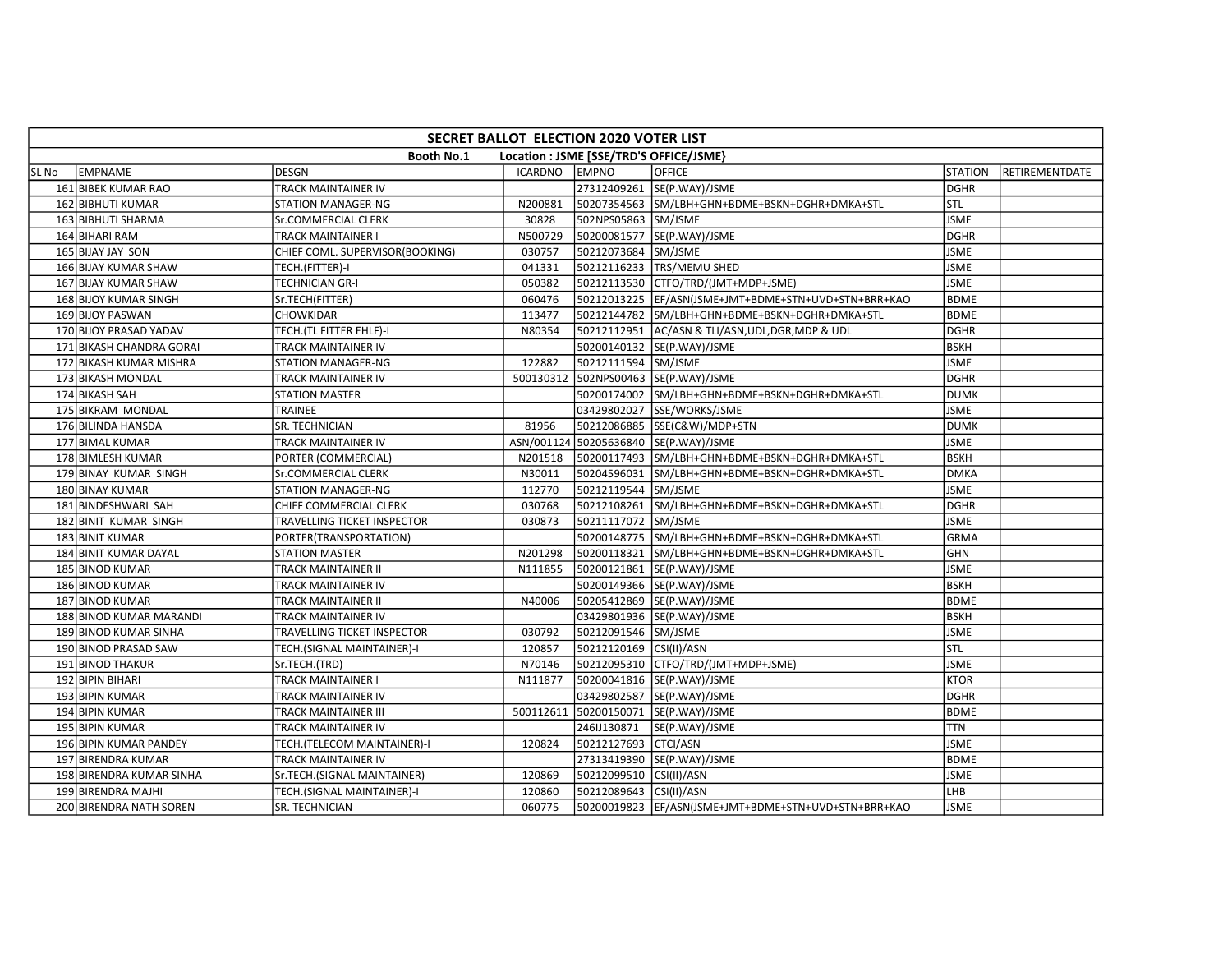|       | SECRET BALLOT ELECTION 2020 VOTER LIST                       |                                    |                |                         |                                                       |                |                |  |  |  |
|-------|--------------------------------------------------------------|------------------------------------|----------------|-------------------------|-------------------------------------------------------|----------------|----------------|--|--|--|
|       | <b>Booth No.1</b><br>Location : JSME [SSE/TRD'S OFFICE/JSME} |                                    |                |                         |                                                       |                |                |  |  |  |
| SL No | <b>EMPNAME</b>                                               | <b>DESGN</b>                       | <b>ICARDNO</b> | <b>EMPNO</b>            | <b>OFFICE</b>                                         | <b>STATION</b> | RETIREMENTDATE |  |  |  |
|       | 201 BIRENDRA PRASAD CHOURASIA                                | TRACK MAINTAINER IV                |                |                         | 500112647 50200159360 SE(P.WAY)/JSME                  | <b>DGHR</b>    |                |  |  |  |
|       | 202 BIRENDRA PRASAD YADAV                                    | TRACK MAINTAINER IV                | E000394        |                         | 50200403569 SE(P.WAY)/JSME                            | <b>DGHR</b>    |                |  |  |  |
|       | 203 BISHAL RAJAK                                             | TECHNICIAN GR-I                    | N80165         |                         | 50200086769 EF/ASN(JSME+JMT+BDME+STN+UVD+STN+BRR+KAO  | <b>JSME</b>    |                |  |  |  |
|       | 204 BISWAJEET KUMAR                                          | TRACK MAINTAINER III               | E00140         |                         | 50200160052 SE(P.WAY)/JSME                            | <b>BSKH</b>    |                |  |  |  |
|       | 205 BISWAJIT MARANDI                                         | TRACK MAINTAINER IV                |                |                         | 03429802825 SE(P.WAY)/JSME                            | <b>DGHR</b>    |                |  |  |  |
|       | 206 BOGO GOPE                                                | TRACK MAINTAINER II                | 075053         |                         | 50212070210 SE(P.WAY)/JSME                            | <b>NRGO</b>    |                |  |  |  |
|       | 207 BRAJESH KUMAR                                            | TRACK MAINTAINER IV                |                |                         | 50714109293 SE(P.WAY)/JSME                            | GRMA           |                |  |  |  |
|       | 208 BRAJESH KUMAR                                            | CHIEF COMMERCIAL CLERK             | N30244         | 50212136750 SM/JSME     |                                                       | <b>JSME</b>    |                |  |  |  |
|       | 209 CTTTRIPURARI                                             | Sr. SECTION ENGINEER(TELE)         | N170267        | 50208310701 CTCI/ASN    |                                                       | <b>JSME</b>    |                |  |  |  |
|       | 210 CHAMRU RAM                                               | TRACK MAINTAINER II                | N500730        |                         | 50200086800 SE(P.WAY)/JSME                            | <b>JSME</b>    |                |  |  |  |
|       | 211 CHANDAN                                                  | HELPER                             |                |                         | 03429802645 SSE/WORKS/JSME                            | <b>JSME</b>    |                |  |  |  |
|       | 212 CHANDAN KUMAR                                            | TRACK MAINTAINER IV                |                |                         | 500130813 50200155433 SE(P.WAY)/JSME                  | <b>BSKH</b>    |                |  |  |  |
|       | 213 CHANDAN KUMAR                                            | SR.TICKET EXAMINER                 | C00061         | 53120142861 SM/JSME     |                                                       | <b>JSME</b>    |                |  |  |  |
|       | 214 CHANDAN KUMAR                                            | TRACK MAINTAINER IV                |                |                         | 12221301049 SE(P.WAY)/JSME                            | <b>GHN</b>     |                |  |  |  |
|       | 215 CHANDAN KUMAR                                            | TRACK MAINTAINER IV                |                |                         | 500130416 502NPS07683 SE(P.WAY)/JSME                  | <b>BSKH</b>    |                |  |  |  |
|       | 216 CHANDAN KUMAR                                            | TRACK MAINTAINER IV                |                |                         | ASN/001125 03429801676 SE(P.WAY)/JSME                 | <b>DGHR</b>    |                |  |  |  |
|       | 217 CHANDAN KUMAR                                            | TRACK MAINTAINER IV                |                |                         | 03429802580 SE(P.WAY)/JSME                            | <b>DGHR</b>    |                |  |  |  |
|       | 218 CHANDAN KUMAR PRASAD                                     | TRACK MAINTAINER IV                |                |                         | ASN/001127 03429800959 SE(P.WAY)/JSME                 | <b>DGHR</b>    |                |  |  |  |
|       | 219 CHANDAN MAJUMDAR                                         | TRACK MAINTAINER IV                |                |                         | 500130322 502NPS00465 SE(P.WAY)/JSME                  | <b>DGHR</b>    |                |  |  |  |
|       | 220 CHANDRA MANI KUMAR                                       | Sr.COMMERCIAL CLERK(BOOKING)       | C00062         | 502A4753240 SM/JSME     |                                                       | <b>JSME</b>    |                |  |  |  |
|       | 221 CHANDRA MOHAN MODI                                       | SUPERVISOR (ENQUIRY / RESERVATION) | N80360         | 50212115125 SM/JSME     |                                                       | <b>JSME</b>    |                |  |  |  |
|       | 222 CHANDRA SHEKHAR PRASAD                                   | STATION MANAGER-NG                 | N201764        |                         | 50217331213 SM/LBH+GHN+BDME+BSKN+DGHR+DMKA+STL        | <b>BSKH</b>    |                |  |  |  |
|       | 223 CHANDRAKANT PANDIT                                       | TRACK MAINTAINER IV                |                |                         | 03429802767 SE(P.WAY)/JSME                            | DGHR           |                |  |  |  |
|       | 224 CHANDRASHEKHAR KUMAR                                     | TRACK MAINTAINER III               |                |                         | 50200154441 SE(P.WAY)/JSME                            | <b>NRGO</b>    |                |  |  |  |
|       | 225 CHANDRIKA KUMAR YADAV                                    | TRACK MAINTAINER III               |                |                         | N50012840 50200154337 SE(P.WAY)/JSME                  | STL            |                |  |  |  |
|       | 226 CHHOTELAL YADAV                                          | TRACK MAINTAINER III               | N111411        |                         | 50200132755 SE(P.WAY)/JSME                            | <b>BDME</b>    |                |  |  |  |
|       | 227 CHINKUR KUMAR                                            | TRACK MAINTAINER IV                |                |                         | 03429802768 SE(P.WAY)/JSME                            | <b>DGHR</b>    |                |  |  |  |
|       | 228 CHIRANJIT BISWAS                                         | TRACK MAINTAINER IV                |                |                         | ASN/001109 03429800543 SE(P.WAY)/JSME                 | <b>GRMA</b>    |                |  |  |  |
|       | 229 CONGRESS DAS                                             | TRACK MAINTAINER III               |                |                         | 50212418570 SE(P.WAY)/JSME                            | DGHR           |                |  |  |  |
|       | 230 D K PANDIT                                               | TRACK MAINTAINER IV                |                |                         | 50387655779 SE(P.WAY)/JSME                            | <b>TTN</b>     |                |  |  |  |
|       | 231 DABLU KUMAR                                              | TRACK MAINTAINER IV                |                |                         | 18329802420 SE(P.WAY)/JSME                            | <b>JSME</b>    |                |  |  |  |
|       | 232 DABLU KUMAR SINGH                                        | <b>HELPER</b>                      |                |                         | 50200401337  EF/ASN(JSME+JMT+BDME+STN+UVD+STN+BRR+KAO | <b>JSME</b>    |                |  |  |  |
|       | 233 DALJEET BHARTI                                           | ASSISTANT(S/T)                     |                | 50200143110 CSI(II)/ASN |                                                       | lstl           |                |  |  |  |
|       | 234 DASARATH MONDAL                                          | PORTER (COMMERCIAL)                | 113326         | 50200018259 SM/JSME     |                                                       | <b>JSME</b>    |                |  |  |  |
|       | 235 DASARATH HEMBRUM                                         | ASSISTANT(S/T)                     | N170134        | 50212084815             | CSI(II)/ASN                                           | <b>JSME</b>    |                |  |  |  |
|       | 236 DASHARATH YADAV                                          | <b>CABIN MASTER</b>                | N200967        | 50200060161 SM/JSME     |                                                       | <b>JSME</b>    |                |  |  |  |
|       | 237 DASRATH                                                  | TRACK MAINTAINER I                 | N500723        |                         | 50200081413  SE(P.WAY)/JSME                           | <b>BSKH</b>    |                |  |  |  |
|       | 238 DAULAT MANDAL                                            | PORTER (COMMERCIAL)                | 30824          | 03429800222 SM/JSME     |                                                       | <b>JSME</b>    |                |  |  |  |
|       | 239 DEBABRATA KAR                                            | TRACK MAINTAINER IV                |                |                         | 03429800555 SE(P.WAY)/JSME                            | <b>BSKH</b>    |                |  |  |  |
|       | 240 DEBASIS MONDAL                                           | TRACK MAINTAINER III               | E00432         |                         | 03429800556 SE(P.WAY)/JSME                            | <b>JAMA</b>    |                |  |  |  |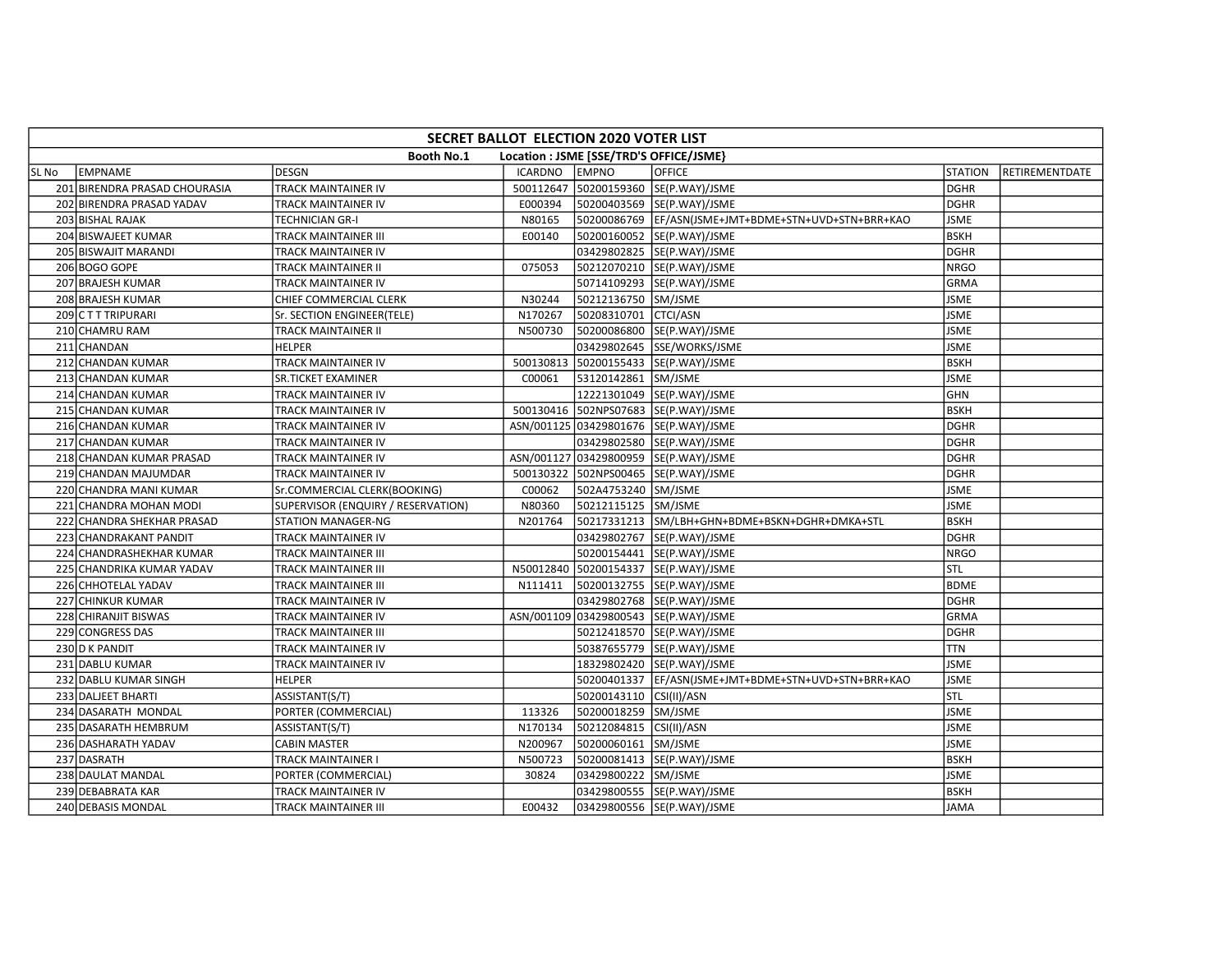|       | SECRET BALLOT ELECTION 2020 VOTER LIST                       |                                |                |                         |                                                       |                |                |  |  |  |  |
|-------|--------------------------------------------------------------|--------------------------------|----------------|-------------------------|-------------------------------------------------------|----------------|----------------|--|--|--|--|
|       | <b>Booth No.1</b><br>Location : JSME [SSE/TRD'S OFFICE/JSME} |                                |                |                         |                                                       |                |                |  |  |  |  |
| SL No | <b>EMPNAME</b>                                               | DESGN                          | <b>ICARDNO</b> | <b>EMPNO</b>            | <b>OFFICE</b>                                         | <b>STATION</b> | RETIREMENTDATE |  |  |  |  |
|       | 241 DEBENDRA YADAV                                           | <b>TRACK MAINTAINER II</b>     | 074821         |                         | 50212135744 SE(P.WAY)/JSME                            | <b>BDME</b>    |                |  |  |  |  |
|       | 242 DEBESH RAUT                                              | SR. TECHNICIAN                 | 042115         |                         | 50212133504 TRS/MEMU SHED                             | <b>JSME</b>    |                |  |  |  |  |
|       | 243 DEEPAK KUMAR                                             | Sr.COMMERCIAL CLERK            | 113438         |                         | 50212144605 SM/LBH+GHN+BDME+BSKN+DGHR+DMKA+STL        | <b>STL</b>     |                |  |  |  |  |
|       | 244 DEEPAK KUMAR                                             | TRACK MAINTAINER III           |                |                         | N50012818 50200154416 SE(P.WAY)/JSME                  | <b>NRGO</b>    |                |  |  |  |  |
|       | 245 DEEPAK KUMAR                                             | <b>STATION MASTER</b>          | T00140         |                         | 50320133421 SM/LBH+GHN+BDME+BSKN+DGHR+DMKA+STL        | LHB            |                |  |  |  |  |
|       | 246 DEEPAK KUMAR                                             | ASSISTANT(S/T)                 |                | 50200170264 CSI(II)/ASN |                                                       | <b>GRMA</b>    |                |  |  |  |  |
|       | 247 DEEPAK KUMAR                                             | TRACK MAINTAINER IV            | E00095         |                         | 03429800766 SE(P.WAY)/JSME                            | STL            |                |  |  |  |  |
|       | 248 DEEPAK KUMAR                                             | TRACK MAINTAINER III           |                |                         | 500130137 50200154465 SE(P.WAY)/JSME                  | LHB            |                |  |  |  |  |
|       | 249 DEEPAK KUMAR                                             | <b>HELPER</b>                  | 111700         |                         | 50200406232 SSE(C&W)/MDP+STN                          | <b>JSME</b>    |                |  |  |  |  |
|       | 250 DEEPAK KUMAR NIRALA                                      | <b>Sr.COMMERCIAL CLERK</b>     | 30827          | 50200044313 SM/JSME     |                                                       | <b>JSME</b>    |                |  |  |  |  |
|       | 251 DEEPAK KUMAR SINGH                                       | CHIEF COMMERCIAL CLERK         | N30002         |                         | 50212102349 SM/LBH+GHN+BDME+BSKN+DGHR+DMKA+STL        | <b>STL</b>     |                |  |  |  |  |
|       | 252 DEGAN MEHTAR                                             | <b>SANITARY JAMADAR</b>        | 112194         | 50212048630 SM/JSME     |                                                       | <b>JSME</b>    |                |  |  |  |  |
|       | 253 DEVDATT KUMAR                                            | PORTER(TRANSPORTATION)         | 110961         |                         | 502NPS09250 SM/LBH+GHN+BDME+BSKN+DGHR+DMKA+STL        | KARJ           |                |  |  |  |  |
|       | 254 DEVENDRA KUSHAWAHA                                       | <b>CABIN MASTER</b>            | N201509        |                         | 50212127607 SM/LBH+GHN+BDME+BSKN+DGHR+DMKA+STL        | LHB            |                |  |  |  |  |
|       | 255 DEVENDRA KUMAR MAHTON                                    | TRACK MAINTAINER III           | N50012847      |                         | 50200150137 SE(P.WAY)/JSME                            | <b>DGHR</b>    |                |  |  |  |  |
|       | 256 DEVENDRA NATH KAMTI                                      | <b>STATION MASTER</b>          | N200009        |                         | 50200006336 SM/LBH+GHN+BDME+BSKN+DGHR+DMKA+STL        | Istl           |                |  |  |  |  |
|       | 257 DEVENDRA PRASAD YADAV                                    | <b>CABIN MASTER</b>            | N201509        |                         | 50212117286 SM/LBH+GHN+BDME+BSKN+DGHR+DMKA+STL        | LHB            |                |  |  |  |  |
|       | 258 DEVENDRA YADAV                                           | TRACK MAINTAINER IV            |                |                         | 500130292 50200160106 SE(P.WAY)/JSME                  | stl            |                |  |  |  |  |
|       | 259 DEVILAL HEMBRAM                                          | TRACK MAINTAINER IV            |                |                         | 03429802814 SE(P.WAY)/JSME                            | <b>DGHR</b>    |                |  |  |  |  |
|       | 260 DHANANJAY KUMAR                                          | <b>STATION MANAGER-NG</b>      | 111986         |                         | 50212119672 SM/LBH+GHN+BDME+BSKN+DGHR+DMKA+STL        | <b>NRGO</b>    |                |  |  |  |  |
|       | 261 DHANJAY KUMAR                                            | TRACK MAINTAINER II            | N500898        |                         | 50200086575  SE(P.WAY)/JSME                           | STL            |                |  |  |  |  |
|       | 262 DHARMAVIR KUMAR                                          | TRACK MAINTAINER II            | N111780        |                         | 50200122051 SE(P.WAY)/JSME                            | <b>JSME</b>    |                |  |  |  |  |
|       | 263 DHARMENDRA KUMAR                                         | <b>TRACK MAINTAINER IV</b>     |                |                         | 504NPS03640 SE(P.WAY)/JSME                            | <b>NRGO</b>    |                |  |  |  |  |
|       | 264 DHARMENDRA KUMAR                                         | <b>GATEKEEPER (TRANSPORT)</b>  | N201158        |                         | 50200124450 SM/LBH+GHN+BDME+BSKN+DGHR+DMKA+STL        | Istl           |                |  |  |  |  |
|       | 265 DHARMENDRA KUMAR AMBASTHA                                | SENIOR SECTION ENGINEER(P.WAY) |                |                         | N500130309 50200023024 SE(P.WAY)/JSME                 | <b>JSME</b>    |                |  |  |  |  |
|       | 266 DHARMENDRA PASWAN                                        | <b>TRACK MAINTAINER II</b>     | N500946        |                         | 50200121680 SE(P.WAY)/JSME                            | <b>DGHR</b>    |                |  |  |  |  |
|       | 267 DHARMENDRA THAKUR                                        | PORTER (COMMERCIAL)            | N110628        |                         | 50200183350 SM/LBH+GHN+BDME+BSKN+DGHR+DMKA+STL        | LHB            |                |  |  |  |  |
|       | 268 DHARMRAJ KUMAR                                           | <b>HELPER</b>                  |                |                         | 03429801396  EF/ASN(JSME+JMT+BDME+STN+UVD+STN+BRR+KAO | <b>JSME</b>    |                |  |  |  |  |
|       | 269 DHEERAJ KUMAR                                            | TRACK MAINTAINER III           |                |                         | N50012854 50200154490 SE(P.WAY)/JSME                  | <b>BDME</b>    |                |  |  |  |  |
|       | 270 DHIRAJ KUMAR                                             | KHALASI HELPER                 |                |                         | 33329800685 CTFO/TRD/(JMT+MDP+JSME)                   | <b>JSME</b>    |                |  |  |  |  |
|       | 271 DHIRENDRA GOP                                            | HEALTH - MALARIA INSP.-I       | N100107        | 50200045512 SM/JSME     |                                                       | <b>JSME</b>    |                |  |  |  |  |
|       | 272 DHIRENDRA KUMAR                                          | <b>HELPER</b>                  |                |                         | 50200157326  EF/ASN(JSME+JMT+BDME+STN+UVD+STN+BRR+KAO | <b>DUMK</b>    |                |  |  |  |  |
|       | 273 DHIRENDRA KUMAR SRIVASTAVA                               | PORTER (COMMERCIAL)            | N200654        | 50200086848 SM/JSME     |                                                       | <b>JSME</b>    |                |  |  |  |  |
|       | 274 DIGVIJAY KUMAR                                           | COMMERCIAL CLERK(BOOKING)      | N60248         | 50200035890 SM/JSME     |                                                       | <b>JSME</b>    |                |  |  |  |  |
|       | 275 DILIP BHOGTA                                             | TRACK MAINTAINER II            | N111156        |                         | 50200083460 SE(P.WAY)/JSME                            | <b>DGHR</b>    |                |  |  |  |  |
|       | 276 DILIP KR PANDIT                                          | <b>STATION MANAGER-NG</b>      |                |                         | 50200173320 SM/LBH+GHN+BDME+BSKN+DGHR+DMKA+STL        | <b>BSKH</b>    |                |  |  |  |  |
|       | 277 DILIP KUMAR SINGH                                        | <b>TECHNICIAN GR-I</b>         | N7015          |                         | 50212119106 CTFO/TRD/(JMT+MDP+JSME)                   | <b>JSME</b>    |                |  |  |  |  |
|       | 278 DILIP KUMAR MANDAL                                       | <b>HELPER</b>                  | 24915          |                         | 50211150427  EF/ASN(JSME+JMT+BDME+STN+UVD+STN+BRR+KAO | <b>DGHR</b>    |                |  |  |  |  |
|       | 279 DILIP MANDAL                                             | <b>HELPER</b>                  | N70114         |                         | 50200095977 CTFO/TRD/(JMT+MDP+JSME)                   | <b>JSME</b>    |                |  |  |  |  |
|       | 280 DILIP PASWAN                                             | <b>VALVE MAN</b>               |                |                         | 50229800176 SSE/WORKS/JSME                            | <b>JSME</b>    |                |  |  |  |  |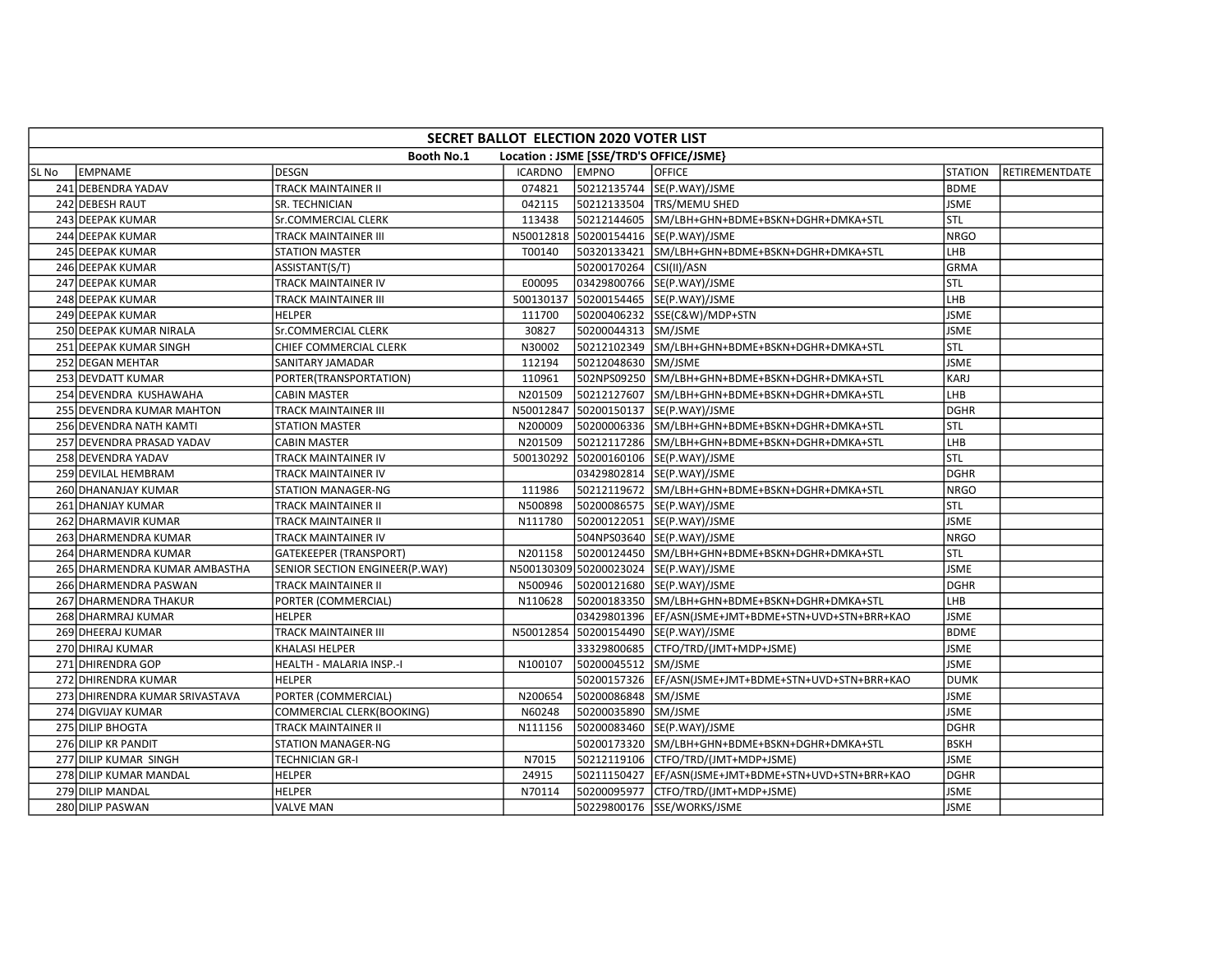|       | SECRET BALLOT ELECTION 2020 VOTER LIST |                                 |                |                                         |                                                       |                |                |  |  |  |  |
|-------|----------------------------------------|---------------------------------|----------------|-----------------------------------------|-------------------------------------------------------|----------------|----------------|--|--|--|--|
|       |                                        | <b>Booth No.1</b>               |                | Location : JSME [SSE/TRD'S OFFICE/JSME} |                                                       |                |                |  |  |  |  |
| SL No | EMPNAME                                | DESGN                           | <b>ICARDNO</b> | <b>EMPNO</b>                            | <b>OFFICE</b>                                         | <b>STATION</b> | RETIREMENTDATE |  |  |  |  |
|       | 281 DILIP RAM                          | <b>TRACK MAINTAINER II</b>      | N500944        |                                         | 50200122040 SE(P.WAY)/JSME                            | <b>TTN</b>     |                |  |  |  |  |
|       | 282 DILIP RAM                          | TECH.(BLACK SMITH)-II           | N500719        |                                         | 50200082960 SE(P.WAY)/JSME                            | <b>DGHR</b>    |                |  |  |  |  |
|       | 283 DINA NATH PANDEY                   | <b>CABIN MASTER</b>             | 112875         | 50212113013 SM/JSME                     |                                                       | <b>JSME</b>    |                |  |  |  |  |
|       | 284 DINESH DAS                         | Sr.TECH(FITTER)                 | N110866        |                                         | 50212085080 SSE(C&W)/MDP+STN                          | <b>JSME</b>    |                |  |  |  |  |
|       | 285 DINESH KUMAR                       | TRACK MAINTAINER I              | N500936        |                                         | 50200110474  SE(P.WAY)/JSME                           | LHB            |                |  |  |  |  |
|       | 286 DINESH KUMAR SHARMA                | TRACK MAINTAINER III            | 500112637      |                                         | 50200159384 SE(P.WAY)/JSME                            | <b>DGHR</b>    |                |  |  |  |  |
|       | 287 DINESH KUMAR SNEHI                 | ASSISTANT(S/T)                  | N170271        | 50200111405 CSI(II)/ASN                 |                                                       | stl            |                |  |  |  |  |
|       | 288 DINESH PRASAD YADAV                | TRACK MAINTAINER IV             | E00390         |                                         | 50200404984 SE(P.WAY)/JSME                            | <b>GRMA</b>    |                |  |  |  |  |
|       | 289 DINESWAR                           | <b>TRACK MAINTAINER II</b>      | 075650         |                                         | 50212065602 SE(P.WAY)/JSME                            | STL            |                |  |  |  |  |
|       | 290 DINKAR KUMAR JHA                   | <b>STATION MASTER</b>           | T00007         |                                         | 502A0169316 SM/LBH+GHN+BDME+BSKN+DGHR+DMKA+STL        | KARJ           |                |  |  |  |  |
|       | 291 DIPAK KUMAR                        | TECH.(TELECOM MAINTAINER)-I     | N170295        | 50200060963 CTCI/ASN                    |                                                       | <b>JSME</b>    |                |  |  |  |  |
|       | 292 DIPANKAR KANJILAL                  | <b>TRACK MAINTAINER III</b>     |                |                                         | ASN/001102 03429800540 SE(P.WAY)/JSME                 | <b>DGHR</b>    |                |  |  |  |  |
|       | 293 DIVYANSHU KUMAR                    | Sr.SECTION ENGINEER(CnW)        | N111039        |                                         | 50206423310 SSE(C&W)/MDP+STN                          | <b>JSME</b>    |                |  |  |  |  |
|       | 294 DIWAKAR RAW                        | Sr.COMMERCIAL CLERK             | 030755         |                                         | 50212048355 SM/LBH+GHN+BDME+BSKN+DGHR+DMKA+STL        | <b>STL</b>     |                |  |  |  |  |
|       | 295 DURYODHAN KUMAR YADAV              | ASSISTANT(S/T)                  |                | 03429800626 CTCI/ASN                    |                                                       | <b>DMKA</b>    |                |  |  |  |  |
|       | 296 FAHMIDA KHATOON                    | TECH.(FITTER)-I                 | N110382        |                                         | 50200035038 SSE(C&W)/MDP+STN                          | <b>JSME</b>    |                |  |  |  |  |
|       | 297 FARHAT NAAZ                        | Sr.COMMERCIAL CLERK(BOOKING)    | N30438         | 50200107890 SM/JSME                     |                                                       | <b>JSME</b>    |                |  |  |  |  |
|       | 298 FEKU RAM                           | <b>TRACK MAINTAINER I</b>       | N500722        |                                         | 50200081437 SE(P.WAY)/JSME                            | <b>BSKH</b>    |                |  |  |  |  |
|       | 299 FUL KUMAR PASWAN                   | TRACK MAINTAINER III            |                |                                         | 500130298 50200150186 SE(P.WAY)/JSME                  | LHB            |                |  |  |  |  |
|       | 300 FULDEV MAHATO                      | TRACK MAINTAINER IV             |                |                                         | 50204783750 SE(P.WAY)/JSME                            | <b>DGHR</b>    |                |  |  |  |  |
|       | 301 FULMANTI KUMARI                    | TRACK MAINTAINER IV             |                |                                         | N500112636 50200156760 SE(P.WAY)/JSME                 | <b>JSME</b>    |                |  |  |  |  |
|       | 302 GAJENDRA YADAV                     | PORTER (COMMERCIAL)             | 113199         |                                         | 50212145178 SM/LBH+GHN+BDME+BSKN+DGHR+DMKA+STL        | <b>NRGO</b>    |                |  |  |  |  |
|       | 303 GANDHI SHARMA                      | PORTER(TRANSPORTATION)          | N201562        |                                         | 50200127334 SM/LBH+GHN+BDME+BSKN+DGHR+DMKA+STL        | <b>GRMA</b>    |                |  |  |  |  |
|       | 304 GANGADHAR PRASAD YADAV             | OFFICE SUPERINTENDENT           | N120003        | 50200057680 AEN/JSME                    |                                                       | <b>JSME</b>    |                |  |  |  |  |
|       | 305 GANO DAS                           | <b>HELPER</b>                   | 072915         |                                         | 50212087531 SSE/WORKS/JSME                            | <b>JSME</b>    |                |  |  |  |  |
|       | 306 GANORI NONIA                       | <b>TRACK MAINTAINER II</b>      | N111422        |                                         | 50200115770 SE(P.WAY)/JSME                            | <b>GHN</b>     |                |  |  |  |  |
|       | 307 GAURAV KUMAR                       | <b>STATION MANAGER-NG</b>       | N200751        | 50200104012 SM/JSME                     |                                                       | <b>JSME</b>    |                |  |  |  |  |
|       | 308 GAURAV KUMAR THAKUR                | PORTER(TRANSPORTATION)          |                |                                         | 50200161974 SM/LBH+GHN+BDME+BSKN+DGHR+DMKA+STL        | <b>DMKA</b>    |                |  |  |  |  |
|       | 309 GAURI SHANKAR PANDIT               | TRACK MAINTAINER IV             |                |                                         | N50012832 50200145208 SE(P.WAY)/JSME                  | <b>DGHR</b>    |                |  |  |  |  |
|       | 310 GAUTAM PRASAD                      | CHIEF COML. SUPERVISOR(BOOKING) | N30006         |                                         | 50212105545 SM/LBH+GHN+BDME+BSKN+DGHR+DMKA+STL        | <b>BDME</b>    |                |  |  |  |  |
|       | 311 GAUTAM RAJ                         | TRACK MAINTAINER III            |                |                                         | ASN/001103 27223005398 SE(P.WAY)/JSME                 | <b>BSKH</b>    |                |  |  |  |  |
|       | 312 GHANSHYAM KAROWA                   | TRACK MAINTAINER IV             |                |                                         | 03429802867 SE(P.WAY)/JSME                            | <b>DGHR</b>    |                |  |  |  |  |
|       | 313 GILU RAM                           | TRACK MAINTAINER I              | N500922        |                                         | 50200081425 SE(P.WAY)/JSME                            | <b>TTN</b>     |                |  |  |  |  |
|       | 314 GIRISH KUMAR                       | TECH-II(ELECT)                  | 80518          |                                         | 50200170525 EF/ASN(JSME+JMT+BDME+STN+UVD+STN+BRR+KAO  | <b>JSME</b>    |                |  |  |  |  |
|       | 315 GOBIND MESTAR                      | SANITARY JAMADAR                | 100741         |                                         | 50212048732 SM/LBH+GHN+BDME+BSKN+DGHR+DMKA+STL        | <b>BDME</b>    |                |  |  |  |  |
|       | 316 GOPAL DAS                          | <b>SHUNT MAN</b>                | N60560         | 50200093968 SM/JSME                     |                                                       | <b>JSME</b>    |                |  |  |  |  |
|       | 317 GOPAL KUMAR                        | TRACK MAINTAINER II             | N500934        |                                         | 50200121757 SE(P.WAY)/JSME                            | <b>BDME</b>    |                |  |  |  |  |
|       | 318 GOPAL PRASAD YADAV                 | TRACK MAINTAINER II             | 500111153      |                                         | 50200126627 SE(P.WAY)/JSME                            | <b>NRGO</b>    |                |  |  |  |  |
|       | 319 GORIB BAURI                        | TECHNICIAN GR-I                 | N80364         |                                         | 50200082296  EF/ASN(JSME+JMT+BDME+STN+UVD+STN+BRR+KAO | <b>JSME</b>    |                |  |  |  |  |
|       | 320 GOUTAM JHA                         | TRACK MAINTAINER III            | N500727        |                                         | 50208370722 SE(P.WAY)/JSME                            | DGHR           |                |  |  |  |  |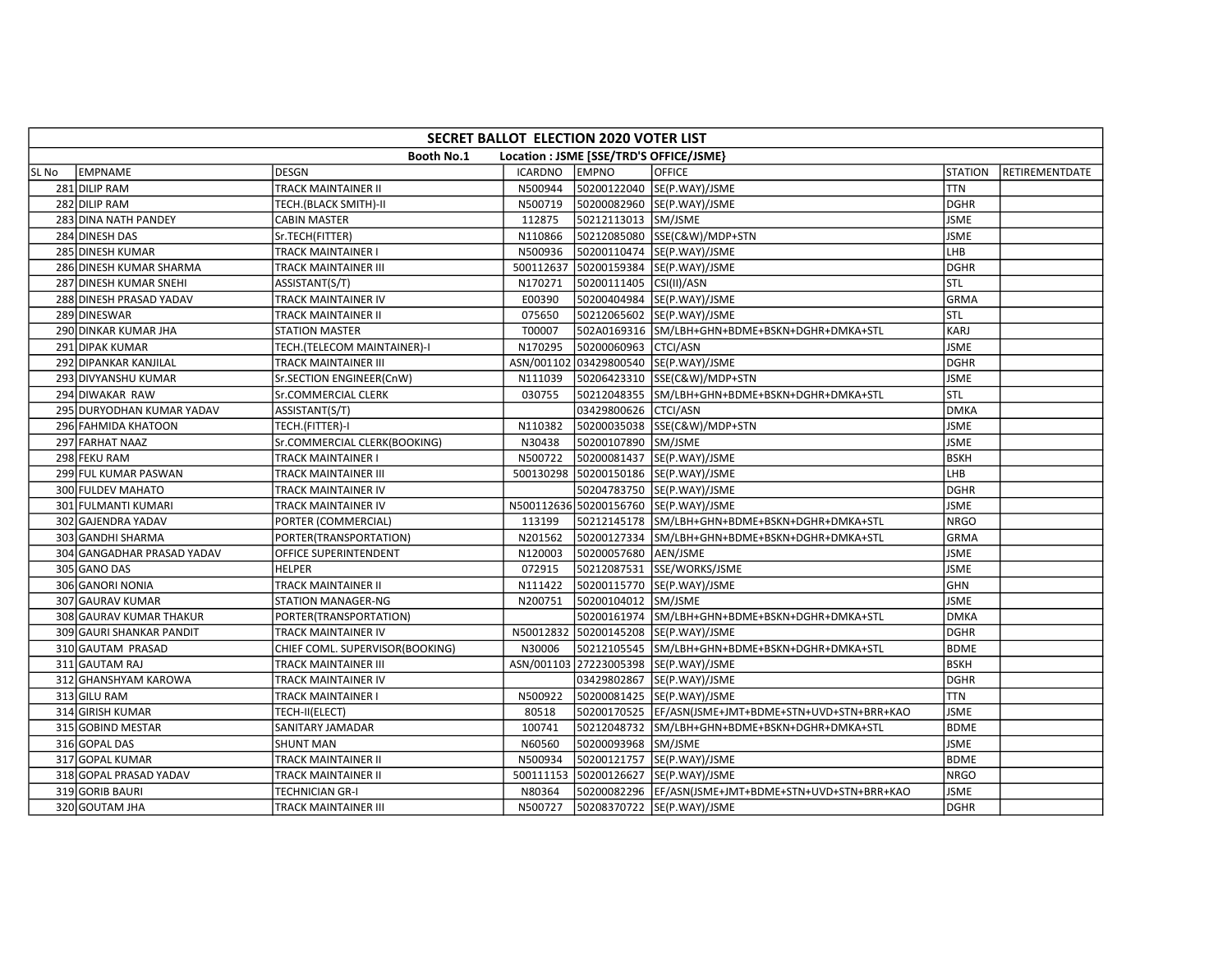|       | SECRET BALLOT ELECTION 2020 VOTER LIST |                                    |                |                                |                                                       |                |                |  |  |  |
|-------|----------------------------------------|------------------------------------|----------------|--------------------------------|-------------------------------------------------------|----------------|----------------|--|--|--|
|       |                                        | <b>Booth No.1</b>                  |                |                                | Location : JSME [SSE/TRD'S OFFICE/JSME}               |                |                |  |  |  |
| SL No | EMPNAME                                | <b>DESGN</b>                       | <b>ICARDNO</b> | <b>EMPNO</b>                   | <b>OFFICE</b>                                         | <b>STATION</b> | RETIREMENTDATE |  |  |  |
|       | 321 GOUTAM KUMAR                       | TRACK MAINTAINER IV                |                |                                | 03429801986 SE(P.WAY)/JSME                            | <b>JSME</b>    |                |  |  |  |
|       | 322 GOVIND YADAV                       | PORTER (COMMERCIAL)                | 113207         |                                | 50212145117 SM/LBH+GHN+BDME+BSKN+DGHR+DMKA+STL        | STL            |                |  |  |  |
|       | 323 GOVINDA PRASAD                     | TRACK MAINTAINER IV                | 50012843       |                                | 50200159463 SE(P.WAY)/JSME                            | <b>DGHR</b>    |                |  |  |  |
|       | 324 GULO YADAV                         | TECHNICIAN GR-I                    | 60682          |                                | 50212116105  EF/ASN(JSME+JMT+BDME+STN+UVD+STN+BRR+KAO | <b>BDME</b>    |                |  |  |  |
|       | 325 GURULAL MARANDI                    | TRACK MAINTAINER IV                |                |                                | 50205639116 SE(P.WAY)/JSME                            | <b>BSKH</b>    |                |  |  |  |
|       | 326 HIMANSHU GUPTA                     | <b>TICKET EXAMINER</b>             |                | 27407341799 SM/JSME            |                                                       | <b>JSME</b>    |                |  |  |  |
|       | 327 HORIL MANJHI                       | SHUNT MAN                          | 111154         | 50212076340 SM/JSME            |                                                       | <b>JSME</b>    |                |  |  |  |
|       | 328 HRIDAY KR MANDAL                   | TRACK MAINTAINER II                |                |                                | 50200016895 SE(P.WAY)/JSME                            | <b>BDME</b>    |                |  |  |  |
|       | 329 IMADUL HOSSAIN MONDAL              | TRACK MAINTAINER IV                | 500130420      |                                | 502NPS07692 SE(P.WAY)/JSME                            | <b>BSKH</b>    |                |  |  |  |
|       | 330 INA DEVI                           | KHALASI HELPER                     | 073111         |                                | 50212137418 SE(P.WAY)/JSME                            | <b>JSME</b>    |                |  |  |  |
|       | 331 INDRA DEO KUMAR DAS                | <b>TECHNICIAN GR-I</b>             | N70173         |                                | 50208361885 CTFO/TRD/(JMT+MDP+JSME)                   | <b>JSME</b>    |                |  |  |  |
|       | 332 INDRAJEET KUMAR                    | TRACK MAINTAINER III               |                |                                | 500112635 50200149950 SE(P.WAY)/JSME                  | LHB            |                |  |  |  |
|       | 333 INDRAJEET KUMAR                    | TRACK MAINTAINER IV                |                |                                | 03429800963 SE(P.WAY)/JSME                            | <b>DUMK</b>    |                |  |  |  |
|       | 334 INDRAJEET KUMAR                    | TRACK MAINTAINER IV                | E00092         |                                | 03429800764 SE(P.WAY)/JSME                            | <b>DGHR</b>    |                |  |  |  |
|       | 335 INDRASAN PRASAD                    | CHIEF.TRAVELLING TICKET INSPECTOR  | 031206         |                                | 50207309790 DRM/TRNSP/ASN                             | <b>JSME</b>    |                |  |  |  |
|       | 336 ISHWAR LAL MAHTO                   | <b>SHUNT MAN</b>                   | N20011         | 50200050702 SM/JSME            |                                                       | <b>JSME</b>    |                |  |  |  |
|       | 337 JAGADISH MANDAL                    | TRACK MAINTAINER III               | 075515         |                                | 50212135732 SE(P.WAY)/JSME                            | <b>BDME</b>    |                |  |  |  |
|       | 338 JAGAI HEMBRAM                      | TRACK MAINTAINER I                 | 074960         |                                | 50212096647 SE(P.WAY)/JSME                            | <b>GHN</b>     |                |  |  |  |
|       | 339 JAI KISHOR SOREN                   | Sr. CLERK                          | T00086         |                                | 50205523643 SE(P.WAY)/JSME                            | <b>JSME</b>    |                |  |  |  |
|       | 340 JAI PRAKASH KUMAR                  | <b>STATION MASTER</b>              |                |                                | 50329802212 SM/LBH+GHN+BDME+BSKN+DGHR+DMKA+STL        | <b>NRGO</b>    |                |  |  |  |
|       | 341 JAI PRAKASH NARAYAN SINGH          | TRACK MAINTAINER II                | N500887        |                                | 50200121990 SE(P.WAY)/JSME                            | <b>JSME</b>    |                |  |  |  |
|       | 342 JAIPRAKASH MONDAL                  | TECH.(WELDER)-II                   | 073369         |                                | 50212131106 SE(P.WAY)/JSME                            | <b>JSME</b>    |                |  |  |  |
|       | 343 JAMUNA MAHATO                      | TRACK MAINTAINER IV                |                |                                | ASN/001262 502H4783797 SE(P.WAY)/JSME                 | DGHR           |                |  |  |  |
|       | 344 JAWAHAR YADAV                      | <b>HELPER</b>                      |                |                                | 50208251319  DEN/C/Dumka-NG                           | <b>BDME</b>    |                |  |  |  |
|       | 345 JAY RAM DUBEY                      | <b>ENQUIRY/RESERVATION CLERK</b>   | N30097         |                                | 50200069115 SM/LBH+GHN+BDME+BSKN+DGHR+DMKA+STL        | <b>BDME</b>    |                |  |  |  |
|       | 346 JAYA PRAKASH GORAIN                | TRACK MAINTAINER IV                |                |                                | 53162140201 SE(P.WAY)/JSME                            | <b>JAMA</b>    |                |  |  |  |
|       | 347 JAYANTA CHAKRABORTY                | <b>HEAD TICKET EXAMINER</b>        | 030982         | 50212103147 SM/JSME            |                                                       | <b>JSME</b>    |                |  |  |  |
|       | 348 JEETENDRA KUMAR                    | TRACK MAINTAINER IV                | <b>NA</b>      |                                | 27621005597  SE(P.WAY)/JSME                           | <b>BSKH</b>    |                |  |  |  |
|       | 349 JITENDRA DAS                       | COMMERCIAL CLERK                   |                | 27315413330 SM/JSME            |                                                       | <b>JSME</b>    |                |  |  |  |
|       | 350 JITENDRA KUMAR                     | TRACK MAINTAINER IV                |                |                                | 50205637405 SE(P.WAY)/JSME                            | <b>GRMA</b>    |                |  |  |  |
|       | 351 JITENDRA KUMAR                     | <b>STATION MASTER</b>              | N200008        |                                | 50200055920 SM/LBH+GHN+BDME+BSKN+DGHR+DMKA+STL        | STL            |                |  |  |  |
|       | 352 JITENDRA KUMAR                     | Sr. SECTION ENGINEER(TELE)         |                | 03129801721 CTCI/ASN           |                                                       | <b>DGHR</b>    |                |  |  |  |
|       | 353 JITENDRA KUMAR CHOUDHARY           | ASSISTANT(S/T)                     |                | 502NPS10781 CSI(II)/ASN        |                                                       | <b>JSME</b>    |                |  |  |  |
|       | 354 JITENDRA PRASAD SAH                | COMMERCIAL CLERK                   |                | ASN/000988 39210AB0079 SM/JSME |                                                       | <b>JSME</b>    |                |  |  |  |
|       | 355 JITENDRA YADAV                     | ASST. STATION MASTER               | N201684        | 50200105685                    | SM/JSME                                               | <b>JSME</b>    |                |  |  |  |
|       | 356 JITOO MONDAL                       | Sr.CABINMAN                        | 112080         |                                | 50212117869 SM/LBH+GHN+BDME+BSKN+DGHR+DMKA+STL        | <b>BDME</b>    |                |  |  |  |
|       | 357 JITOO TUDU                         | <b>SHUNTING MASTER</b>             | 112343         | 50212048768 SM/JSME            |                                                       | <b>JSME</b>    |                |  |  |  |
|       | 358 JOHN TUDU                          | SUPERVISOR (ENQUIRY / RESERVATION) |                |                                | 50209000665 SM/LBH+GHN+BDME+BSKN+DGHR+DMKA+STL        | <b>DUMK</b>    |                |  |  |  |
|       | 359 JOINANDAN PRASAD MAHATO            | TRACK MAINTAINER I                 | N500710        |                                | 50200081504 SE(P.WAY)/JSME                            | <b>JSME</b>    |                |  |  |  |
|       | 360 JYOTINDRA MANJHI                   | PORTER (COMMERCIAL)                | 713301         |                                | 50200018272 SM/LBH+GHN+BDME+BSKN+DGHR+DMKA+STL        | GHN            |                |  |  |  |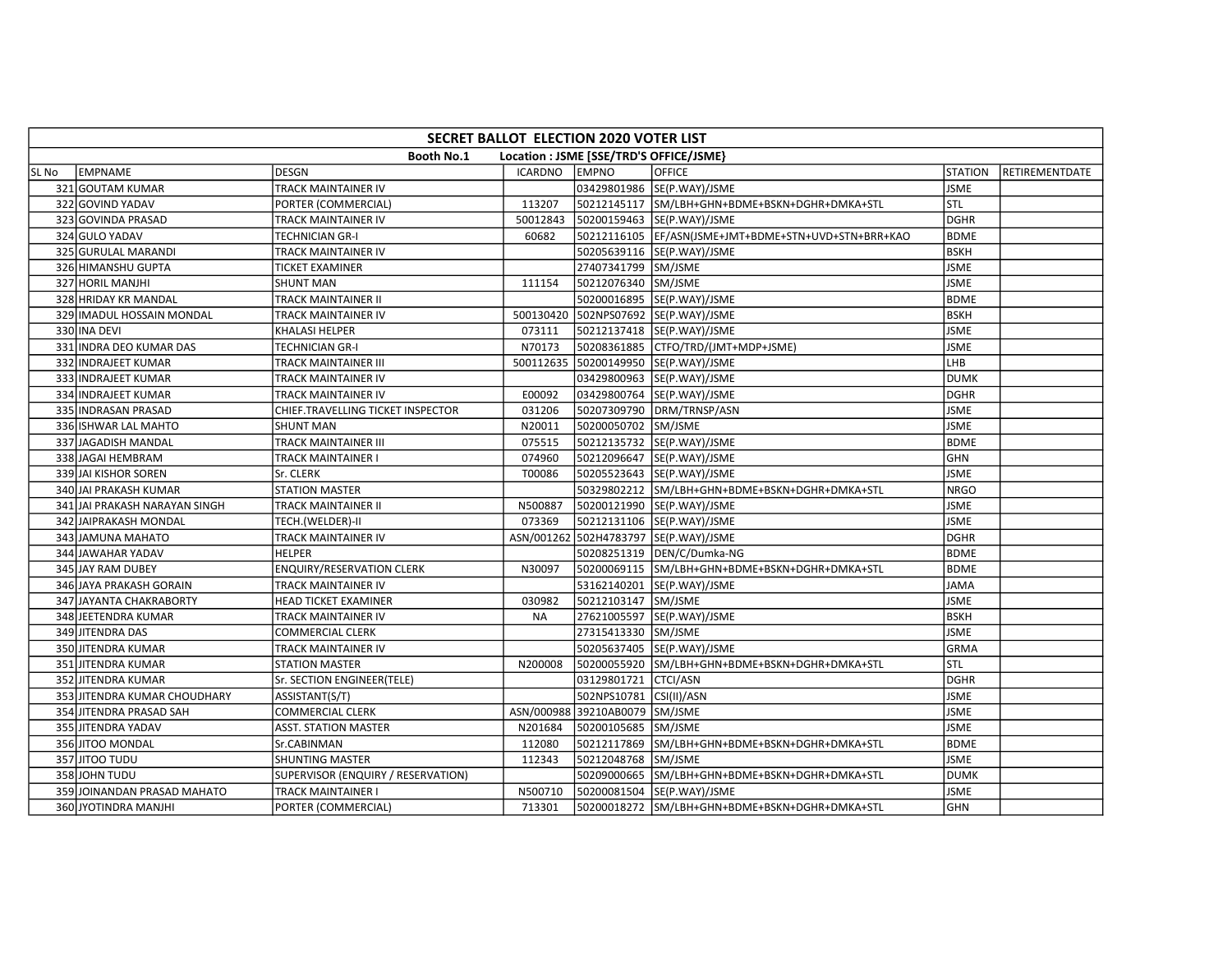|       | SECRET BALLOT ELECTION 2020 VOTER LIST |                                   |                |                         |                                                      |                |                |  |  |  |
|-------|----------------------------------------|-----------------------------------|----------------|-------------------------|------------------------------------------------------|----------------|----------------|--|--|--|
|       |                                        | <b>Booth No.1</b>                 |                |                         | Location : JSME [SSE/TRD'S OFFICE/JSME}              |                |                |  |  |  |
| SL No | EMPNAME                                | <b>DESGN</b>                      | <b>ICARDNO</b> | <b>EMPNO</b>            | <b>OFFICE</b>                                        | <b>STATION</b> | RETIREMENTDATE |  |  |  |
|       | 361 KABIR ANSARI                       | <b>VALVE MAN</b>                  |                |                         | ASN/000730 03429802095 SSE/WORKS/JSME                | <b>JSME</b>    |                |  |  |  |
|       | 362 KAJAL BISWAS                       | TECH-II(ELECT)                    |                |                         | 50200406686 EF/ASN(JSME+JMT+BDME+STN+UVD+STN+BRR+KAO | <b>BDME</b>    |                |  |  |  |
|       | 363 KAJAL KUMAR MAJI                   | OFFICE SUPERINTENDENT             | 112160         | 50212082326 SM/JSME     |                                                      | <b>JSME</b>    |                |  |  |  |
|       | 364 KALEP MURMU                        | TECH.(SIGNAL MAINTAINER)-I        | N170226        | 50200095527 CSI(II)/ASN |                                                      | <b>JSME</b>    |                |  |  |  |
|       | 365 KALI PADA MARANDI                  | SR. TECHNICIAN                    | N80287         |                         | 50212090244 EF/ASN(JSME+JMT+BDME+STN+UVD+STN+BRR+KAO | <b>JSME</b>    |                |  |  |  |
|       | 366 KALIPADO PAUL BAIJEN PAUL          | TRACK MAINTAINER IV               |                |                         | 39507AE0405  SE(P.WAY)/JSME                          | <b>BSKH</b>    |                |  |  |  |
|       | 367 KAMAL JIT                          | ASSISTANT(S/T)                    |                | 50200404558 CSI(II)/ASN |                                                      | <b>JSME</b>    |                |  |  |  |
|       | 368 KAMLA YADAV                        | TECH.(BLACK SMITH)-II             | N111703        |                         | 50205546370 SE(P.WAY)/JSME                           | <b>BSKH</b>    |                |  |  |  |
|       | 369 KAMLESH KUMAR                      | TRACK MAINTAINER IV               |                |                         | ASN/001119 03429802005 SE(P.WAY)/JSME                | Istl           |                |  |  |  |
|       | 370 KAMLESH KUMAR SINHA                | CHIEF.TRAVELLING TICKET INSPECTOR | 030788         |                         | 50212046863 DRM/TRNSP/ASN                            | <b>JSME</b>    |                |  |  |  |
|       | 371 KAMLESH MAHATO                     | TRACK MAINTAINER II               | N500705        |                         | 50200081528 SE(P.WAY)/JSME                           | <b>JSME</b>    |                |  |  |  |
|       | 372 KAMLESHWAR SINGH                   | PORTER (COMMERCIAL)               | N110534        |                         | 50200183325 SM/LBH+GHN+BDME+BSKN+DGHR+DMKA+STL       | STL            |                |  |  |  |
|       | 373 KANCHAN DEVI                       | <b>COMMERCIAL CLERK</b>           | N30656         | 50200046371 SM/JSME     |                                                      | <b>JSME</b>    |                |  |  |  |
|       | 374 KANCHAN KUMAR                      | TRACK MAINTAINER IV               |                |                         | 03429801426 SE(P.WAY)/JSME                           | <b>DGHR</b>    |                |  |  |  |
|       | 375 KANGRESH MAHTO                     | PORTER (COMMERCIAL)               | N200692        |                         | 50200107608 SM/LBH+GHN+BDME+BSKN+DGHR+DMKA+STL       | <b>DGHR</b>    |                |  |  |  |
|       | 376 KANHAIYA KUMAR                     | TRACK MAINTAINER IV               |                |                         | 03429801416 SE(P.WAY)/JSME                           | <b>NRGO</b>    |                |  |  |  |
|       | 377 KANHAIYALAL PRASAD                 | <b>TECHNICIAN GR-I</b>            | N70160         |                         | 50204780802 CTFO/TRD/(JMT+MDP+JSME)                  | <b>JSME</b>    |                |  |  |  |
|       | 378 KANHIYA RAY                        | PORTER(TRANSPORTATION)            | N30444         | 50212126342 SM/JSME     |                                                      | <b>JSME</b>    |                |  |  |  |
|       | 379 KANTI DEVI                         | <b>MALI</b>                       | 075890         |                         | 50212144800 SE(WORKS)/MDP                            | <b>JSME</b>    |                |  |  |  |
|       | 380 KAPILDEO YADAV                     | TRACK MAINTAINER I                | N500737        |                         | 50200041762 SE(P.WAY)/JSME                           | LHB            |                |  |  |  |
|       | 381 KAROO                              | Sr.TECH(FITTER)                   | N111311        |                         | 50212042675 SE(WORKS)/MDP                            | <b>JSME</b>    |                |  |  |  |
|       | 382 KAUSHAL SINGH                      | HEAD TICKET EXAMINER              | N30523         | 50200115782 SM/JSME     |                                                      | <b>JSME</b>    |                |  |  |  |
|       | 383 KAUSHALESH KUMAR KAUSHAL           | TRACK MAINTAINER IV               |                |                         | 50206429233 SE(P.WAY)/JSME                           | LHB            |                |  |  |  |
|       | 384 KAUSHIK HALDER                     | TRAVELLING TICKET INSPECTOR       | 030674         |                         | 50212089023 DRM/TRNSP/ASN                            | <b>JSME</b>    |                |  |  |  |
|       | 385 KAZI ARAFAT ALI                    | TRACK MAINTAINER IV               |                |                         | 03429800046 SE(P.WAY)/JSME                           | <b>JAMA</b>    |                |  |  |  |
|       | 386 KISHORE KUMAR DAS                  | <b>HEAD TICKET EXAMINER</b>       | N30435         | 50208001650 SM/JSME     |                                                      | <b>JSME</b>    |                |  |  |  |
|       | 387 KISHORE KUMAR YADAV                | <b>SR.TICKET EXAMINER</b>         |                | 50200152730 SM/JSME     |                                                      | <b>JSME</b>    |                |  |  |  |
|       | 388 KISHTU REWANI                      | HEAD TICKET EXAMINER              | 030874         | 50212107499 SM/JSME     |                                                      | <b>JSME</b>    |                |  |  |  |
|       | 389 KISUN YADAV                        | PORTER(TRANSPORTATION)            | N200461        |                         | 50212131982 SM/LBH+GHN+BDME+BSKN+DGHR+DMKA+STL       | <b>TTN</b>     |                |  |  |  |
|       | 390 KOKIL BESRA                        | TRACK MAINTAINER IV               |                |                         | 03429802826 SE(P.WAY)/JSME                           | <b>DGHR</b>    |                |  |  |  |
|       | 391 KRISHAN MURARI                     | SR.TICKET EXAMINER                |                | 53120144597 SM/JSME     |                                                      | <b>JSME</b>    |                |  |  |  |
|       | 392 KRISHNA DEO MAHATO                 | STATION MANAGER-NG                | N200521        | 50212122350 SM/JSME     |                                                      | <b>JSME</b>    |                |  |  |  |
|       | 393 KRISHNA KUMAR                      | TRACK MAINTAINER IV               |                |                         | 03429801618 SE(P.WAY)/JSME                           | Istl           |                |  |  |  |
|       | 394 KRISHNA KUMAR RAJAK                | TRACK MAINTAINER IV               |                |                         | 27621003722 SE(P.WAY)/JSME                           | LHB            |                |  |  |  |
|       | 395 KRISHNA ROUTH                      | TRACK MAINTAINER II               | N500903        |                         | 50200081590 SE(P.WAY)/JSME                           | STL            |                |  |  |  |
|       | 396 KUMAR GAURAV                       | TRACK MAINTAINER IV               |                |                         | N50012831 53120163275 SE(P.WAY)/JSME                 | <b>DGHR</b>    |                |  |  |  |
|       | 397 KUMAR KUNDAN                       | TRACK MAINTAINER IV               |                |                         | ASN/001123 03429800961 SE(P.WAY)/JSME                | <b>BSKH</b>    |                |  |  |  |
|       | 398 KUMAR MANISH                       | Sr.COMMERCIAL CLERK               | 030993         | 50212092009 SM/JSME     |                                                      | <b>JSME</b>    |                |  |  |  |
|       | 399 KUMAR PRABHASH                     | TECH.(SIGNAL MAINTAINER)-II       | N170326        | 50209009139 CSI(II)/ASN |                                                      | GRMA           |                |  |  |  |
|       | 400 KUMAR RAVI SHEKHAR                 | TRACK MAINTAINER IV               |                |                         | 27312409960 SE(P.WAY)/JSME                           | <b>NRGO</b>    |                |  |  |  |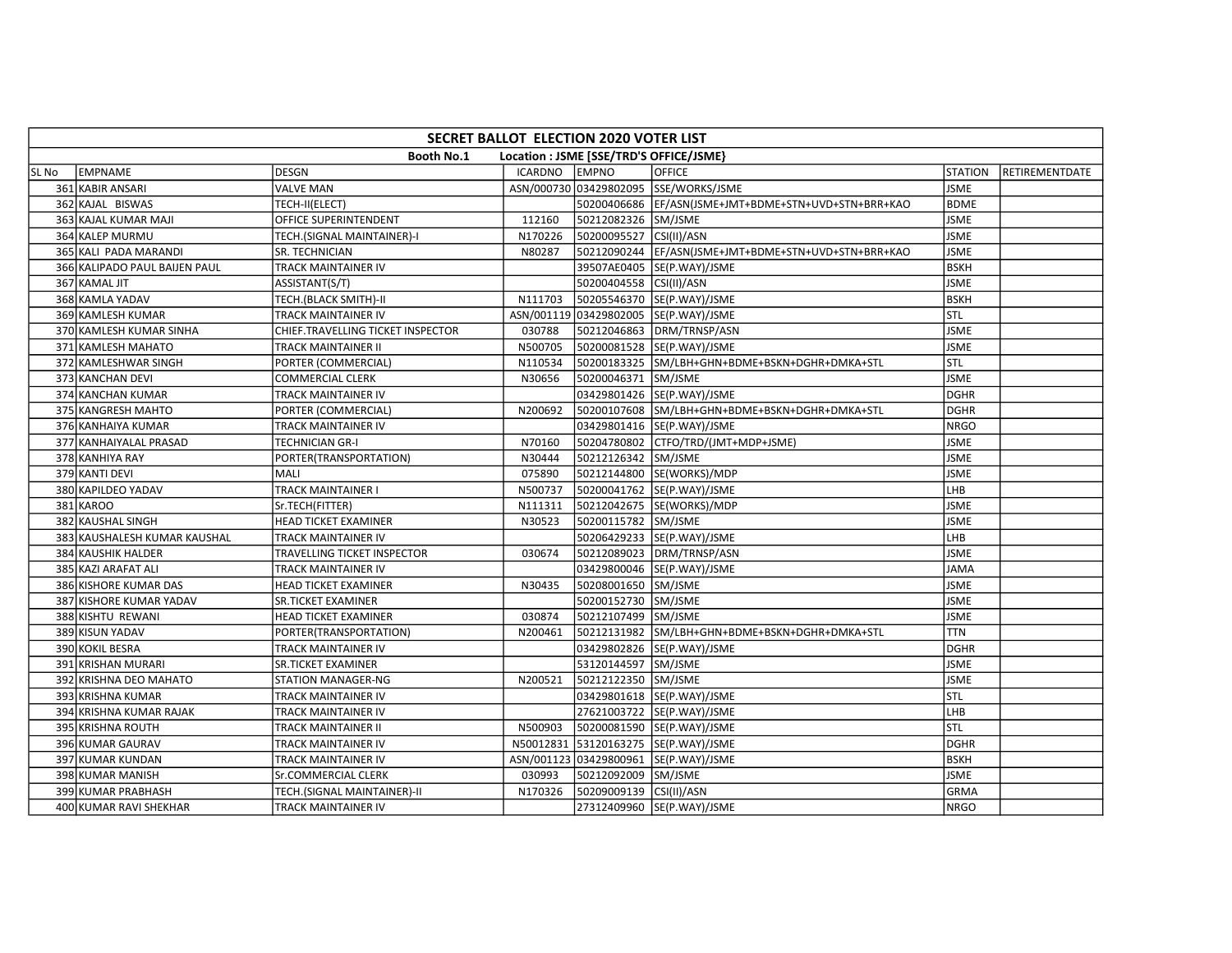|       | SECRET BALLOT ELECTION 2020 VOTER LIST                       |                               |                |                      |                                                       |                |                |  |  |  |  |
|-------|--------------------------------------------------------------|-------------------------------|----------------|----------------------|-------------------------------------------------------|----------------|----------------|--|--|--|--|
|       | <b>Booth No.1</b><br>Location : JSME [SSE/TRD'S OFFICE/JSME} |                               |                |                      |                                                       |                |                |  |  |  |  |
| SL No | EMPNAME                                                      | <b>DESGN</b>                  | <b>ICARDNO</b> | <b>EMPNO</b>         | <b>OFFICE</b>                                         | <b>STATION</b> | RETIREMENTDATE |  |  |  |  |
|       | 401 KUMAR VIKASH                                             | TRACK MAINTAINER IV           | E00131         |                      | 03429801159 SE(P.WAY)/JSME                            | GRMA           |                |  |  |  |  |
|       | 402 KUMARI PUSHPA RANI                                       | TRACK MAINTAINER IV           |                |                      | 500130435 502NPS00038 SE(P.WAY)/JSME                  | <b>TTN</b>     |                |  |  |  |  |
|       | 403 KUNAL KUMAR                                              | TRACK MAINTAINER IV           |                |                      | 50714701771 SE(P.WAY)/JSME                            | <b>JAMA</b>    |                |  |  |  |  |
|       | 404 KUNAL KUMAR                                              | <b>JR CLERK</b>               | N110938        |                      | 50200122804 SSE/WORKS/JSME                            | <b>JSME</b>    |                |  |  |  |  |
|       | 405 KUNAL KUMAR                                              | <b>TRACK MAINTAINER IV</b>    |                |                      | 03429801679 SE(P.WAY)/JSME                            | <b>GHN</b>     |                |  |  |  |  |
|       | 406 LAKHE MINZ                                               | TRACK MAINTAINER IV           |                |                      | 03429802824 SE(P.WAY)/JSME                            | <b>DGHR</b>    |                |  |  |  |  |
|       | 407 LALAN KUMAR                                              | TRACK MAINTAINER IV           |                |                      | 50200158215  DEN/C/Dumka-NG                           | <b>BDME</b>    |                |  |  |  |  |
|       | 408 LALAN KUMAR                                              | <b>GATEKEEPER (TRANSPORT)</b> |                |                      | 50200148751 SM/LBH+GHN+BDME+BSKN+DGHR+DMKA+STL        | <b>GRMA</b>    |                |  |  |  |  |
|       | 409 LALBABU RAY                                              | KHALASI(MULTI PURPOSE)        | N7002          |                      | 50200060732 CTFO/TRD/(JMT+MDP+JSME)                   | <b>JSME</b>    |                |  |  |  |  |
|       | 410 LALBIHARI CHOUDHARY                                      | TRACK MAINTAINER II           | N111595        |                      | 50200120716 SE(P.WAY)/JSME                            | <b>DGHR</b>    |                |  |  |  |  |
|       | 411 LAV KUMAR                                                | TRACK MAINTAINER II           | N500943        |                      | 50200121850 SE(P.WAY)/JSME                            | <b>BDME</b>    |                |  |  |  |  |
|       | 412 LEKHA PRASAD                                             | TRACK MAINTAINER IV           |                |                      | 500112649 50200146961 SE(P.WAY)/JSME                  | <b>DGHR</b>    |                |  |  |  |  |
|       | 413 LOKNATH GOPE                                             | TRACK MAINTAINER II           | N500706        |                      | 50200087014 SE(P.WAY)/JSME                            | LHB            |                |  |  |  |  |
|       | 414 MADAN DAS                                                | POINTSMAN(OPT)                | <b>RRC134</b>  |                      | 27312402140 AC/ASN & TLI/ASN, UDL, DGR, MDP & UDL     | <b>DGHR</b>    |                |  |  |  |  |
|       | 415 MADAN KUMAR GUPTA                                        | TRACK MAINTAINER IV           | E00122         |                      | 03429800544 SE(P.WAY)/JSME                            | <b>STL</b>     |                |  |  |  |  |
|       | 416 MADAN KUMAR PANDIT                                       | ASSISTANT(S/T)                |                | 50200404654 CTCI/ASN |                                                       | <b>KTOR</b>    |                |  |  |  |  |
|       | 417 MADAN KUMAR YADAV                                        | TRACK MAINTAINER II           | N111155        |                      | 50200126639 SE(P.WAY)/JSME                            | <b>NRGO</b>    |                |  |  |  |  |
|       | 418 MADAN LAL TUDU                                           | TRACK MAINTAINER IV           |                |                      | 27223005212  SE(P.WAY)/JSME                           | <b>TTN</b>     |                |  |  |  |  |
|       | 419 MADHAB DHARA                                             | <b>TECHNICIAN GR-I</b>        | N80048         |                      | 50200054434  EF/ASN(JSME+JMT+BDME+STN+UVD+STN+BRR+KAO | <b>JSME</b>    |                |  |  |  |  |
|       | 420 MADHAV CHANDRA JHA                                       | <b>TRAFFIC INSPECTOR</b>      | N200882        |                      | 50217390576 DRM/TRNSP/ASN                             | <b>JSME</b>    |                |  |  |  |  |
|       | 421 MADHU MANGAL ROY                                         | JUNIOR ENGINEER(P.WAY)        |                |                      | N500130491 502NPS06994 SE(P.WAY)/JSME                 | <b>JSME</b>    |                |  |  |  |  |
|       | 422 MAHADEO KUMAR                                            | TRACK MAINTAINER IV           |                |                      | 18529802205 SE(P.WAY)/JSME                            | <b>TTN</b>     |                |  |  |  |  |
|       | 423 MAHENDRA KR YADAV                                        | TRACK MAINTAINER I            | N500726        |                      | 50200041786 SE(P.WAY)/JSME                            | <b>NRGO</b>    |                |  |  |  |  |
|       | 424 MAHENDRA KURMI                                           | <b>SHUNT MAN</b>              | N200457        | 50200069980 SM/JSME  |                                                       | <b>JSME</b>    |                |  |  |  |  |
|       | 425 MAHENDRA PANDIT                                          | Sr.COMMERCIAL CLERK           | 031067         | 50212105594 SM/JSME  |                                                       | <b>JSME</b>    |                |  |  |  |  |
|       | 426 MAHESH KUMAR                                             | <b>STATION MANAGER-NG</b>     | 113494         |                      | 50200018612 SM/LBH+GHN+BDME+BSKN+DGHR+DMKA+STL        | LHB            |                |  |  |  |  |
|       | 427 MAHIT KUMAR                                              | TRACK MAINTAINER IV           | 500131252      |                      | 03429800713 SE(P.WAY)/JSME                            | LHB            |                |  |  |  |  |
|       | 428 MALTI DEVI                                               | KHALASI HELPER                | 070692         |                      | 50212136906 SSE/WORKS/JSME                            | <b>JSME</b>    |                |  |  |  |  |
|       | 429 MANCHAN KUMAR SAH                                        | TRACK MAINTAINER IV           |                |                      | ASN/001128 03429800719 SE(P.WAY)/JSME                 | <b>JSME</b>    |                |  |  |  |  |
|       | 430 MANDARESHWAR KUMAR                                       | PORTER(TRANSPORTATION)        |                | 50200151919 SM/JSME  |                                                       | <b>JSME</b>    |                |  |  |  |  |
|       | 431 MANEJAR YADAV                                            | PORTER(TRANSPORTATION)        | N30003         | 50212126690 SM/JSME  |                                                       | <b>JSME</b>    |                |  |  |  |  |
|       | 432 MANGAL HEMBRAM                                           | <b>HELPER</b>                 | N-60827        |                      | 50200147060 TRS/MEMU SHED                             | <b>JSME</b>    |                |  |  |  |  |
|       | 433 MANGAL RAM                                               | TRACK MAINTAINER I            | N500731        |                      | 50200081474 SE(P.WAY)/JSME                            | DGHR           |                |  |  |  |  |
|       | 434 MANGAL RUIDAS                                            | TRAINEE                       | 1118005        |                      | 03429800221 SSE(C&W)/MDP+STN                          | <b>DUMK</b>    |                |  |  |  |  |
|       | 435 MANIR AHMED                                              | Sr.CABINMAN                   | N200570        | 50212133942 SM/JSME  |                                                       | <b>JSME</b>    |                |  |  |  |  |
|       | 436 MANISH GUPTA                                             | TRACK MAINTAINER IV           |                |                      | 03429802765 SE(P.WAY)/JSME                            | DGHR           |                |  |  |  |  |
|       | 437 MANISH GUPTA                                             | TRACK MAINTAINER III          |                |                      | 50200150230 SE(P.WAY)/JSME                            | <b>BSKH</b>    |                |  |  |  |  |
|       | 438 MANISH KUMAR                                             | <b>TRACK MAINTAINER III</b>   |                |                      | N50012817 50200154428 SE(P.WAY)/JSME                  | <b>NRGO</b>    |                |  |  |  |  |
|       | 439 MANISH KUMAR                                             | TRACK MAINTAINER IV           |                |                      | 03429802827 SE(P.WAY)/JSME                            | <b>DGHR</b>    |                |  |  |  |  |
|       | 440 MANISH KUMAR                                             | TRACK MAINTAINER IV           |                |                      | 500130302 502NPS06733 SE(P.WAY)/JSME                  | <b>GHN</b>     |                |  |  |  |  |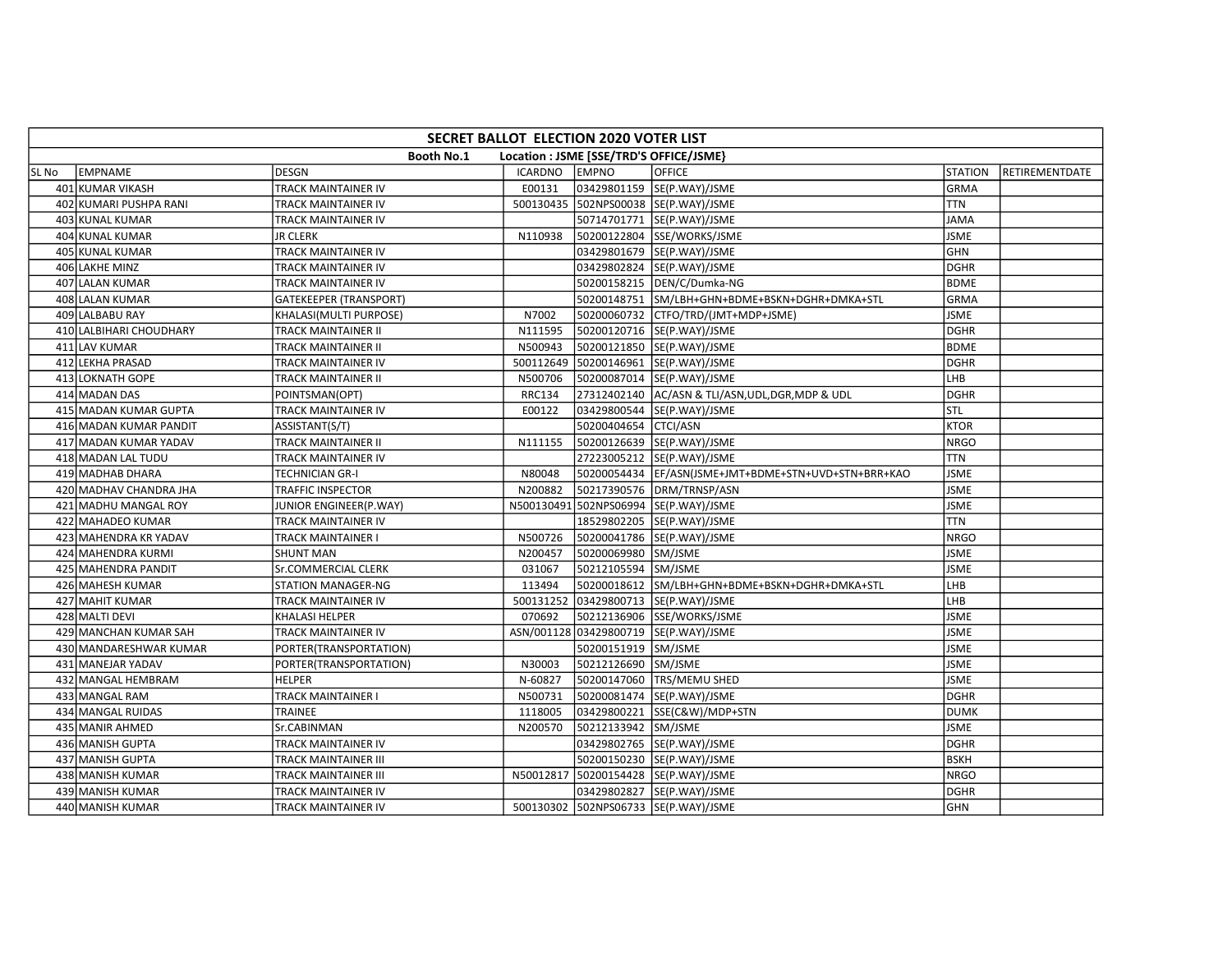|       | SECRET BALLOT ELECTION 2020 VOTER LIST                       |                                  |           |                         |                                                       |                |                |  |  |  |
|-------|--------------------------------------------------------------|----------------------------------|-----------|-------------------------|-------------------------------------------------------|----------------|----------------|--|--|--|
|       | <b>Booth No.1</b><br>Location : JSME [SSE/TRD'S OFFICE/JSME} |                                  |           |                         |                                                       |                |                |  |  |  |
| SL No | <b>EMPNAME</b>                                               | <b>DESGN</b>                     | ICARDNO   | <b>EMPNO</b>            | <b>OFFICE</b>                                         | <b>STATION</b> | RETIREMENTDATE |  |  |  |
|       | 441 MANISH KUMAR                                             | TECH.(TELECOM MAINTAINER)-I      | <b>NA</b> | 27416000233 CTCI/ASN    |                                                       | <b>DGHR</b>    |                |  |  |  |
|       | 442 MANISH KUMAR                                             | TRACK MAINTAINER IV              | E00094    |                         | 03429801624 SE(P.WAY)/JSME                            | <b>DGHR</b>    |                |  |  |  |
|       | 443 MANISH KUMAR SHARMA                                      | TRACK MAINTAINER IV              |           |                         | 03429801166 SE(P.WAY)/JSME                            | <b>DGHR</b>    |                |  |  |  |
|       | 444 MANISH KUMAR SINGH                                       | SENIOR SECTION ENGINEER(P.WAY)   |           |                         | N50130305 50200019239 SE(P.WAY)/JSME                  | LHB            |                |  |  |  |
|       | 445 MANJAY LAL                                               | TRACK MAINTAINER IV              | E00392    |                         | 03429801628 SE(P.WAY)/JSME                            | stl            |                |  |  |  |
|       | 446 MANJURA MANDI                                            | TRACK MAINTAINER IV              |           |                         | 03429802828 SE(P.WAY)/JSME                            | DGHR           |                |  |  |  |
|       | 447 MANMOHAN KUMAR                                           | POINTSMAN-B                      | N110978   |                         | 502NPS05603 SM/LBH+GHN+BDME+BSKN+DGHR+DMKA+STL        | <b>STL</b>     |                |  |  |  |
|       | 448 MANOJ KUMAR SINGH                                        | COMMERCIAL SUPERVISOR (BOOKING)  | N30001    | 50212048422 SM/JSME     |                                                       | <b>JSME</b>    |                |  |  |  |
|       | 449 MANOJ KUMAR RAY                                          | CHIEF COMMERCIAL CLERK           | 030761    |                         | 50212104243 SM/LBH+GHN+BDME+BSKN+DGHR+DMKA+STL        | <b>DGHR</b>    |                |  |  |  |
|       | 450 MANOJ KUMAR                                              | TRAVELLING TICKET INSPECTOR      | 030360    | 50211117266 SM/JSME     |                                                       | <b>JSME</b>    |                |  |  |  |
|       | 451 MANOJ KUMAR                                              | <b>ENQUIRY/RESERVATION CLERK</b> | 030870    | 50212143170 SM/JSME     |                                                       | <b>JSME</b>    |                |  |  |  |
|       | 452 MANOJ KUMAR                                              | <b>HELPER</b>                    | N80291    |                         | 50200128480  EF/ASN(JSME+JMT+BDME+STN+UVD+STN+BRR+KAO | <b>JSME</b>    |                |  |  |  |
|       | 453 MANOJ KUMAR                                              | Sr. SECTION ENGINEER(TELE)       | 120761    | 50212136554 CTCI/ASN    |                                                       | <b>DUMK</b>    |                |  |  |  |
|       | 454 MANOJ KUMAR                                              | Sr.COMMERCIAL CLERK(BOOKING)     | N30646    | 50205421652 SM/JSME     |                                                       | <b>JSME</b>    |                |  |  |  |
|       | 455 MANOJ KUMAR MAHARA                                       | TRACK MAINTAINER II              | N500945   |                         | 50200121770 SE(P.WAY)/JSME                            | <b>JSME</b>    |                |  |  |  |
|       | 456 MANOJ KUMAR MAYANK                                       | TRACK MAINTAINER III             |           |                         | 50206429919 SE(P.WAY)/JSME                            | <b>DGHR</b>    |                |  |  |  |
|       | 457 MANOJ KUMAR PRASAD                                       | TRACK MAINTAINER IV              |           |                         | N50012815 50200147023 SE(P.WAY)/JSME                  | <b>BSKH</b>    |                |  |  |  |
|       | 458 MANOJ KUMAR PRASAD                                       | <b>SHUNT MAN</b>                 | N201881   | 50200093099 SM/JSME     |                                                       | <b>JSME</b>    |                |  |  |  |
|       | 459 MANOJ RAJWAR                                             | TRACK MAINTAINER IV              |           |                         | 500130318 50200147000 SE(P.WAY)/JSME                  | <b>BSKH</b>    |                |  |  |  |
|       | 460 MANOJ YADAV                                              | <b>SHUNT MAN</b>                 | N200177   | 50200004467 SM/JSME     |                                                       | <b>JSME</b>    |                |  |  |  |
|       | 461 MANTOO HAZAM                                             | PORTER (COMMERCIAL)              | 112810    |                         | 50212110577 SM/LBH+GHN+BDME+BSKN+DGHR+DMKA+STL        | LHB            |                |  |  |  |
|       | 462 MANTU KUMAR                                              | TRACK MAINTAINER IV              |           |                         | 03429802763 SE(P.WAY)/JSME                            | DGHR           |                |  |  |  |
|       | 463 MANTU KUMAR                                              | TECH.(SIGNAL MAINTAINER)-I       | N170301   | 50200042493 CSI(II)/ASN |                                                       | LHB            |                |  |  |  |
|       | 464 MARKUS BAKHLA                                            | TRAVELLING TICKET INSPECTOR      | 030780    | 50212105375 SM/JSME     |                                                       | <b>JSME</b>    |                |  |  |  |
|       | 465 MAURYA LOK KRANTI                                        | TRACK MAINTAINER II              | N500956   |                         | 50200121988 SE(P.WAY)/JSME                            | STL            |                |  |  |  |
|       | 466 MD AFZAL IMAM                                            | TRACK MAINTAINER IV              |           |                         | 03429800655 SE(P.WAY)/JSME                            | GHN            |                |  |  |  |
|       | 467 MD BULAND AKHTAR ANSARI                                  | DY.STATION MANAGER               | N201738   | 50212031630 SM/JSME     |                                                       | <b>JSME</b>    |                |  |  |  |
|       | 468 MD DASTGIR ALAM                                          | TRACK MAINTAINER IV              |           |                         | 03429800728 SE(P.WAY)/JSME                            | LHB            |                |  |  |  |
|       | 469 MD IMTIYAZ                                               | <b>HELPER</b>                    | N70047    |                         | 50200052280 CTFO/TRD/(JMT+MDP+JSME)                   | <b>JSME</b>    |                |  |  |  |
|       | 470 MD IRFAN UMAR                                            | <b>Sr.COMMERCIAL CLERK</b>       |           |                         | 50206412245 SM/LBH+GHN+BDME+BSKN+DGHR+DMKA+STL        | <b>DUMK</b>    |                |  |  |  |
|       | 471 MD KHAYYAM ANSARI                                        | <b>CABIN MASTER</b>              | 113289    | 50200018739 SM/JSME     |                                                       | <b>JSME</b>    |                |  |  |  |
|       | 472 MD RASHID ALAM                                           | JUNIOR ENGINEER(WORKS)           | 189/NG/11 |                         | 50200097457  Dy CE/Con-I/ASN-NG                       | <b>DUMK</b>    |                |  |  |  |
|       | 473 MD SAJID ANSARI                                          | TRACK MAINTAINER IV              |           |                         | N50012848 50200146948 SE(P.WAY)/JSME                  | <b>DGHR</b>    |                |  |  |  |
|       | 474 MD SALAHUDDIN                                            | PORTER(TRANSPORTATION)           | 030124    | 50212126810 SM/JSME     |                                                       | <b>JSME</b>    |                |  |  |  |
|       | 475 MD SHAMSHAD ALAM                                         | PORTER(TRANSPORTATION)           | N201318   |                         | 50200120091 SM/LBH+GHN+BDME+BSKN+DGHR+DMKA+STL        | <b>DUMK</b>    |                |  |  |  |
|       | 476 MD WASIM                                                 | TRACK MAINTAINER III             | N50012828 |                         | 50200146973 SE(P.WAY)/JSME                            | <b>DGHR</b>    |                |  |  |  |
|       | 477 MD WASIM RAZA                                            | TRACK MAINTAINER IV              | E00103    |                         | 03429801158 SE(P.WAY)/JSME                            | <b>GRMA</b>    |                |  |  |  |
|       | 478 MD YAKUB                                                 | TRACK MAINTAINER III             | N111154   |                         | 50200081541 SE(P.WAY)/JSME                            | <b>NRGO</b>    |                |  |  |  |
|       | 479 MD.WASIM ANSARI                                          | Sr. SECTION ENGINEER(SIG)        |           | 50224001961 CSI(II)/ASN |                                                       | <b>KTOR</b>    |                |  |  |  |
|       | 480 MIHILAL RAI                                              | <b>TECHNICIAN (CHAIN)</b>        |           |                         | 50208292437  DEN/C/Dumka-NG                           | <b>BDME</b>    |                |  |  |  |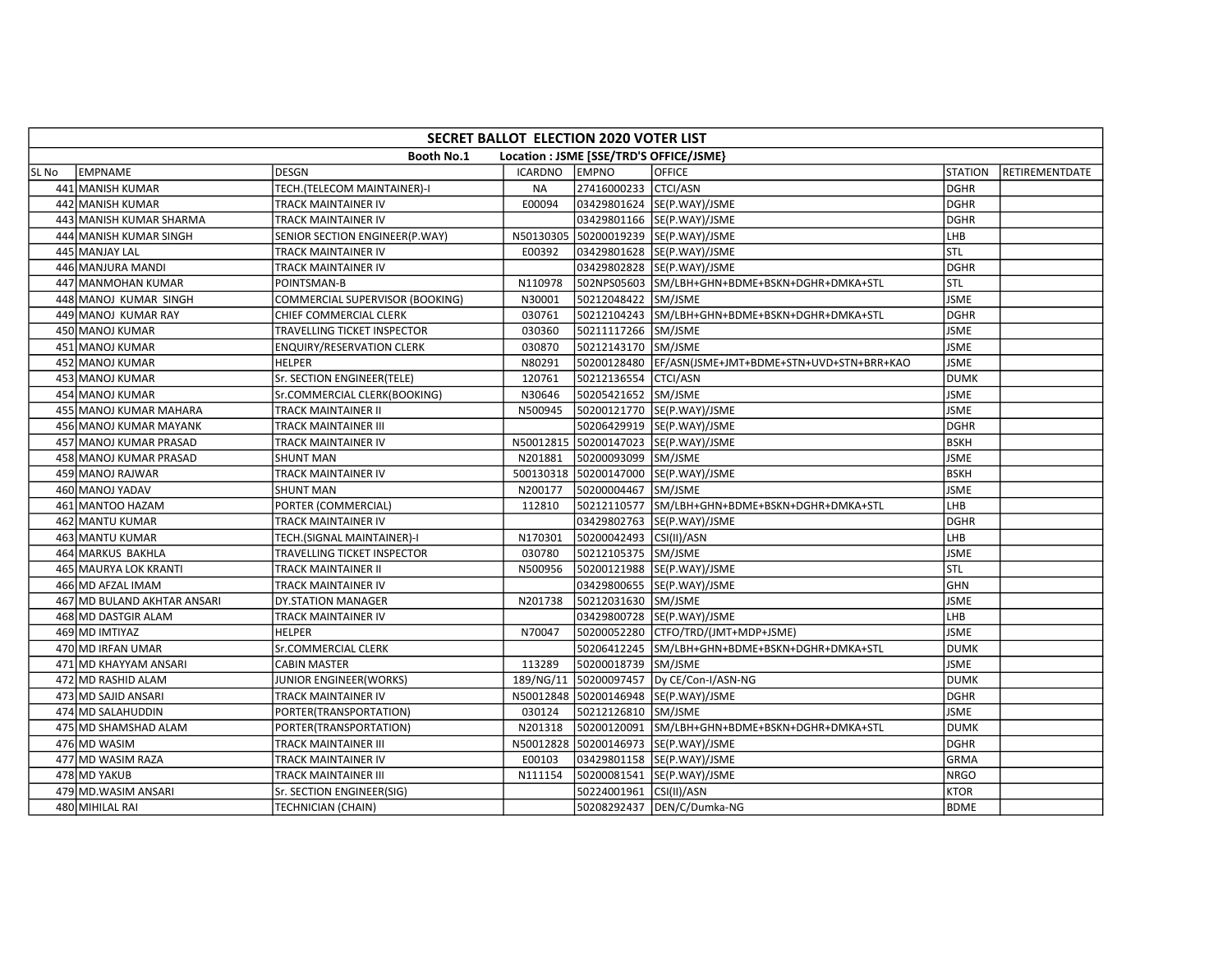|       | SECRET BALLOT ELECTION 2020 VOTER LIST                |                              |                |                         |                                                |                |                |  |  |  |
|-------|-------------------------------------------------------|------------------------------|----------------|-------------------------|------------------------------------------------|----------------|----------------|--|--|--|
|       | Booth No.1<br>Location : JSME [SSE/TRD'S OFFICE/JSME} |                              |                |                         |                                                |                |                |  |  |  |
| SL No | <b>EMPNAME</b>                                        | <b>DESGN</b>                 | <b>ICARDNO</b> | <b>EMPNO</b>            | <b>OFFICE</b>                                  | <b>STATION</b> | RETIREMENTDATE |  |  |  |
|       | 481 MINA DEVI                                         | JR. WAITING ROOM BEARER      | 111149         | 50229801170 SM/JSME     |                                                | <b>JSME</b>    |                |  |  |  |
|       | 482 MITHILESH KUMAR                                   | TRACK MAINTAINER IV          |                |                         | 16412F06986 SE(P.WAY)/JSME                     | <b>TTN</b>     |                |  |  |  |
|       | 483 MITHILESH KUMAR                                   | TRACK MAINTAINER IV          |                |                         | 502131245 03429800552 SE(P.WAY)/JSME           | LHB            |                |  |  |  |
|       | 484 MITHILESH KUMAR                                   | TRACK MAINTAINER IV          |                |                         | 12221301001 SE(P.WAY)/JSME                     | <b>GHN</b>     |                |  |  |  |
|       | 485 MITHILESH KUMAR                                   | JR. WAITING ROOM BEARER      |                | 27229803378 SM/JSME     |                                                | <b>JSME</b>    |                |  |  |  |
|       | 486 MITHILESH KUMAR BHARTI                            | TRACK MAINTAINER IV          |                |                         | 502NPS07684 SE(P.WAY)/JSME                     | <b>BSKH</b>    |                |  |  |  |
|       | 487 MITHILESH KUMAR MISHRA                            | TRACK MAINTAINER IV          | E00132         |                         | 50320131731 SE(P.WAY)/JSME                     | DGHR           |                |  |  |  |
|       | 488 MITHILESH KUMAR SAH                               | TRACK MAINTAINER IV          |                |                         | 03429802769 SE(P.WAY)/JSME                     | <b>DGHR</b>    |                |  |  |  |
|       | 489 MITHILESH KUMAR SINGH                             | Sr.COMMERCIAL CLERK(BOOKING) | 031201         | 50212121472 SM/JSME     |                                                | <b>JSME</b>    |                |  |  |  |
|       | 490 MITHILESH PASWAN                                  | PORTER (COMMERCIAL)          | N201299        |                         | 50200127292 SM/LBH+GHN+BDME+BSKN+DGHR+DMKA+STL | LHB            |                |  |  |  |
|       | 491 MITHLESH KUMAR                                    | TRACK MAINTAINER IV          |                |                         | 03429800979 SE(P.WAY)/JSME                     | <b>BSKH</b>    |                |  |  |  |
|       | 492 MITHLESH KUMAR                                    | TRACK MAINTAINER IV          | E00065         |                         | 03429801366 SE(P.WAY)/JSME                     | <b>DGHR</b>    |                |  |  |  |
|       | 493 MOHAMMAD NOBI NAWAZ                               | TRACK MAINTAINER IV          | 50013025       |                         | 502NPS05524 SE(P.WAY)/JSME                     | <b>DUMK</b>    |                |  |  |  |
|       | 494 MOHAN OJHA                                        | TRACK MAINTAINER II          |                |                         | 500111856 50200113128 SE(P.WAY)/JSME           | <b>DUMK</b>    |                |  |  |  |
|       | 495 MOHAN PRASAD SAH                                  | OFFICE SUPERINTENDENT        | 010449         |                         | 50207277386 SM/LBH+GHN+BDME+BSKN+DGHR+DMKA+STL | <b>BDME</b>    |                |  |  |  |
|       | 496 MOHIT KUMAR                                       | TRACK MAINTAINER IV          |                |                         | ASN/001135 50714108423 SE(P.WAY)/JSME          | <b>TTN</b>     |                |  |  |  |
|       | 497 MOHIT KUMAR MANJHI                                | TRACK MAINTAINER IV          | E00091         |                         | 50714701682 SE(P.WAY)/JSME                     | <b>BSKH</b>    |                |  |  |  |
|       | 498 MOVINDRA GUPTA                                    | ASSISTANT(S/T)               |                | 50200404874 CSI(II)/ASN |                                                | <b>JSME</b>    |                |  |  |  |
|       | 499 MRINAL KUMAR MANDAL                               | TRACK MAINTAINER IV          |                |                         | 500130320 502NPS05525 SE(P.WAY)/JSME           | <b>JAMA</b>    |                |  |  |  |
|       | 500 MRITUNJAY KUMAR                                   | ASSISTANT(S/T)               | 170721         |                         | 50200154738 SR.DSTE OFFICE/ASN                 | <b>DUMK</b>    |                |  |  |  |
|       | 501 MRITUNJAY KUMAR                                   | Sr.SECTION ENGINEER(CnW)     | N110003        |                         | 50212145415 SSE(C&W)/MDP+STN                   | <b>JSME</b>    |                |  |  |  |
|       | 502 MUCHKUN RAM                                       | TRACK MAINTAINER II          | N500967        |                         | 50200081589 SE(P.WAY)/JSME                     | <b>JSME</b>    |                |  |  |  |
|       | 503 MUKESH KR KAPRI                                   | <b>TRACK MAINTAINER IV</b>   | 0026/BG        |                         | 12220504895 SE(P.WAY)/JSME                     | <b>DGHR</b>    |                |  |  |  |
|       | 504 MUKESH KUMAR                                      | TRACK MAINTAINER IV          |                |                         | 500131184 03429800873 SE(P.WAY)/JSME           | DGHR           |                |  |  |  |
|       | 505 MUKESH KUMAR                                      | <b>HELPER</b>                |                |                         | 45329800638 CTFO/TRD/(JMT+MDP+JSME)            | <b>JSME</b>    |                |  |  |  |
|       | 506 MUKESH KUMAR                                      | TRACK MAINTAINER IV          |                |                         | 03429801495 SE(P.WAY)/JSME                     | <b>JSME</b>    |                |  |  |  |
|       | 507 MUKESH KUMAR                                      | TRACK MAINTAINER IV          |                |                         | 500130314 50200165268 SE(P.WAY)/JSME           | LHB            |                |  |  |  |
|       | 508 MUKESH KUMAR                                      | TRACK MAINTAINER IV          |                |                         | 03429801630 SE(P.WAY)/JSME                     | stl            |                |  |  |  |
|       | 509 MUKESH KUMAR                                      | TRACK MAINTAINER IV          |                |                         | 18229803014  SE(P.WAY)/JSME                    | stl            |                |  |  |  |
|       | 510 MUKESH KUMAR                                      | TRAVELLING TICKET INSPECTOR  | 031185         | 50211119329 SM/JSME     |                                                | <b>JSME</b>    |                |  |  |  |
|       | 511 MUKESH KUMAR CHOUDHARY                            | Sr. SECTION ENGINEER(SIG)    | N170352        |                         | 50200402663 DSTE/Con/ASN-NG                    | <b>JSME</b>    |                |  |  |  |
|       | 512 MUKESH KUMAR MANDAL                               | PORTER(TRANSPORTATION)       |                |                         | 03429800042 SM/LBH+GHN+BDME+BSKN+DGHR+DMKA+STL | <b>DUMK</b>    |                |  |  |  |
|       | 513 MUKESH KUMAR PASWAN                               | <b>SHUNT MAN</b>             | N201233        | 50200120649 SM/JSME     |                                                | <b>JSME</b>    |                |  |  |  |
|       | 514 MUKESH KUMAR RANJAN                               | Sr.TECH.(SIGNAL MAINTAINER)  | N170003        | 50205396025 CSI(II)/ASN |                                                | <b>DGHR</b>    |                |  |  |  |
|       | 515 MUKESH KUMAR YADAV                                | TRACK MAINTAINER III         | 50013087       |                         | 50200150241 SE(P.WAY)/JSME                     | <b>DGHR</b>    |                |  |  |  |
|       | 516 MUKESH KUMAR YADAV                                | PORTER(TRANSPORTATION)       | 201232         |                         | 50200111363 SM/LBH+GHN+BDME+BSKN+DGHR+DMKA+STL | <b>TTN</b>     |                |  |  |  |
|       | 517 MUNNA KUMAR                                       | COMMERCIAL CLERK(BOOKING)    | N201845        | 50200127516 SM/JSME     |                                                | <b>JSME</b>    |                |  |  |  |
|       | 518 MUNNA SOREN                                       | TRACK MAINTAINER IV          |                |                         | 03429802766 SE(P.WAY)/JSME                     | <b>DGHR</b>    |                |  |  |  |
|       | 519 MUNSHI GOPE                                       | TRACK MAINTAINER I           | N40004         |                         | 50200023164 SE(P.WAY)/JSME                     | LHB            |                |  |  |  |
|       | 520 MURLI DHAR YADAV                                  | TRAVELLING TICKET INSPECTOR  | 030551         | 50211087006 SM/JSME     |                                                | <b>JSME</b>    |                |  |  |  |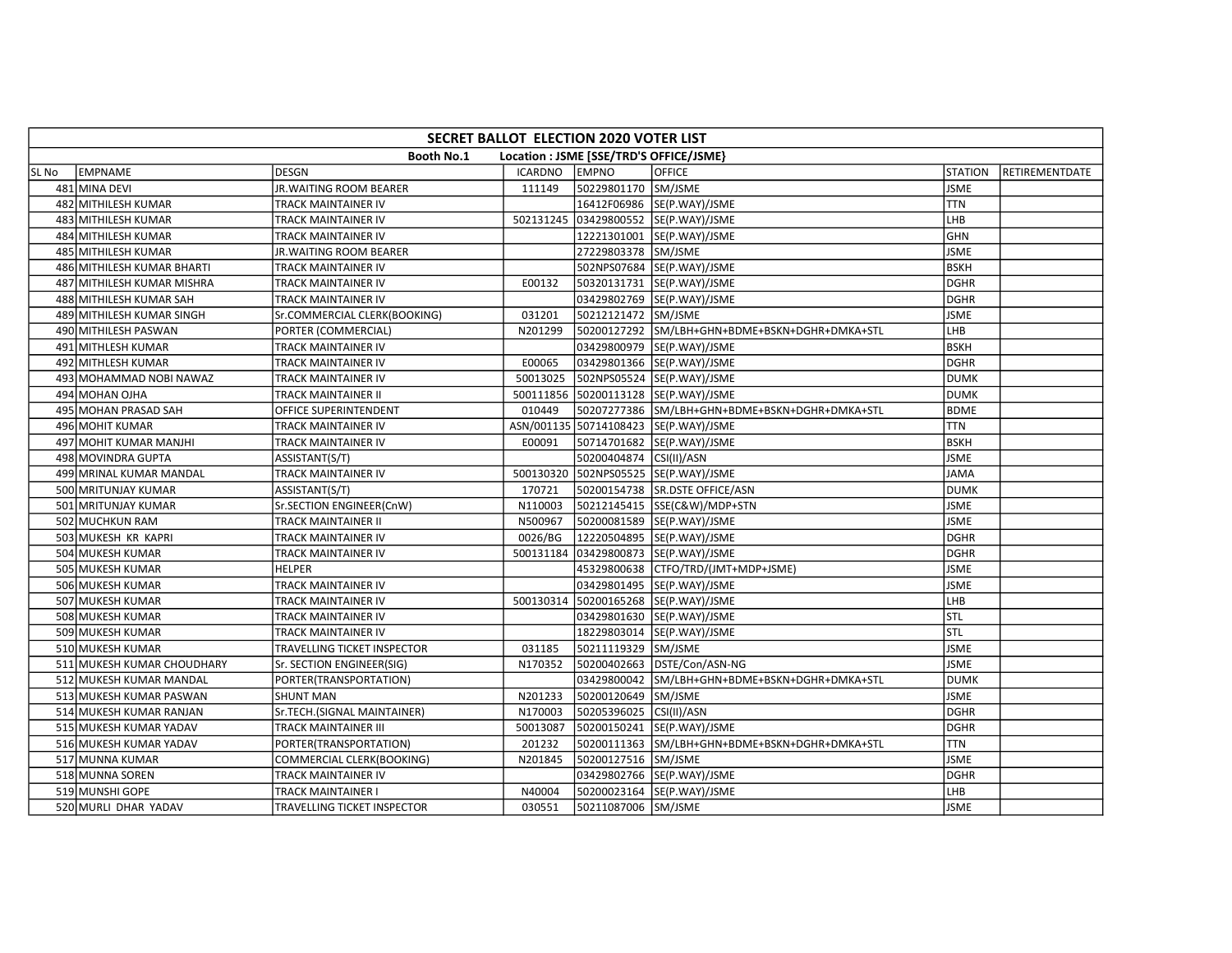|       | SECRET BALLOT ELECTION 2020 VOTER LIST                       |                               |           |                     |                                                                |                |                |  |  |  |
|-------|--------------------------------------------------------------|-------------------------------|-----------|---------------------|----------------------------------------------------------------|----------------|----------------|--|--|--|
|       | <b>Booth No.1</b><br>Location : JSME [SSE/TRD'S OFFICE/JSME} |                               |           |                     |                                                                |                |                |  |  |  |
| SL No | <b>EMPNAME</b>                                               | <b>DESGN</b>                  | ICARDNO   | <b>EMPNO</b>        | <b>OFFICE</b>                                                  | <b>STATION</b> | RETIREMENTDATE |  |  |  |
|       | 521 MURLIDHAR MOHAN                                          | TRACK MAINTAINER IV           |           |                     | 03429802582 SE(P.WAY)/JSME                                     | <b>DGHR</b>    |                |  |  |  |
|       | 522 NAGENDRA KUMAR SHARMA                                    | TRACK MAINTAINER III          |           |                     | N50012821 50200154271 SE(P.WAY)/JSME                           | <b>TTN</b>     |                |  |  |  |
|       | 523 NAGENDRA PRASAD                                          | TRACK MAINTAINER II           | N111149   |                     | 50200121745 SE(P.WAY)/JSME                                     | <b>NRGO</b>    |                |  |  |  |
|       | 524 NAGESHWAR YADAV                                          | TRACK MAINTAINER II           | N500961   |                     | 50200126615 SE(P.WAY)/JSME                                     | <b>BDME</b>    |                |  |  |  |
|       | 525 NAKUL MAHATO                                             | <b>TRACK MAINTAINER IV</b>    | 500130299 |                     | 502NPS06735 SE(P.WAY)/JSME                                     | <b>GHN</b>     |                |  |  |  |
|       | 526 NAKUL PRASAD YADAV                                       | Sr.CABINMAN                   | 112091    | 50212112574 SM/JSME |                                                                | <b>JSME</b>    |                |  |  |  |
|       | 527 NAND KISHOR KUMAR SAH                                    | <b>GATEKEEPER (TRANSPORT)</b> | N202027   | 50200145099 SM/JSME |                                                                | <b>JSME</b>    |                |  |  |  |
|       | 528 NAND KISHOR MARANDI                                      | TECH-I(ELECT)                 | N80079    |                     | 50200052164  EF/ASN(JSME+JMT+BDME+STN+UVD+STN+BRR+KAO          | <b>DMKA</b>    |                |  |  |  |
|       | 529 NAND KISHOR SINGH                                        | TRACK MAINTAINER IV           |           |                     | 03429801163 SE(P.WAY)/JSME                                     | <b>JAMA</b>    |                |  |  |  |
|       | 530 NAND KR GOALA                                            | TRACK MAINTAINER IV           |           |                     | 502H4790327 SE(P.WAY)/JSME                                     | <b>DGHR</b>    |                |  |  |  |
|       | 531 NANDAN PASWAN                                            | Sr.TECH(FITTER)               | N110861   |                     | 50212085054 SSE(C&W)/MDP+STN                                   | <b>JSME</b>    |                |  |  |  |
|       | 532 NANDU RAM                                                | TRACK MAINTAINER II           | N500709   |                     | 50200081486 SE(P.WAY)/JSME                                     | <b>GRMA</b>    |                |  |  |  |
|       | 533 NARAYAN MONDAL                                           | KHALASI HELPER                | N40447    |                     | 50200023152 SSE/WORKS/JSME                                     | <b>JSME</b>    |                |  |  |  |
|       | 534 NARENDRA KUMAR                                           | TRACK MAINTAINER IV           | E00397    |                     | 53162121275  SE(P.WAY)/JSME                                    | <b>NRGO</b>    |                |  |  |  |
|       | 535 NARENDRA KUMAR                                           | TRACK MAINTAINER IV           |           |                     | 500130295 50264090052 SE(P.WAY)/JSME                           | <b>DGHR</b>    |                |  |  |  |
|       | 536 NARESH PRASAD MAHTO                                      | TRACK MAINTAINER III          | 075659    |                     | 50212129306 SE(P.WAY)/JSME                                     | <b>JSME</b>    |                |  |  |  |
|       | 537 NARESH VERMA                                             | TRACK MAINTAINER IV           | UNIT-3    |                     | 50200406490 SE(P.WAY)/JSME                                     | GRMA           |                |  |  |  |
|       | 538 NASIM AHMAD                                              | Sr.COMMERCIAL CLERK           |           |                     | 50209383086 SM/LBH+GHN+BDME+BSKN+DGHR+DMKA+STL                 | <b>BDME</b>    |                |  |  |  |
|       | 539 NASIR ANSARI                                             | SR. TECHNICIAN                | 060647    |                     | 50212113980 EF/ASN(JSME+JMT+BDME+STN+UVD+STN+BRR+KAO           | <b>JSME</b>    |                |  |  |  |
|       | 540 NAVIN KUMAR                                              | TRACK MAINTAINER III          | 500112625 |                     | 50200154398 SE(P.WAY)/JSME                                     | STL            |                |  |  |  |
|       | 541 NAVIN KUMAR                                              | TECHNICIAN GR-II              |           |                     | N12040348 50200165037 EF/ASN(JSME+JMT+BDME+STN+UVD+STN+BRR+KAO | <b>JSME</b>    |                |  |  |  |
|       | 542 NAVLESH KUMAR                                            | TRACK MAINTAINER IV           |           |                     | 03429802581 SE(P.WAY)/JSME                                     | <b>DGHR</b>    |                |  |  |  |
|       | 543 NAWAL KISHOR ROY                                         | Sr.COMMERCIAL CLERK           | N-30750   | 502NPS05590 SM/JSME |                                                                | <b>JSME</b>    |                |  |  |  |
|       | 544 NAWAL PASWAN                                             | TRACK MAINTAINER I            | N111645   |                     | 50200088092 SE(P.WAY)/JSME                                     | stl            |                |  |  |  |
|       | 545 NAWAL RAWANI                                             | TECH-III(ELECT)               | N80196    |                     | 50200100055 EF/ASN(JSME+JMT+BDME+STN+UVD+STN+BRR+KAO           | <b>DGHR</b>    |                |  |  |  |
|       | 546 NAWAL YADAV                                              | TRACK MAINTAINER IV           |           |                     | 03429801677 SE(P.WAY)/JSME                                     | <b>GHN</b>     |                |  |  |  |
|       | 547 NEERAJ KUMAR                                             | TRACK MAINTAINER IV           |           |                     | 332NP210689 SE(P.WAY)/JSME                                     | <b>JSME</b>    |                |  |  |  |
|       | 548 NEHA KUMARI                                              | POINTSMAN-B                   |           | 18429804331 SM/JSME |                                                                | <b>JSME</b>    |                |  |  |  |
|       | 549 NIGAM KUMAR                                              | PORTER (COMMERCIAL)           | 110663    | 50200135550 SM/JSME |                                                                | <b>JSME</b>    |                |  |  |  |
|       | 550 NILESH KUMAR                                             | TRACK MAINTAINER IV           |           |                     | ASN/001105 03429801674 SE(P.WAY)/JSME                          | <b>DGHR</b>    |                |  |  |  |
|       | 551 NILESH NAMAN                                             | TRAINEES                      |           |                     | 03429803063 SE(P.WAY)/JSME                                     | <b>JSME</b>    |                |  |  |  |
|       | 552 NIRAJ KUMAR                                              | TRACK MAINTAINER IV           |           |                     | 03429802577 SE(P.WAY)/JSME                                     | <b>DGHR</b>    |                |  |  |  |
|       | 553 NIRAJ KUMAR                                              | TRACK MAINTAINER IV           |           |                     | 50200141926 SE(P.WAY)/JSME                                     | <b>NRGO</b>    |                |  |  |  |
|       | 554 NIRANJAN KUMAR                                           | TRACK MAINTAINER IV           |           |                     | 03429801422 SE(P.WAY)/JSME                                     | <b>DGHR</b>    |                |  |  |  |
|       | 555 NIRANJAN KUMAR                                           | TRACK MAINTAINER IV           | E00098    |                     | 50200145348 SE(P.WAY)/JSME                                     | STL            |                |  |  |  |
|       | 556 NIRANJAN KUMAR NIRALA                                    | KHALASI(MULTI PURPOSE)        |           |                     | N500130805 502NPS06672 SSE/WORKS/JSME                          | <b>JSME</b>    |                |  |  |  |
|       | 557 NIRANJAN KUMAR SINGH                                     | TRACK MAINTAINER IV           | E00098    |                     | 03429801160  SE(P.WAY)/JSME                                    | LHB            |                |  |  |  |
|       | 558 NIRANJAN MAHATO                                          | <b>HELPER</b>                 | 4441      |                     | 50205675285 SR.DSTE OFFICE/ASN                                 | DGHR           |                |  |  |  |
|       | 559 NIRANJAN SHARMA                                          | TECH-III(ELECT)               | N80289    |                     | 50200096696  EF/ASN(JSME+JMT+BDME+STN+UVD+STN+BRR+KAO          | JSME           |                |  |  |  |
|       | 560 NIRBHAY KUMAR RAM                                        | POINTSMAN-B                   |           |                     | 504NPS06464 SM/LBH+GHN+BDME+BSKN+DGHR+DMKA+STL                 | <b>BSKH</b>    |                |  |  |  |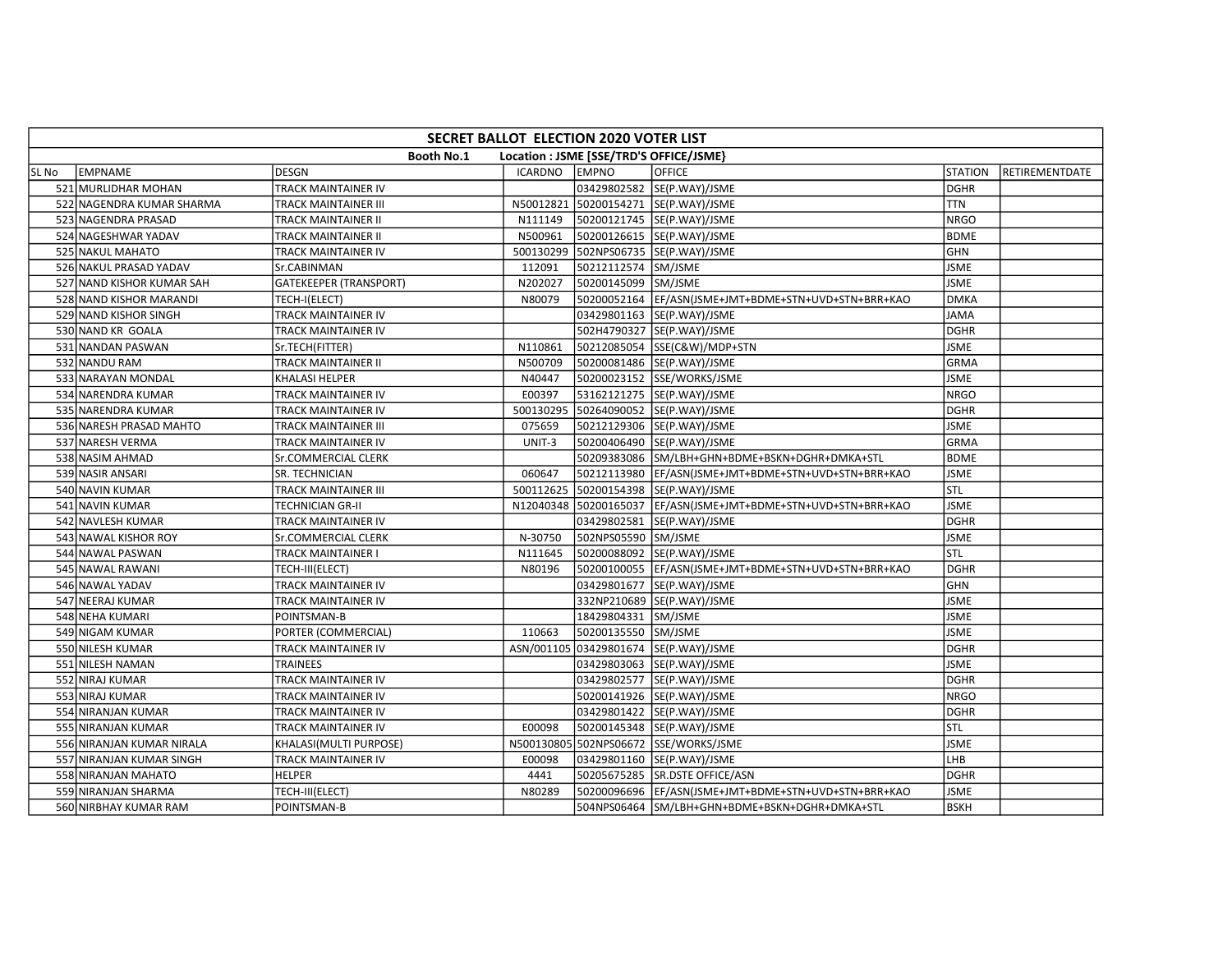|       | SECRET BALLOT ELECTION 2020 VOTER LIST |                                    |                |                                         |                                                       |                |                |  |  |  |
|-------|----------------------------------------|------------------------------------|----------------|-----------------------------------------|-------------------------------------------------------|----------------|----------------|--|--|--|
|       |                                        | <b>Booth No.1</b>                  |                | Location : JSME [SSE/TRD'S OFFICE/JSME} |                                                       |                |                |  |  |  |
| SL No | <b>LEMPNAME</b>                        | <b>DESGN</b>                       | <b>ICARDNO</b> | <b>EMPNO</b>                            | <b>OFFICE</b>                                         | <b>STATION</b> | RETIREMENTDATE |  |  |  |
|       | 561 NIRMAL KUMAR YADAV                 | TRACK MAINTAINER II                | N111853        |                                         | 50200129094 SE(P.WAY)/JSME                            | <b>BDME</b>    |                |  |  |  |
|       | 562 NIRU DAS                           | TRACK MAINTAINER IV                |                |                                         | 27312408359 SE(P.WAY)/JSME                            | LHB            |                |  |  |  |
|       | 563 NISHANT KUMAR                      | SUPERVISOR (ENQUIRY / RESERVATION) | N30427         |                                         | 50200096301 SM/LBH+GHN+BDME+BSKN+DGHR+DMKA+STL        | <b>BDME</b>    |                |  |  |  |
|       | 564 NITESH KUMAR                       | Sr. SECTION ENGINEER(ELEC)         | N80290         |                                         | 50200092708  EF/ASN(JSME+JMT+BDME+STN+UVD+STN+BRR+KAO | JSME           |                |  |  |  |
|       | 565 NITESH KUMAR UPADHYAY              | TRACK MAINTAINER IV                | E00395         |                                         | 50320131313  SE(P.WAY)/JSME                           | <b>BDME</b>    |                |  |  |  |
|       | 566 NITESH KUMAR YADAV                 | TRACK MAINTAINER III               | 500112624      |                                         | 50200156802 SE(P.WAY)/JSME                            | <b>DGHR</b>    |                |  |  |  |
|       | 567 NITISH KUMAR                       | ASSISTANT(S/T)                     |                | 50200147795 CSI(II)/ASN                 |                                                       | <b>JSME</b>    |                |  |  |  |
|       | 568 NITISH KUMAR                       | TRACK MAINTAINER III               |                |                                         | 500130422 50200158227 SE(P.WAY)/JSME                  | STL            |                |  |  |  |
|       | 569 NITISH KUMAR                       | TRACK MAINTAINER IV                |                |                                         | ASN/001126 03429800717 SE(P.WAY)/JSME                 | LHB            |                |  |  |  |
|       | 570 NOONESWAR MAHATO                   | PORTER (COMMERCIAL)                | 112380         |                                         | 50212051779 SM/LBH+GHN+BDME+BSKN+DGHR+DMKA+STL        | <b>BSKH</b>    |                |  |  |  |
|       | 571 OM KUMAR ARYA                      | TECHNICIAN GR-I                    | N80288         |                                         | 50200045561 EF/ASN(JSME+JMT+BDME+STN+UVD+STN+BRR+KAO  | <b>JSME</b>    |                |  |  |  |
|       | 572 OM PRAKASH                         | <b>TRACK MAINTAINER II</b>         |                |                                         | 500111483 50200122166 SE(P.WAY)/JSME                  | <b>DGHR</b>    |                |  |  |  |
|       | 573 OM PRAKASH MISHRA                  | CHIEF COML. SUPERVISOR(GOODS)      | 031153         | 50212004455 SM/JSME                     |                                                       | <b>JSME</b>    |                |  |  |  |
|       | 574 PAGAN MURMU                        | CHIEF COMMERCIAL CLERK             | 030481         |                                         | 50212073775 SM/LBH+GHN+BDME+BSKN+DGHR+DMKA+STL        | <b>DUMK</b>    |                |  |  |  |
|       | 575 PANKAJ KUMAR CHANDRA               | JUNIOR ENGINEER(P.WAY)             |                |                                         | N500131365 50200402195 SE(P.WAY)/JSME                 | stl            |                |  |  |  |
|       | 576 PANKAJ KUMAR                       | TRACK MAINTAINER III               |                |                                         | 500111413 27621003844 SE(P.WAY)/JSME                  | <b>GHN</b>     |                |  |  |  |
|       | 577 PANKAJ KUMAR                       | CHIEF COMMERCIAL CLERK             | 030867         | 50212108390 SM/JSME                     |                                                       | <b>JSME</b>    |                |  |  |  |
|       | 578 PANKAJ KUMAR                       | ASSISTANT(S/T)                     |                | 03429801431 CTCI/ASN                    |                                                       | <b>DMKA</b>    |                |  |  |  |
|       | 579 PANKAJ KUMAR                       | TRACK MAINTAINER III               |                |                                         | 500112610 50200150101 SE(P.WAY)/JSME                  | <b>TTN</b>     |                |  |  |  |
|       | 580 PANKAJ KUMAR                       | <b>STATION MANAGER-NG</b>          | 338048         |                                         | 50217998001 SM/LBH+GHN+BDME+BSKN+DGHR+DMKA+STL        | <b>DGHR</b>    |                |  |  |  |
|       | 581 PANKAJ KUMAR                       | TRACK MAINTAINER III               |                |                                         | 50200154349 SE(P.WAY)/JSME                            | STL            |                |  |  |  |
|       | 582 PANKAJ KUMAR                       | TRACK MAINTAINER II                | N111413        |                                         | 50200121873 SE(P.WAY)/JSME                            | Istl           |                |  |  |  |
|       | 583 PANKAJ KUMAR                       | TRACK MAINTAINER IV                |                |                                         | 03429802761 SE(P.WAY)/JSME                            | DGHR           |                |  |  |  |
|       | 584 PANKAJ KUMAR BHARTI                | <b>COMMERCIAL CLERK(BOOKING)</b>   |                | 27312275979 SM/JSME                     |                                                       | <b>JSME</b>    |                |  |  |  |
|       | 585 PANKAJ KUMAR DAS                   | TRACK MAINTAINER III               |                |                                         | ASN/001114 50200154374 SE(P.WAY)/JSME                 | <b>GHN</b>     |                |  |  |  |
|       | 586 PANKAJ KUMAR YADAV                 | TRACK MAINTAINER III               |                |                                         | N50012855 50200150113 SE(P.WAY)/JSME                  | <b>DGHR</b>    |                |  |  |  |
|       | 587 PANKAJ RAM                         | TRACK MAINTAINER II                | N500703        |                                         | 50200083112 SE(P.WAY)/JSME                            | <b>DGHR</b>    |                |  |  |  |
|       | 588 PANNALAL KUMAR                     | TRACK MAINTAINER IV                |                |                                         | ASN/001134 03429800958 SE(P.WAY)/JSME                 | <b>DGHR</b>    |                |  |  |  |
|       | 589 PAPPU KUMAR YADAV                  | TRACK MAINTAINER IV                |                |                                         | 500131370 50200166777 SE(P.WAY)/JSME                  | <b>STL</b>     |                |  |  |  |
|       | 590 PARBATI DEVI                       | SANITARY JAMADAR                   | 00073          |                                         | 50200070014 SM/LBH+GHN+BDME+BSKN+DGHR+DMKA+STL        | <b>BDME</b>    |                |  |  |  |
|       | 591 PARMANAND KUMAR YADAV              | JUNIOR ENGINEER(TRD-ELEC)          | N70162         |                                         | 50200041026  TRD(JSME+MDP+JMT)                        | <b>JSME</b>    |                |  |  |  |
|       | 592 PARMANAND SAH                      | TRACK MAINTAINER IV                |                |                                         | 500131255 03429800955 SE(P.WAY)/JSME                  | <b>TTN</b>     |                |  |  |  |
|       | 593 PARMESHWARI                        | SANITARY JAMADAR                   | 100740         |                                         | 50212099788 SM/LBH+GHN+BDME+BSKN+DGHR+DMKA+STL        | <b>BDME</b>    |                |  |  |  |
|       | 594 PAVAN KUMAR MANDAL                 | ASSISTANT(S/T)                     |                | 50200156840 CSI(II)/ASN                 |                                                       | <b>DMKA</b>    |                |  |  |  |
|       | 595 PAWAN KUMAR                        | TRACK MAINTAINER IV                |                |                                         | 03429802588  SE(P.WAY)/JSME                           | <b>DGHR</b>    |                |  |  |  |
|       | 596 PAWAN KUMAR                        | TRACK MAINTAINER IV                |                |                                         | ASN/001104 03429800847 SE(P.WAY)/JSME                 | <b>DGHR</b>    |                |  |  |  |
|       | 597 PAWAN KUMAR                        | TRACK MAINTAINER III               |                |                                         | 500112630 50200154325 SE(P.WAY)/JSME                  | STL            |                |  |  |  |
|       | 598 PAWAN KUMAR DAS                    | TRACK MAINTAINER III               |                |                                         | 500112644 50200153886 SE(P.WAY)/JSME                  | <b>TTN</b>     |                |  |  |  |
|       | 599 PAWAN KUMAR DEY                    | TRACK MAINTAINER IV                |                |                                         | 500131258 03429800723 SE(P.WAY)/JSME                  | <b>JAMA</b>    |                |  |  |  |
|       | 600 PAWAN KUMAR DIWAKAR                | TRACK MAINTAINER IV                |                |                                         | 500131246 50200145397 SE(P.WAY)/JSME                  | <b>STL</b>     |                |  |  |  |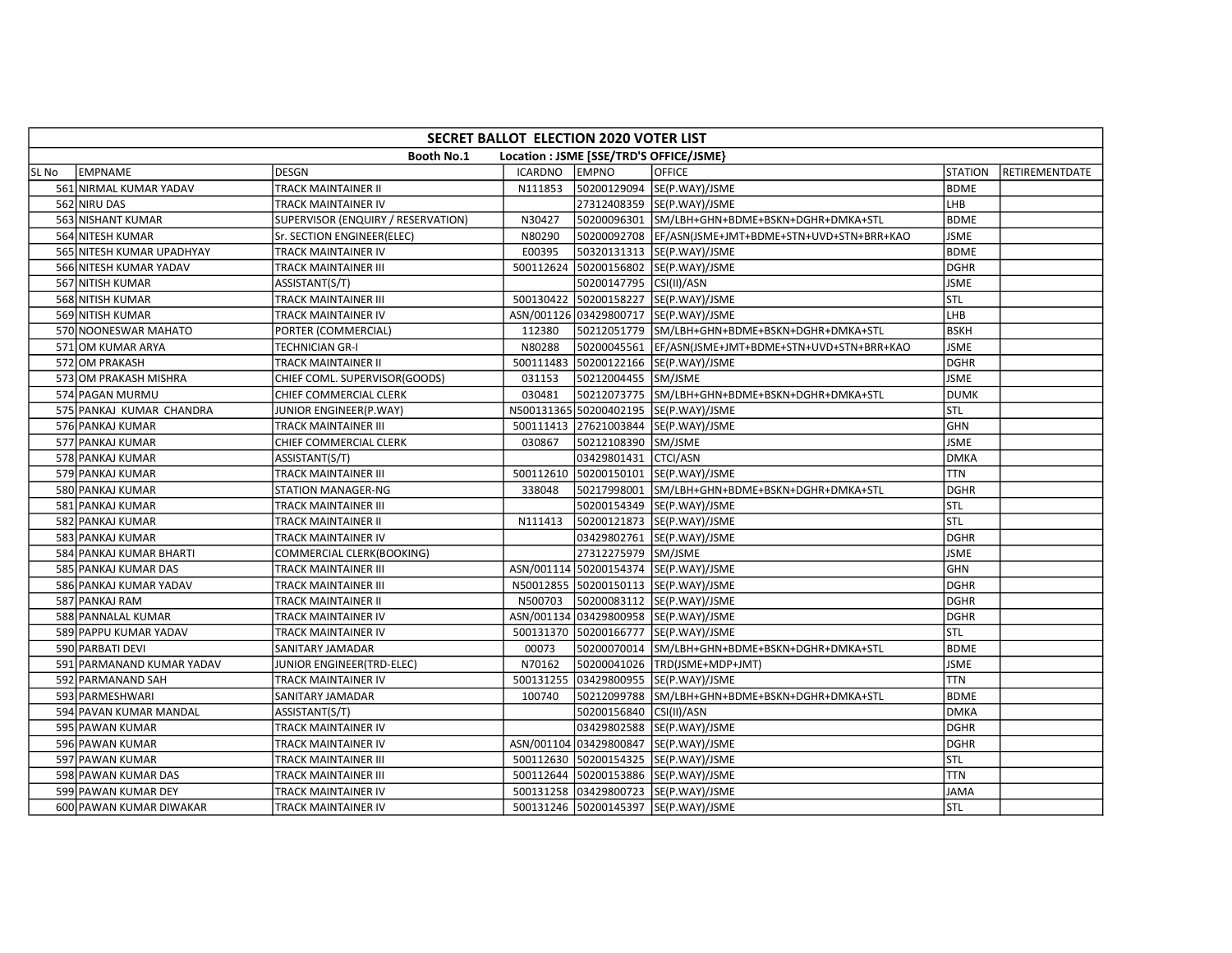|       | SECRET BALLOT ELECTION 2020 VOTER LIST                       |                              |                |                         |                                                       |                |                |  |  |  |
|-------|--------------------------------------------------------------|------------------------------|----------------|-------------------------|-------------------------------------------------------|----------------|----------------|--|--|--|
|       | <b>Booth No.1</b><br>Location : JSME [SSE/TRD'S OFFICE/JSME} |                              |                |                         |                                                       |                |                |  |  |  |
| SL No | EMPNAME                                                      | <b>DESGN</b>                 | <b>ICARDNO</b> | <b>EMPNO</b>            | <b>OFFICE</b>                                         | <b>STATION</b> | RETIREMENTDATE |  |  |  |
|       | 601 PAWAN KUMAR MANDAL                                       | TRACK MAINTAINER IV          |                |                         | 50200403208 SE(P.WAY)/JSME                            | <b>JSME</b>    |                |  |  |  |
|       | 602 PAWAN KUMAR YADAV                                        | TRACK MAINTAINER III         | 500112613      |                         | 50200150095 SE(P.WAY)/JSME                            | <b>TTN</b>     |                |  |  |  |
|       | 603 PHILIPS MURMU                                            | SR. TECHNICIAN               | 60659          |                         | 50212090098  EF/ASN(JSME+JMT+BDME+STN+UVD+STN+BRR+KAO | <b>JSME</b>    |                |  |  |  |
|       | 604 PHULENDRA KUMAR                                          | <b>SR.TICKET EXAMINER</b>    |                | 50200080561 SM/JSME     |                                                       | <b>JSME</b>    |                |  |  |  |
|       | 605 PINTU KUMAR CHAUHAN                                      | ASSISTANT(S/T)               |                | 275N0004100 CTCI/ASN    |                                                       | <b>JSME</b>    |                |  |  |  |
|       | 606 PINTU RAWANI                                             | TRACK MAINTAINER IV          |                |                         | 03429802585 SE(P.WAY)/JSME                            | <b>DGHR</b>    |                |  |  |  |
|       | 607 PINTU YADAV                                              | TRACK MAINTAINER IV          |                |                         | 03429800322 SE(P.WAY)/JSME                            | <b>JAMA</b>    |                |  |  |  |
|       | 608 PIUSH KUMAR SINGH                                        | <b>STATION MASTER</b>        |                |                         | 50200118096 SM/LBH+GHN+BDME+BSKN+DGHR+DMKA+STL        | <b>KTOR</b>    |                |  |  |  |
|       | 609 PRABHAKAR KUMAR MONDAL                                   | KHALASI HELPER               | 500131137      |                         | 12303526203  SE(P.WAY)/JSME                           | <b>JSME</b>    |                |  |  |  |
|       | 610 PRADEEP KUMAR                                            | TRACK MAINTAINER III         |                |                         | N50012839 50200154568 SE(P.WAY)/JSME                  | <b>BSKH</b>    |                |  |  |  |
|       | 611 PRADEEP KUMAR THAKUR                                     | TRACK MAINTAINER IV          |                |                         | N500112301 50200158094 SE(P.WAY)/JSME                 | <b>JSME</b>    |                |  |  |  |
|       | 612 PRADEEP SHARMA                                           | TRACK MAINTAINER II          | N111424        |                         | 50200113219 SE(P.WAY)/JSME                            | <b>BSKH</b>    |                |  |  |  |
|       | 613 PRADIP KUMAR YADAV                                       | TRACK MAINTAINER III         | 500130293      |                         | 50200150253 SE(P.WAY)/JSME                            | stl            |                |  |  |  |
|       | 614 PRADUMAN KUMAR                                           | TRACK MAINTAINER III         |                |                         | 53163120557 SE(P.WAY)/JSME                            | <b>TTN</b>     |                |  |  |  |
|       | 615 PRAFULLA KUMAR YADAV                                     | TRACK MAINTAINER IV          |                |                         | 50827331120 SE(P.WAY)/JSME                            | <b>BSKH</b>    |                |  |  |  |
|       | 616 PRAHLAD KUMAR BARNWAL                                    | STATION MANAGER-NG           | 300166         |                         | 50212200062 SM/LBH+GHN+BDME+BSKN+DGHR+DMKA+STL        | <b>JSME</b>    |                |  |  |  |
|       | 617 PRAHLAD PRASAD                                           | TRACK MAINTAINER II          | N500712        |                         | 50200110700 SE(P.WAY)/JSME                            | <b>BSKH</b>    |                |  |  |  |
|       | 618 PRAKASH KUMAR                                            | TRACK MAINTAINER IV          |                |                         | ASN/001112 03429801625 SE(P.WAY)/JSME                 | <b>DGHR</b>    |                |  |  |  |
|       | 619 PRAKASH MANDAL                                           | TECHNICIAN GR-II             |                |                         | 502A4768073 CTFO/TRD/(JMT+MDP+JSME)                   | <b>JSME</b>    |                |  |  |  |
|       | 620 PRAMOD JHA                                               | Sr.TECH.(TL FITTER EHLF)     | N80353         |                         | 50210092006 AC/ASN & TLI/ASN, UDL, DGR, MDP & UDL     | <b>JSME</b>    |                |  |  |  |
|       | 621 PRAMOD KUMAR                                             | TRACK MAINTAINER III         |                |                         | 50881303337 SE(P.WAY)/JSME                            | <b>JSME</b>    |                |  |  |  |
|       | 622 PRAMOD KUMAR KESHRI                                      | TRACK MAINTAINER II          | N500949        |                         | 50200126597  SE(P.WAY)/JSME                           | <b>BDME</b>    |                |  |  |  |
|       | 623 PRAMOD KUMAR YADAV                                       | TRACK MAINTAINER II          | N500952        |                         | 50200100020 SE(P.WAY)/JSME                            | <b>GRMA</b>    |                |  |  |  |
|       | 624 PRASANJIT KUMAR DEY                                      | TRACK MAINTAINER III         | 500112612      |                         | 50200150060 SE(P.WAY)/JSME                            | <b>DUMK</b>    |                |  |  |  |
|       | 625 PRASHANT KUMAR                                           | TRACK MAINTAINER III         | N50012835      |                         | 50200150149 SE(P.WAY)/JSME                            | LHB            |                |  |  |  |
|       | 626 PRASHANT KUMAR SINGH                                     | TRACK MAINTAINER IV          |                |                         | 03429802764 SE(P.WAY)/JSME                            | <b>DGHR</b>    |                |  |  |  |
|       | 627 PRATIMA DEVI                                             | SR. WAITING ROOM BEARER      | 112880         | 50212074410 SM/JSME     |                                                       | <b>JSME</b>    |                |  |  |  |
|       | 628 PRAVEEN SHANKER                                          | TRACK MAINTAINER II          | N500964        |                         | 50200122075  SE(P.WAY)/JSME                           | <b>BDME</b>    |                |  |  |  |
|       | 629 PRAVIN KUMAR                                             | <b>STATION MASTER</b>        | T00109         |                         | 27223009113 SM/LBH+GHN+BDME+BSKN+DGHR+DMKA+STL        | LHB            |                |  |  |  |
|       | 630 PRAVIN KUMAR                                             | ASSISTANT(S/T)               |                | 50201770305 CTCI/ASN    |                                                       | <b>DUMK</b>    |                |  |  |  |
|       | 631 PREM NATH LAYAK                                          | TRACK MAINTAINER IV          |                |                         | 50714701287 SE(P.WAY)/JSME                            | LHB            |                |  |  |  |
|       | 632 PREM SHANKAR YADAV                                       | <b>HELPER</b>                | N-80560        |                         | 502NPS08424  EF/ASN(JSME+JMT+BDME+STN+UVD+STN+BRR+KAO | <b>BDME</b>    |                |  |  |  |
|       | 633 PRINCE KUMAR SINGH                                       | TRACK MAINTAINER IV          |                |                         | 03429802589 SE(P.WAY)/JSME                            | <b>DGHR</b>    |                |  |  |  |
|       | 634 PRITESH KR SHARMA                                        | TRACK MAINTAINER IV          |                |                         | 03429803012  SE(P.WAY)/JSME                           | <b>DGHR</b>    |                |  |  |  |
|       | 635 PUNA KUMAR MONDAL                                        | TRACK MAINTAINER IV          |                |                         | ASN/001131 502H4784017 SE(P.WAY)/JSME                 | <b>JSME</b>    |                |  |  |  |
|       | 636 RABI MODI                                                | TRACK MAINTAINER IV          | E00116         |                         | 03429801735 SE(P.WAY)/JSME                            | LHB            |                |  |  |  |
|       | 637 RABINDRA KUMAR YADAV                                     | TRACK MAINTAINER II          | N500939        |                         | 50200129100 SE(P.WAY)/JSME                            | <b>JSME</b>    |                |  |  |  |
|       | 638 RABINDRA PRASAD                                          | TECHNICIAN GR-I              | 070181         |                         | 50212133243 SSE/WORKS/JSME                            | <b>JSME</b>    |                |  |  |  |
|       | 639 RABINDRA PRASAD                                          | TECH.(SIGNAL MAINTAINER)-III | 120925         | 50212114984 CSI(II)/ASN |                                                       | <b>DMKA</b>    |                |  |  |  |
|       | 640 RABISH KUMAR                                             | TRAVELLING TICKET INSPECTOR  | 030798         | 50211119251 SM/JSME     |                                                       | <b>JSME</b>    |                |  |  |  |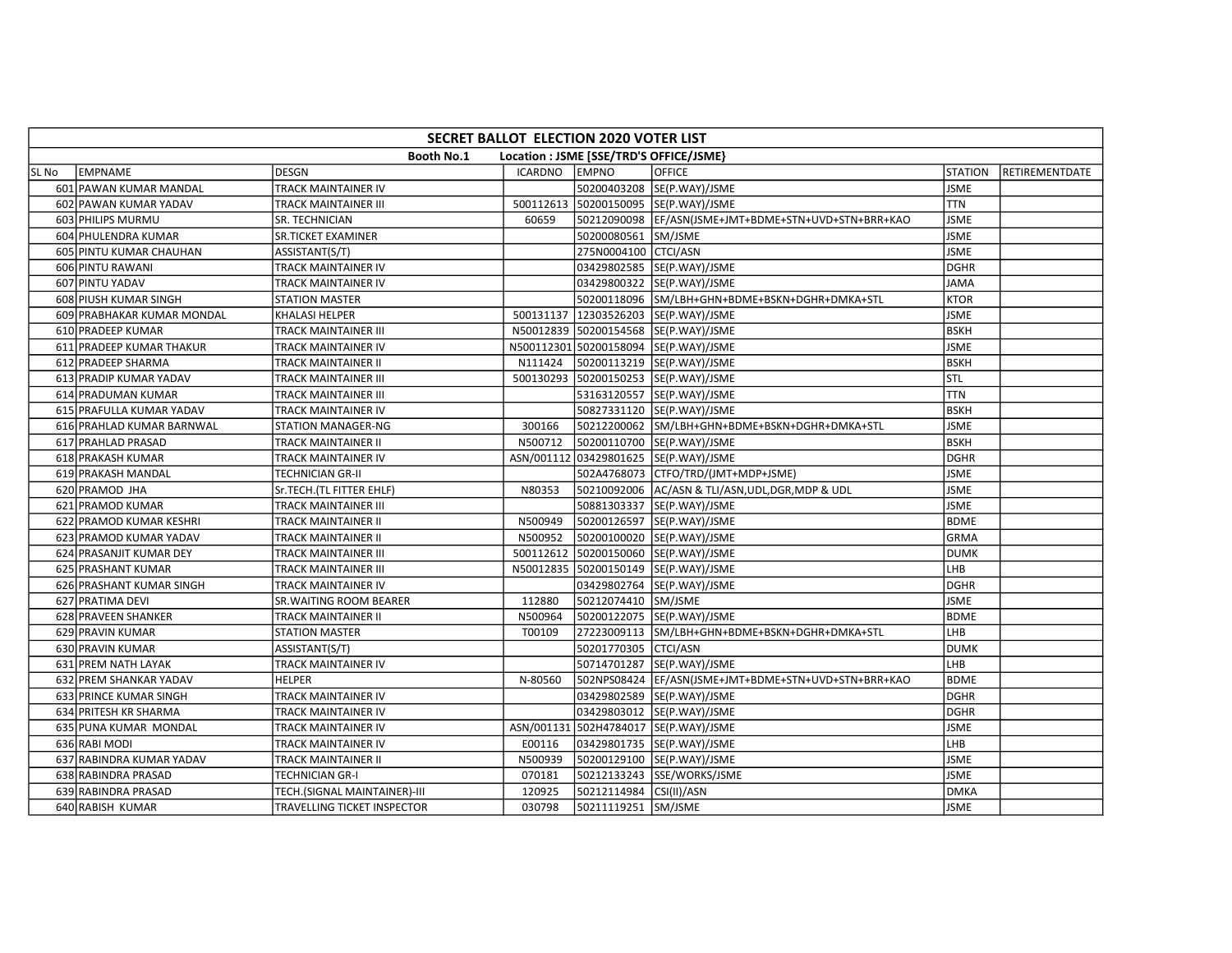|       | SECRET BALLOT ELECTION 2020 VOTER LIST                       |                                   |                |                         |                                                       |                |                |  |  |  |  |
|-------|--------------------------------------------------------------|-----------------------------------|----------------|-------------------------|-------------------------------------------------------|----------------|----------------|--|--|--|--|
|       | <b>Booth No.1</b><br>Location : JSME [SSE/TRD'S OFFICE/JSME} |                                   |                |                         |                                                       |                |                |  |  |  |  |
| SL No | EMPNAME                                                      | <b>DESGN</b>                      | <b>ICARDNO</b> | <b>EMPNO</b>            | <b>OFFICE</b>                                         | <b>STATION</b> | RETIREMENTDATE |  |  |  |  |
|       | 641 RADHE ROUT                                               | TRACK MAINTAINER II               | N111417        |                         | 50200081516 SE(P.WAY)/JSME                            | GHN            |                |  |  |  |  |
|       | 642 RADHIKA KUMARI                                           | CHIEF COMMERCIAL CLERK            | C00050         | 50212139403 SM/JSME     |                                                       | <b>JSME</b>    |                |  |  |  |  |
|       | 643 RAHUL KUMAR                                              | TRACK MAINTAINER III              |                |                         | N50012836 50200154283 SE(P.WAY)/JSME                  | <b>TTN</b>     |                |  |  |  |  |
|       | 644 RAHUL KUMAR                                              | TRACK MAINTAINER IV               |                |                         | ASN/001108 03429800950 SE(P.WAY)/JSME                 | DGHR           |                |  |  |  |  |
|       | 645 RAHUL KUMAR                                              | TRACK MAINTAINER III              |                |                         | 50200154301 SE(P.WAY)/JSME                            | <b>DGHR</b>    |                |  |  |  |  |
|       | 646 RAJ KAMAL                                                | <b>STATION MANAGER-NG</b>         |                |                         | 50200174336 SM/LBH+GHN+BDME+BSKN+DGHR+DMKA+STL        | <b>BSKH</b>    |                |  |  |  |  |
|       | 647 RAJ KISHOR KUMAR                                         | TRACK MAINTAINER IV               |                |                         | 50200151889 SE(P.WAY)/JSME                            | <b>JSME</b>    |                |  |  |  |  |
|       | 648 RAJ KUMAR                                                | TRACK MAINTAINER IV               |                |                         | 03429801631  SE(P.WAY)/JSME                           | <b>NRGO</b>    |                |  |  |  |  |
|       | 649 RAJ KUMAR                                                | <b>HELPER</b>                     |                |                         | ASN/000732 03429802006 SSE/WORKS/JSME                 | <b>JSME</b>    |                |  |  |  |  |
|       | 650 RAJ KUMAR                                                | TRACK MAINTAINER IV               |                |                         | 03429801162 SE(P.WAY)/JSME                            | <b>DGHR</b>    |                |  |  |  |  |
|       | 651 RAJ KUMAR PASWAN                                         | TECH.(FITTER)-I                   | 040658         |                         | 50212138125   TRS/MEMU SHED                           | <b>JSME</b>    |                |  |  |  |  |
|       | 652 RAJ KUMAR REWANI                                         | SR. TECHNICIAN                    | 060217         |                         | 50212113918  EF/ASN(JSME+JMT+BDME+STN+UVD+STN+BRR+KAO | <b>JSME</b>    |                |  |  |  |  |
|       | 653 RAJ KUMAR ROUT                                           | PORTER(TRANSPORTATION)            | T-00004        |                         | 03429800621 SM/LBH+GHN+BDME+BSKN+DGHR+DMKA+STL        | <b>TTN</b>     |                |  |  |  |  |
|       | 654 RAJ KUMAR SAH                                            | TRACK MAINTAINER II               | N111415        |                         | 50200086770 SE(P.WAY)/JSME                            | <b>NRGO</b>    |                |  |  |  |  |
|       | 655 RAJEEB KUMAR MODI                                        | TRACK MAINTAINER IV               |                |                         | 03429802569 SE(P.WAY)/JSME                            | DGHR           |                |  |  |  |  |
|       | 656 RAJEEV KR TIWARY                                         | <b>Sr.TRAINS CLERK</b>            | N200848        | 50200106940 SM/JSME     |                                                       | <b>JSME</b>    |                |  |  |  |  |
|       | 657 RAJEEV KUMAR                                             | TRACK MAINTAINER IV               |                |                         | 03429800972 SE(P.WAY)/JSME                            | <b>JSME</b>    |                |  |  |  |  |
|       | 658 RAJEEV KUMAR GUPTA                                       | TRACK MAINTAINER III              |                |                         | 27313404842 SE(P.WAY)/JSME                            | LHB            |                |  |  |  |  |
|       | 659 RAJEEV KUMAR KUSHWAHA                                    | TRACK MAINTAINER III              |                |                         | 500112622 50200150289 SE(P.WAY)/JSME                  | <b>DGHR</b>    |                |  |  |  |  |
|       | 660 RAJEEV KUMAR MANGHI                                      | TRACK MAINTAINER II               | N500938        |                         | 50200121824 SE(P.WAY)/JSME                            | <b>DUMK</b>    |                |  |  |  |  |
|       | 661 RAJEEV KUMAR SHARMA                                      | ASSISTANT(S/T)                    |                | 50200143169 CSI(II)/ASN |                                                       | <b>DGHR</b>    |                |  |  |  |  |
|       | 662 RAJEEV RANJAN                                            | TRACK MAINTAINER II               | N111854        |                         | 50200121721  SE(P.WAY)/JSME                           | STL            |                |  |  |  |  |
|       | 663 RAJEEV RANJAN KUMAR                                      | <b>TRACK MAINTAINER IV</b>        |                |                         | 500131244 03429800716 SE(P.WAY)/JSME                  | LHB            |                |  |  |  |  |
|       | 664 RAJENDRA KUMAR THAKUR                                    | CHIEF.TRAVELLING TICKET INSPECTOR | 030785         |                         | 50212044775 DRM/TRNSP/ASN                             | <b>JSME</b>    |                |  |  |  |  |
|       | 665 RAJENDRA MIRDHA                                          | PORTER(TRANSPORTATION)            | N200759        |                         | 50200091182 SM/LBH+GHN+BDME+BSKN+DGHR+DMKA+STL        | <b>GHN</b>     |                |  |  |  |  |
|       | 666 RAJENDRA PRASAD SINGH                                    | TRACK MAINTAINER IV               |                |                         | N50012823 50200146950 SE(P.WAY)/JSME                  | <b>BSKH</b>    |                |  |  |  |  |
|       | 667 RAJENDRA PRASAD YADAV                                    | TECH-III(ELECT)                   | 041873         |                         | 50212134971   TRS/MEMU SHED                           | <b>JSME</b>    |                |  |  |  |  |
|       | 668 RAJESH KUMAR                                             | TRACK MAINTAINER IV               |                |                         | 502NPS07686 SE(P.WAY)/JSME                            | <b>DUMK</b>    |                |  |  |  |  |
|       | 669 RAJESH KUMAR                                             | STATION MANAGER-NG                | 112159         |                         | 50212119611 SM/LBH+GHN+BDME+BSKN+DGHR+DMKA+STL        | STL            |                |  |  |  |  |
|       | 670 RAJESH KUMAR                                             | TRACK MAINTAINER IV               |                |                         | 03429801367 SE(P.WAY)/JSME                            | <b>DGHR</b>    |                |  |  |  |  |
|       | 671 RAJESH KUMAR                                             | COMMERCIAL CLERK(BOOKING)         | N30505         | 50200081802 SM/JSME     |                                                       | <b>JSME</b>    |                |  |  |  |  |
|       | 672 RAJESH KUMAR                                             | <b>STATION MASTER</b>             | N201689        |                         | 50207289285 SM/LBH+GHN+BDME+BSKN+DGHR+DMKA+STL        | <b>DUMK</b>    |                |  |  |  |  |
|       | 673 RAJESH KUMAR                                             | PORTER(TRANSPORTATION)            | 111107         |                         | 502NPS05796 SM/LBH+GHN+BDME+BSKN+DGHR+DMKA+STL        | <b>KARJ</b>    |                |  |  |  |  |
|       | 674 RAJESH KUMAR                                             | TRACK MAINTAINER III              |                |                         | 50200154404 SE(P.WAY)/JSME                            | <b>NRGO</b>    |                |  |  |  |  |
|       | 675 RAJESH KUMAR SINGH                                       | TRACK MAINTAINER III              | 500130426      |                         | 50200403743 SE(P.WAY)/JSME                            | <b>DGHR</b>    |                |  |  |  |  |
|       | 676 RAJESH YADAV                                             | ASSISTANT(S/T)                    |                | 03429800435 CSI(II)/ASN |                                                       | STL            |                |  |  |  |  |
|       | 677 RAJIV KUMAR                                              | KHALASI(MULTI PURPOSE)            |                | 50881301249 CSI(II)/ASN |                                                       | <b>NRGO</b>    |                |  |  |  |  |
|       | 678 RAJIV KUMAR SHRIVASTAVA                                  | <b>GATEKEEPER (TRANSPORT)</b>     | T-00181        |                         | 50200132720 SM/LBH+GHN+BDME+BSKN+DGHR+DMKA+STL        | stl            |                |  |  |  |  |
|       | 679 RAJKAPOOR MANDAL                                         | TRACK MAINTAINER III              | 50012822       |                         | 50200150277 SE(P.WAY)/JSME                            | STL            |                |  |  |  |  |
|       | 680 RAJKAPOOR URAON                                          | TRACK MAINTAINER IV               | E00097         |                         | 03429801369 SE(P.WAY)/JSME                            | <b>DGHR</b>    |                |  |  |  |  |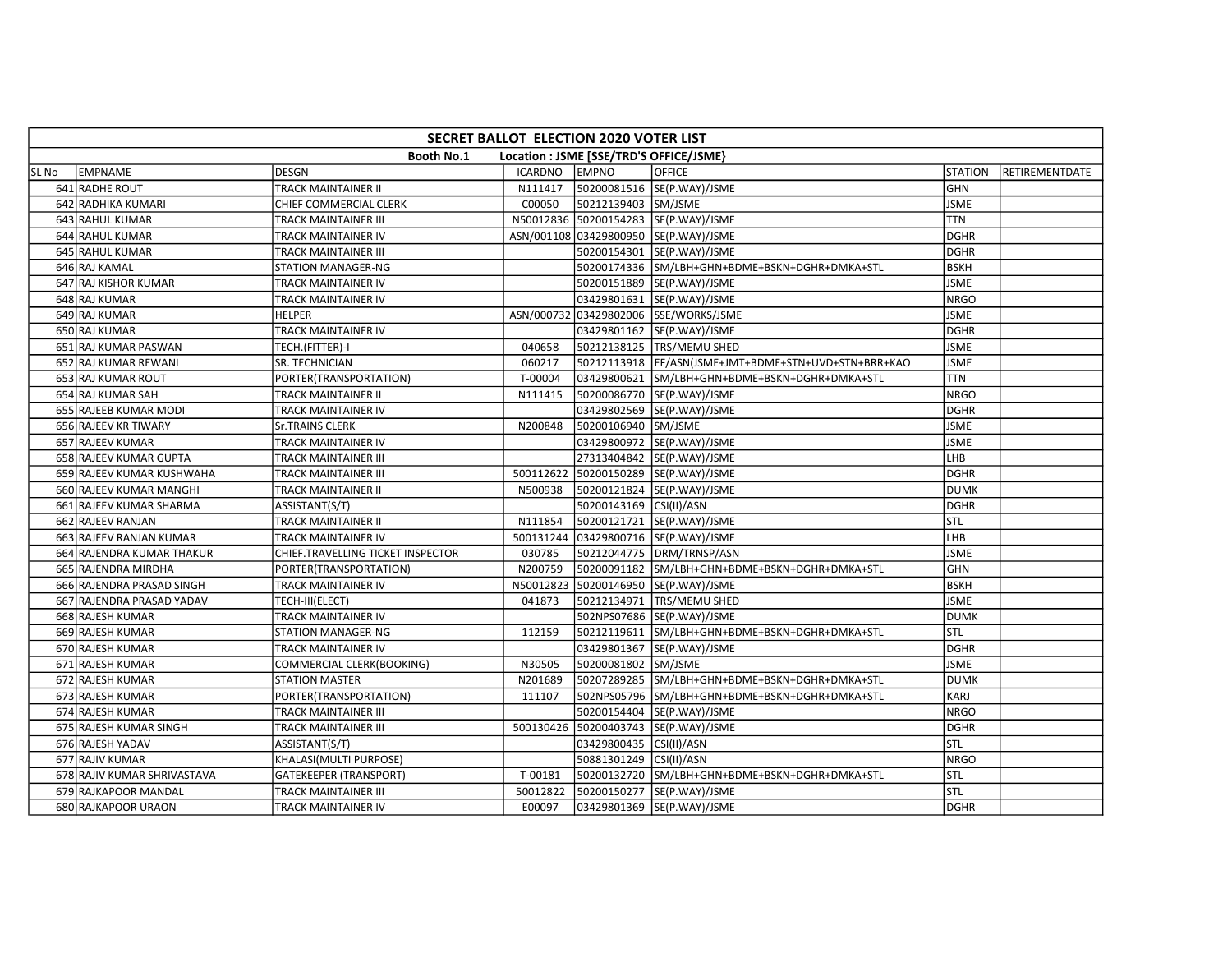|       | SECRET BALLOT ELECTION 2020 VOTER LIST                       |                                |           |                                |                                                       |                |                |  |  |  |  |
|-------|--------------------------------------------------------------|--------------------------------|-----------|--------------------------------|-------------------------------------------------------|----------------|----------------|--|--|--|--|
|       | <b>Booth No.1</b><br>Location : JSME [SSE/TRD'S OFFICE/JSME} |                                |           |                                |                                                       |                |                |  |  |  |  |
| SL No | <b>EMPNAME</b>                                               | <b>DESGN</b>                   | ICARDNO   | <b>EMPNO</b>                   | <b>OFFICE</b>                                         | <b>STATION</b> | RETIREMENTDATE |  |  |  |  |
|       | 681 RAJKUMAR                                                 | SENIOR SECTION ENGINEER(P.WAY) | N500692   |                                | 50200072199 SE(P.WAY)/JSME                            | <b>JSME</b>    |                |  |  |  |  |
|       | 682 RAJKUMAR MANDAL                                          | <b>TRACK MAINTAINER III</b>    |           |                                | 50200154386 SE(P.WAY)/JSME                            | <b>GHN</b>     |                |  |  |  |  |
|       | 683 RAJKUMAR SHARMA                                          | TRACK MAINTAINER IV            |           |                                | 15313C00478 SE(P.WAY)/JSME                            | LHB            |                |  |  |  |  |
|       | 684 RAJMANI KUMAR SINGH                                      | TRACK MAINTAINER III           |           |                                | 500131263 50200132743 SE(P.WAY)/JSME                  | <b>BDME</b>    |                |  |  |  |  |
|       | 685 RAJMANI ROUTH                                            | <b>TRACK MAINTAINER III</b>    |           |                                | ASN/001106 50200156772 SE(P.WAY)/JSME                 | <b>DGHR</b>    |                |  |  |  |  |
|       | 686 RAJNI DEVI                                               | SAFAIWALA                      |           |                                | 50200110012 SM/LBH+GHN+BDME+BSKN+DGHR+DMKA+STL        | <b>BDME</b>    |                |  |  |  |  |
|       | 687 RAJNI GANDHA                                             | JUNIOR ENGINEER(ELEC)          |           |                                | 50205609951  EF/ASN(JSME+JMT+BDME+STN+UVD+STN+BRR+KAO | <b>JSME</b>    |                |  |  |  |  |
|       | 688 RAJOO MAHATO                                             | <b>TECHNICIAN GR-I</b>         | 60675     |                                | 50212113992  EF/ASN(JSME+JMT+BDME+STN+UVD+STN+BRR+KAO | <b>JSME</b>    |                |  |  |  |  |
|       | 689 RAJU KUMAR                                               | <b>GATEMAN (ENGG)</b>          |           | ASN/000980 27621004567 SM/JSME |                                                       | <b>JSME</b>    |                |  |  |  |  |
|       | 690 RAKESH KUMAR                                             | SENIOR SECTION ENGINEER(WORKS) | N111933   |                                | 50200066862 SSE/WORKS/JSME                            | <b>JSME</b>    |                |  |  |  |  |
|       | 691 RAKESH KUMAR RANJAN                                      | TECH.(TELECOM MAINTAINER)-I    | N170268   | 50200091133 CTCI/ASN           |                                                       | <b>JSME</b>    |                |  |  |  |  |
|       | 692 RAKESH RANJAN                                            | <b>TRACK MAINTAINER III</b>    |           |                                | 500112791 50200157454 SE(P.WAY)/JSME                  | <b>DGHR</b>    |                |  |  |  |  |
|       | 693 RAKHISWAR MURMU                                          | TRACK MAINTAINER IV            |           |                                | 15408040219 SE(P.WAY)/JSME                            | <b>BSKH</b>    |                |  |  |  |  |
|       | 694 RAM BABU DAS                                             | TRAINEE                        | N80291    |                                | 50200130187 EF/ASN(JSME+JMT+BDME+STN+UVD+STN+BRR+KAO  | <b>JSME</b>    |                |  |  |  |  |
|       | 695 RAM KISHOR SINGH                                         | <b>TRACK MAINTAINER III</b>    |           |                                | N500112137 50200143959 SE(P.WAY)/JSME                 | <b>DGHR</b>    |                |  |  |  |  |
|       | 696 RAM KUMAR                                                | <b>STATION MANAGER-NG</b>      | N201294   | 50200050362 SM/JSME            |                                                       | <b>JSME</b>    |                |  |  |  |  |
|       | 697 RAM KUMAR PAUL - 2STB                                    | <b>TRACK MAINTAINER IV</b>     |           |                                | 50205552795 SE(P.WAY)/JSME                            | LHB            |                |  |  |  |  |
|       | 698 RAM KUMAR YADAV                                          | TRACK MAINTAINER IV            |           |                                | ASN/001107 50200404012 SE(P.WAY)/JSME                 | <b>DGHR</b>    |                |  |  |  |  |
|       | 699 RAM NIWAS KUMAR                                          | <b>TRACK MAINTAINER IV</b>     |           |                                | 03429802021 SE(P.WAY)/JSME                            | stl            |                |  |  |  |  |
|       | 700 RAM PRASAD YADAV                                         | TRACK MAINTAINER II            |           |                                | 500131236 50200121915 SE(P.WAY)/JSME                  | <b>JSME</b>    |                |  |  |  |  |
|       | 701 RAM UDGAR PASWAN                                         | TECH.(BLACK SMITH)-II          | N500707   |                                | 50200086563 SE(P.WAY)/JSME                            | <b>JSME</b>    |                |  |  |  |  |
|       | 702 RAMADHAR KUMAR                                           | <b>TRACK MAINTAINER IV</b>     |           |                                | ASN/001121 03429801678 SE(P.WAY)/JSME                 | NRGO           |                |  |  |  |  |
|       | 703 RAMADHEEN KUMAR                                          | TRACK MAINTAINER IV            | E00127    |                                | 03429800542 SE(P.WAY)/JSME                            | <b>BSKH</b>    |                |  |  |  |  |
|       | 704 RAMESH KR. MARANDI                                       | <b>HELPER</b>                  | <b>NA</b> | 27223006628 CSI(II)/ASN        |                                                       | LHB            |                |  |  |  |  |
|       | 705 RAMESH KUMAR                                             | <b>HEAD TICKET EXAMINER</b>    | N30225    | 50200108339 SM/JSME            |                                                       | <b>JSME</b>    |                |  |  |  |  |
|       | 706 RAMESH KUMAR ROY                                         | <b>TRACK MAINTAINER III</b>    |           |                                | 50200150265 SE(P.WAY)/JSME                            | GHN            |                |  |  |  |  |
|       | 707 RAMESH YADAV                                             | <b>TRACK MAINTAINER III</b>    |           |                                | 500130886 50200150125 SE(P.WAY)/JSME                  | <b>DGHR</b>    |                |  |  |  |  |
|       | 708 RAMESHWAR CHAUDHARY                                      | ASSISTANT(S/T)                 | N170333   | 50200091339 CSI(II)/ASN        |                                                       | <b>TTN</b>     |                |  |  |  |  |
|       | 709 RAMJEE KUMAR                                             | <b>HELPER</b>                  | N80286    |                                | 50200106380 EF/ASN(JSME+JMT+BDME+STN+UVD+STN+BRR+KAO  | <b>JSME</b>    |                |  |  |  |  |
|       | 710 RAMKISHOR KUMAR                                          | <b>TECHNICIAN III</b>          | N70164    |                                | 50200071766 CTFO/TRD/(JMT+MDP+JSME)                   | <b>JSME</b>    |                |  |  |  |  |
|       | 711 RAMNATH KUMAR                                            | TRACK MAINTAINER IV            | E00058    |                                | 03429800721 SE(P.WAY)/JSME                            | <b>GHN</b>     |                |  |  |  |  |
|       | 712 RANDHIR KUMAR                                            | TRACK MAINTAINER IV            |           |                                | 50200145567 SE(P.WAY)/JSME                            | <b>DGHR</b>    |                |  |  |  |  |
|       | 713 RANDHIR KUMAR                                            | <b>STATION MANAGER-NG</b>      | N201781   | 50200100924 SM/JSME            |                                                       | <b>JSME</b>    |                |  |  |  |  |
|       | 714 RANDHIR KUMAR ALBELA                                     | TRACK MAINTAINER IV            |           |                                | 500131262 50200159402 SE(P.WAY)/JSME                  | <b>STL</b>     |                |  |  |  |  |
|       | 715 RANJAN KUMAR                                             | <b>TRACK MAINTAINER IV</b>     |           |                                | 03429801168  SE(P.WAY)/JSME                           | <b>BSKH</b>    |                |  |  |  |  |
|       | 716 RANJAN KUMAR                                             | <b>TRACK MAINTAINER I</b>      | N111878   | 50200041804 AEN/JSME           |                                                       | <b>JSME</b>    |                |  |  |  |  |
|       | 717 RANJAN KUMAR SAH                                         | KHALASI HELPER                 |           |                                | 50714506021 CTFO/TRD/(JMT+MDP+JSME)                   | <b>JSME</b>    |                |  |  |  |  |
|       | 718 RANJEET KUMAR                                            | PORTER(TRANSPORTATION)         | N110759   | 502NPS07493 SM/JSME            |                                                       | <b>JSME</b>    |                |  |  |  |  |
|       | 719 RANJEET KUMAR                                            | <b>STATION MASTER</b>          | T-00100   |                                | 246HK050112 SM/LBH+GHN+BDME+BSKN+DGHR+DMKA+STL        | <b>TTN</b>     |                |  |  |  |  |
|       | 720 RANJEET KUMAR MODI                                       | TRACK MAINTAINER IV            |           |                                | 247IK090175  SE(P.WAY)/JSME                           | LHB            |                |  |  |  |  |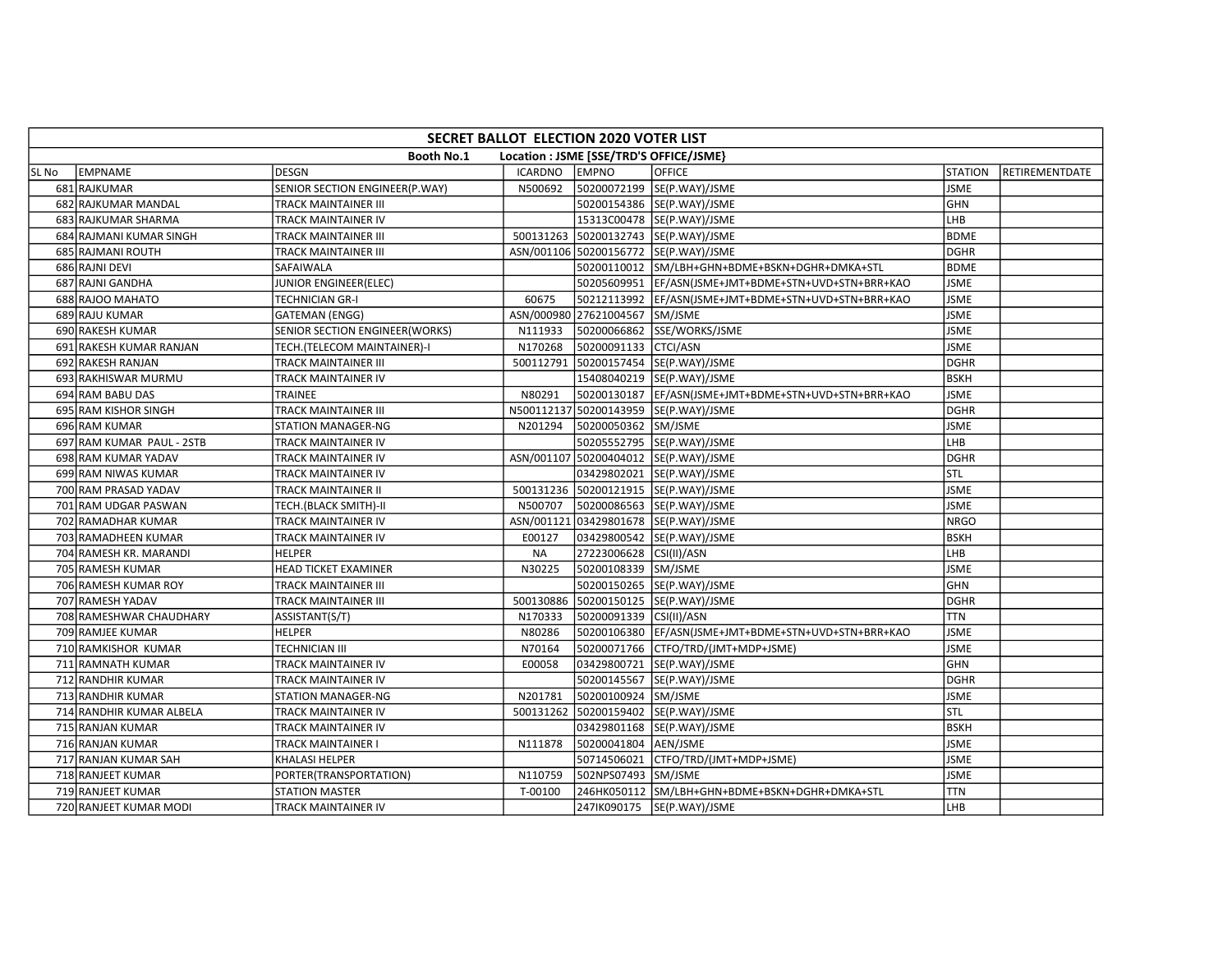|       | SECRET BALLOT ELECTION 2020 VOTER LIST                       |                                 |                |                         |                                                |                |                |  |  |  |  |
|-------|--------------------------------------------------------------|---------------------------------|----------------|-------------------------|------------------------------------------------|----------------|----------------|--|--|--|--|
|       | Location : JSME [SSE/TRD'S OFFICE/JSME}<br><b>Booth No.1</b> |                                 |                |                         |                                                |                |                |  |  |  |  |
| SL No | EMPNAME                                                      | <b>DESGN</b>                    | <b>ICARDNO</b> | <b>EMPNO</b>            | OFFICE                                         | <b>STATION</b> | RETIREMENTDATE |  |  |  |  |
|       | 721 RANJEET YADAV                                            | TRACK MAINTAINER IV             |                |                         | 50200164008 SE(P.WAY)/JSME                     | LHB            |                |  |  |  |  |
|       | 722 RANJIT KUMAR                                             | TRACK MAINTAINER IV             |                |                         | 50200166662 SE(P.WAY)/JSME                     | <b>NRGO</b>    |                |  |  |  |  |
|       | 723 RANJIT KUMAR                                             | <b>TRACK MAINTAINER III</b>     |                |                         | 500130300 502NP002586 SE(P.WAY)/JSME           | <b>JSME</b>    |                |  |  |  |  |
|       | 724 RANJIT KUMAR BHARTI                                      | TRACK MAINTAINER IV             |                |                         | 03429802056 SE(P.WAY)/JSME                     | <b>DGHR</b>    |                |  |  |  |  |
|       | 725 RANJIT KUMAR GORAIN                                      | <b>TRACK MAINTAINER IV</b>      |                |                         | ASN/001118 50200140120 SE(P.WAY)/JSME          | BSKH           |                |  |  |  |  |
|       | 726 RANJIT PRASAD YADAV                                      | TECH.(FITTER)-I                 | 042025         |                         | 50212123195 TRS/MEMU SHED                      | <b>JSME</b>    |                |  |  |  |  |
|       | 727 RATAN KUMAR                                              | <b>STATION MANAGER-NG</b>       | N201231        | 50212146201 SM/JSME     |                                                | <b>JSME</b>    |                |  |  |  |  |
|       | 728 RAVI CHAND TUDU                                          | TRACK MAINTAINER IV             |                |                         | 03429801368 SE(P.WAY)/JSME                     | DGHR           |                |  |  |  |  |
|       | 729 RAVI DAS                                                 | <b>VALVE MAN</b>                | <b>NA</b>      |                         | 27424013329 SSE/WORKS/JSME                     | <b>JSME</b>    |                |  |  |  |  |
|       | 730 RAVI KAPOOR                                              | COMMERCIAL SUPERVISOR (BOOKING) | N30005         |                         | 50212079248 SM/LBH+GHN+BDME+BSKN+DGHR+DMKA+STL | <b>BDME</b>    |                |  |  |  |  |
|       | 731 RAVI KUMAR                                               | TRACK MAINTAINER IV             | E00129         |                         | 03429801734 SE(P.WAY)/JSME                     | <b>NRGO</b>    |                |  |  |  |  |
|       | 732 RAVI KUMAR                                               | <b>HELPER</b>                   |                | 50488818548 CSI(II)/ASN |                                                | <b>JSME</b>    |                |  |  |  |  |
|       | 733 RAVI KUMAR                                               | CHIEF COMMERCIAL CLERK          | 030773         | 50212129148 SM/JSME     |                                                | <b>JSME</b>    |                |  |  |  |  |
|       | 734 RAVI KUMAR                                               | SENIOR SECTION ENGINEER(WORKS)  |                |                         | 50200070221 DEN/C/Dumka-NG                     | <b>BDME</b>    |                |  |  |  |  |
|       | 735 RAVI KUMAR BHAGAT                                        | ASSISTANT(S/T)                  |                | 50200170239 CSI(II)/ASN |                                                | <b>DUMK</b>    |                |  |  |  |  |
|       | 736 RAVI KUMAR JHA                                           | PORTER(TRANSPORTATION)          |                |                         | 502NPS06646 SM/LBH+GHN+BDME+BSKN+DGHR+DMKA+STL | <b>GRMA</b>    |                |  |  |  |  |
|       | 737 RAVI RANJAN KUMAR                                        | TRACK MAINTAINER IV             |                |                         | 50200144370 SE(P.WAY)/JSME                     | <b>BSKH</b>    |                |  |  |  |  |
|       | 738 RAVI SHANKAR                                             | TRACK MAINTAINER IV             |                |                         | N50012819 50200160179 SE(P.WAY)/JSME           | <b>DGHR</b>    |                |  |  |  |  |
|       | 739 RAVIKAR KUMAR RANJAN                                     | <b>TRACK MAINTAINER IV</b>      | E00126         |                         | 50320131597  SE(P.WAY)/JSME                    | <b>JSME</b>    |                |  |  |  |  |
|       | 740 RAVINDRA KUMAR                                           | TRACK MAINTAINER IV             |                |                         | 50205637480 SE(P.WAY)/JSME                     | <b>JSME</b>    |                |  |  |  |  |
|       | 741 RAVINDRA KUMAR VERMA                                     | ASSISTANT(S/T)                  |                | 50229800604 CSI(II)/ASN |                                                | <b>NRGO</b>    |                |  |  |  |  |
|       | 742 RINKU SINHA                                              | TRACK MAINTAINER IV             |                |                         | 18229803039 SE(P.WAY)/JSME                     | <b>JSME</b>    |                |  |  |  |  |
|       | 743 RISHI KAPOOR                                             | <b>COMMERCIAL CLERK</b>         | N30308         | 50212144824 SM/JSME     |                                                | <b>JSME</b>    |                |  |  |  |  |
|       | 744 RITESH KUMAR                                             | <b>TRACK MAINTAINER IV</b>      |                |                         | 03429802762 SE(P.WAY)/JSME                     | <b>DGHR</b>    |                |  |  |  |  |
|       | 745 ROCKY KUMAR                                              | ASSISTANT(S/T)                  |                | 50714108369 CSI(II)/ASN |                                                | <b>DGHR</b>    |                |  |  |  |  |
|       | 746 ROHIT KUMAR                                              | TRACK MAINTAINER III            | N500960        |                         | 50200154367 SE(P.WAY)/JSME                     | <b>GHN</b>     |                |  |  |  |  |
|       | 747 ROHIT KUMAR                                              | KHALASI HELPER                  |                |                         | 33329800877 CTFO/TRD/(JMT+MDP+JSME)            | <b>JSME</b>    |                |  |  |  |  |
|       | 748 ROSHAN KUMAR                                             | <b>TRACK MAINTAINER II</b>      | N500960        |                         | 50200122014  SE(P.WAY)/JSME                    | <b>DGHR</b>    |                |  |  |  |  |
|       | 749 ROSHAN KUMAR                                             | ASSISTANT(S/T)                  |                | 03429802185 CSI(II)/ASN |                                                | <b>DMKA</b>    |                |  |  |  |  |
|       | 750 ROUSHAN KUMAR                                            | <b>TRACK MAINTAINER IV</b>      | E00101         |                         | 03429800949 SE(P.WAY)/JSME                     | <b>GRMA</b>    |                |  |  |  |  |
|       | 751 RUPAN MONDAL                                             | ASSISTANT(S/T)                  | 120972         | 50212086162 CSI(II)/ASN |                                                | <b>JSME</b>    |                |  |  |  |  |
|       | 752 RUPESH PRAKASH                                           | TRACK MAINTAINER III            |                |                         | 500112642 50200150290 SE(P.WAY)/JSME           | <b>BSKH</b>    |                |  |  |  |  |
|       | 753 SABINA SOREN                                             | TRACK MAINTAINER IV             |                |                         | 03429801420 SE(P.WAY)/JSME                     | <b>BDME</b>    |                |  |  |  |  |
|       | 754 SACHCHIDA NAND YADAV                                     | TRACK MAINTAINER IV             |                |                         | 50412211849 SE(P.WAY)/JSME                     | <b>JSME</b>    |                |  |  |  |  |
|       | 755 SACHINDRA HANSDA                                         | <b>TRACK MAINTAINER IV</b>      |                |                         | 03529800656 SE(P.WAY)/JSME                     | <b>LHB</b>     |                |  |  |  |  |
|       | 756 SAGAR KUMAR                                              | <b>TRACK MAINTAINER III</b>     | N50012851      |                         | 50200154350 SE(P.WAY)/JSME                     | <b>NRGO</b>    |                |  |  |  |  |
|       | 757 SAHADEV SAHOO                                            | <b>TRACK MAINTAINER II</b>      | N111479        |                         | 50200113268 SE(P.WAY)/JSME                     | <b>BSKH</b>    |                |  |  |  |  |
|       | 758 SAHDEO MURMU                                             | <b>TRACK MAINTAINER IV</b>      |                |                         | 27223005000 SE(P.WAY)/JSME                     | LHB            |                |  |  |  |  |
|       | 759 SAILENDRA NATH PAL                                       | <b>TRACK MAINTAINER III</b>     |                |                         | ASN/001266 502IG110174 SE(P.WAY)/JSME          | <b>DGHR</b>    |                |  |  |  |  |
|       | 760 SAINIK MANDAL                                            | TRACK MAINTAINER III            |                |                         | 03429800562 SE(P.WAY)/JSME                     | <b>DUMK</b>    |                |  |  |  |  |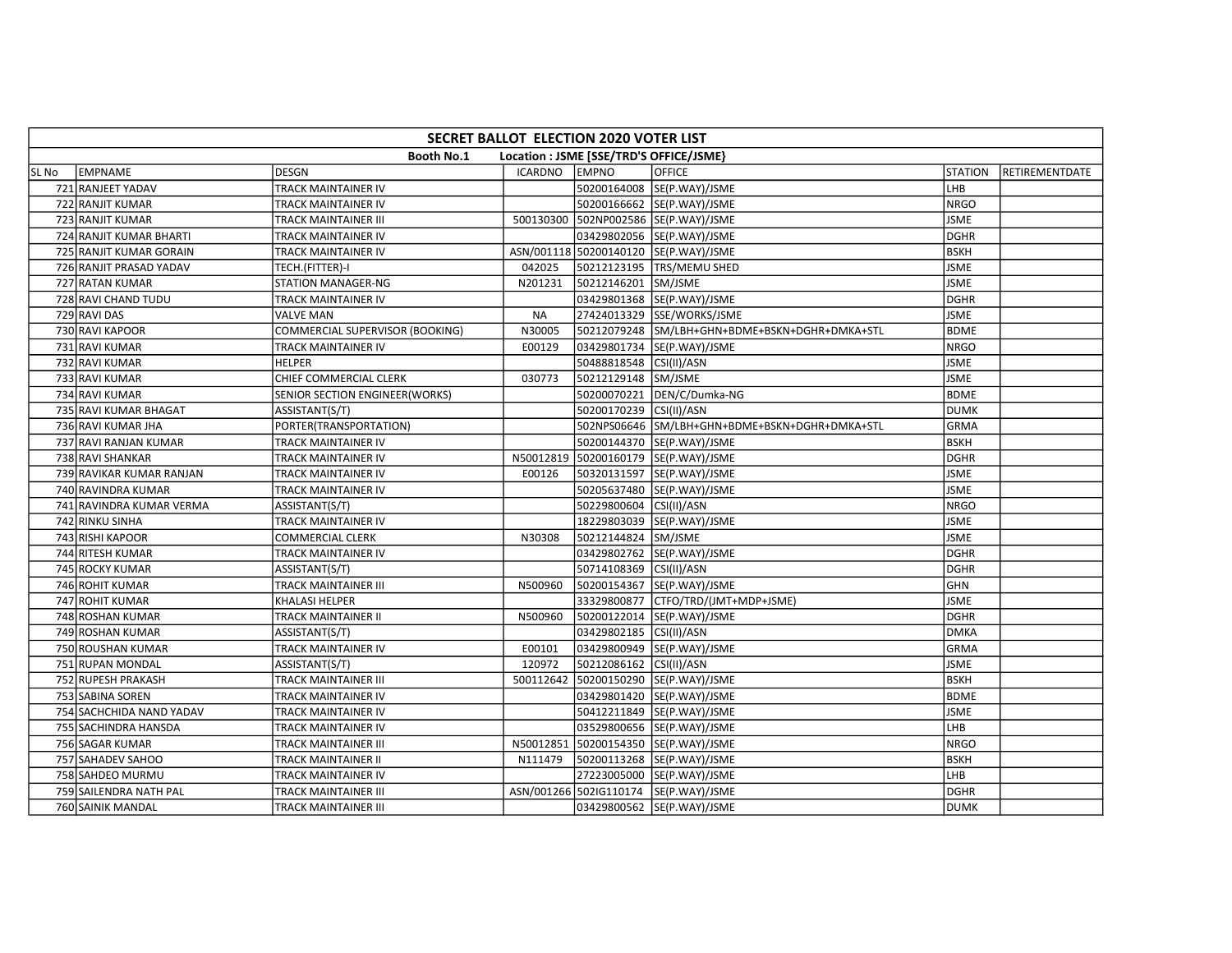|       | SECRET BALLOT ELECTION 2020 VOTER LIST                |                                |                |                         |                                                      |                |                |  |  |  |  |
|-------|-------------------------------------------------------|--------------------------------|----------------|-------------------------|------------------------------------------------------|----------------|----------------|--|--|--|--|
|       | Booth No.1<br>Location : JSME [SSE/TRD'S OFFICE/JSME} |                                |                |                         |                                                      |                |                |  |  |  |  |
| SL No | EMPNAME                                               | <b>DESGN</b>                   | <b>ICARDNO</b> | <b>EMPNO</b>            | <b>OFFICE</b>                                        | <b>STATION</b> | RETIREMENTDATE |  |  |  |  |
|       | 761 SAKLESHWAR KUMAR                                  | <b>TRACK MAINTAINER I</b>      | N111873        |                         | 50200041890 SE(P.WAY)/JSME                           | <b>JSME</b>    |                |  |  |  |  |
|       | 762 SAMARJEET KUMAR                                   | TRACK MAINTAINER IV            |                |                         | 03429802584 SE(P.WAY)/JSME                           | <b>DGHR</b>    |                |  |  |  |  |
|       | 763 SAMBHU PRASAD                                     | Sr. SECTION ENGINEER(SIG)      | N170148        |                         | 50200036250 DSTE/Con/ASN-NG                          | <b>DUMK</b>    |                |  |  |  |  |
|       | 764 SAMIR PAL                                         | TRACK MAINTAINER IV            |                |                         | 500131257 03429800658 SE(P.WAY)/JSME                 | <b>DGHR</b>    |                |  |  |  |  |
|       | 765 SAMIR RAY                                         | <b>SR.TICKET EXAMINER</b>      |                | 50207AC0526 SM/JSME     |                                                      | <b>JSME</b>    |                |  |  |  |  |
|       | 766 SANDEEP KUMAR SHARMA                              | <b>TRACK MAINTAINER II</b>     | N50012841      |                         | 50200122233 SE(P.WAY)/JSME                           | <b>TTN</b>     |                |  |  |  |  |
|       | 767 SANDEEP KUMAR SINHA                               | <b>STATION MANAGER-NG</b>      | 112375         | 50212110115 SM/JSME     |                                                      | <b>JSME</b>    |                |  |  |  |  |
|       | 768 SANJAY KUMAR                                      | COMMERCIAL SUPERVISOR          | 031205         | 50212134387 SM/JSME     |                                                      | <b>JSME</b>    |                |  |  |  |  |
|       | 769 SANJAY KUMAR                                      | TECH.(SIGNAL MAINTAINER)-I     | 120879         | 50212135677 CSI(II)/ASN |                                                      | <b>JSME</b>    |                |  |  |  |  |
|       | 770 SANJAY KUMAR                                      | TRACK MAINTAINER IV            |                |                         | 50200410340 SE(P.WAY)/JSME                           | LHB            |                |  |  |  |  |
|       | 771 SANJAY KUMAR                                      | TRACK MAINTAINER IV            |                |                         | 50200176722 SE(P.WAY)/JSME                           | LHB            |                |  |  |  |  |
|       | 772 SANJAY KUMAR                                      | <b>STATION MASTER</b>          |                |                         | 50200129380 SM/LBH+GHN+BDME+BSKN+DGHR+DMKA+STL       | Istl           |                |  |  |  |  |
|       | 773 SANJAY KUMAR                                      | PORTER(TRANSPORTATION)         | N200606        | 50200067120 SM/JSME     |                                                      | <b>JSME</b>    |                |  |  |  |  |
|       | 774 SANJAY KUMAR                                      | TRACK MAINTAINER IV            |                |                         | 50200160090 SE(P.WAY)/JSME                           | stl            |                |  |  |  |  |
|       | 775 SANJAY KUMAR                                      | <b>TRACK MAINTAINER IV</b>     |                |                         | 03429801792 SE(P.WAY)/JSME                           | LHB            |                |  |  |  |  |
|       | 776 SANJAY KUMAR                                      | TRACK MAINTAINER IV            |                |                         | 03429801733 SE(P.WAY)/JSME                           | <b>JSME</b>    |                |  |  |  |  |
|       | 777 SANJAY KUMAR                                      | <b>TRACK MAINTAINER II</b>     | N111418        |                         | 50200121794 SE(P.WAY)/JSME                           | STL            |                |  |  |  |  |
|       | 778 SANJAY KUMAR                                      | <b>TRACK MAINTAINER III</b>    | <b>NA</b>      |                         | 27424013739 SE(P.WAY)/JSME                           | <b>BSKH</b>    |                |  |  |  |  |
|       | 779 SANJAY KUMAR DAS                                  | TRACK MAINTAINER III           | E100106        |                         | 27420150674 SE(P.WAY)/JSME                           | STL            |                |  |  |  |  |
|       | 780 SANJAY KUMAR GOND                                 | TRACK MAINTAINER IV            |                |                         | 50205637030 SE(P.WAY)/JSME                           | <b>DGHR</b>    |                |  |  |  |  |
|       | 781 SANJAY KUMAR OJHA                                 | <b>TRACK MAINTAINER II</b>     | N111412        |                         | 50200121964 SE(P.WAY)/JSME                           | <b>JSME</b>    |                |  |  |  |  |
|       | 782 SANJAY KUMAR RAM                                  | TRACK MAINTAINER IV            |                |                         | 500130431 50214401777 SE(P.WAY)/JSME                 | <b>JSME</b>    |                |  |  |  |  |
|       | 783 SANJAY KUMAR SINGH                                | <b>HEAD TICKET EXAMINER</b>    | N30525         | 50224000973 SM/JSME     |                                                      | <b>JSME</b>    |                |  |  |  |  |
|       | 784 SANJAY KUMAR SINGH                                | <b>JUNIOR ENGINEER-II(TRS)</b> | N60416         |                         | 50200093130   TRS/MEMU SHED                          | <b>JSME</b>    |                |  |  |  |  |
|       | 785 SANJAY KUMAR SINGH                                | TRACK MAINTAINER IV            |                |                         | 03429800650 SE(P.WAY)/JSME                           | LHB            |                |  |  |  |  |
|       | 786 SANJAY KUMAR SINGH                                | <b>TRACK MAINTAINER II</b>     | N500933        |                         | 50200122087  SE(P.WAY)/JSME                          | <b>DGHR</b>    |                |  |  |  |  |
|       | 787 SANJAY KUMAR SINHA                                | TRACK MAINTAINER II            | N500932        |                         | 50200129124 SE(P.WAY)/JSME                           | <b>BDME</b>    |                |  |  |  |  |
|       | 788 SANJAY KUMAR YADAV                                | <b>VALVE MAN</b>               | N111945        |                         | 50212122385 SSE/WORKS/JSME                           | <b>JSME</b>    |                |  |  |  |  |
|       | 789 SANJAY TUDU                                       | TECH.(ELEC)-II                 | N80251         |                         | 50200088079 EF/ASN(JSME+JMT+BDME+STN+UVD+STN+BRR+KAO | <b>DUMK</b>    |                |  |  |  |  |
|       | 790 SANJAY TUDU                                       | <b>TRACK MAINTAINER IV</b>     |                |                         | 50205640933 SE(P.WAY)/JSME                           | <b>TTN</b>     |                |  |  |  |  |
|       | 791 SANJEEV KUMAR                                     | PORTER (COMMERCIAL)            | N201566        |                         | 50200124722 SM/LBH+GHN+BDME+BSKN+DGHR+DMKA+STL       | <b>DGHR</b>    |                |  |  |  |  |
|       | 792 SANJEEV KUMAR                                     | TECH.(TELECOM MAINTAINER)-I    | N170001        | 50200036470 CTCI/ASN    |                                                      | <b>JSME</b>    |                |  |  |  |  |
|       | 793 SANJEEV KUMAR                                     | TRACK MAINTAINER IV            | N500930        |                         | 50200404028 SE(P.WAY)/JSME                           | <b>DGHR</b>    |                |  |  |  |  |
|       | 794 SANJEEV KUMAR                                     | TECH.(WELDER)-III              | 50013089       |                         | 50205578358 SE(P.WAY)/JSME                           | <b>JSME</b>    |                |  |  |  |  |
|       | 795 SANJEEV KUMAR                                     | <b>HELPER</b>                  | 80469          |                         | 50200159580 EF/ASN(JSME+JMT+BDME+STN+UVD+STN+BRR+KAO | <b>JSME</b>    |                |  |  |  |  |
|       | 796 SANJEEV KUMAR                                     | TRACK MAINTAINER IV            |                |                         | 50200159440 SE(P.WAY)/JSME                           | <b>BSKH</b>    |                |  |  |  |  |
|       | 797 SANJEEV KUMAR GUPTA                               | HEAD TICKET EXAMINER           | N30224         | 50200095618 SM/JSME     |                                                      | <b>JSME</b>    |                |  |  |  |  |
|       | 798 SANJEEVA KUMAR                                    | Sr.TECH.(SIGNAL MAINTAINER)    | 120933         | 50212135203 CSI(II)/ASN |                                                      | <b>STL</b>     |                |  |  |  |  |
|       | 799 SANJET KUMAR PASWAN                               | TECH.(FITTER)-III              | E2-00111       |                         | 50200135094 TRS/MEMU SHED                            | <b>JSME</b>    |                |  |  |  |  |
|       | 800 SANJIB MURA                                       | TRACK MAINTAINER IV            |                |                         | 03429802829 SE(P.WAY)/JSME                           | DGHR           |                |  |  |  |  |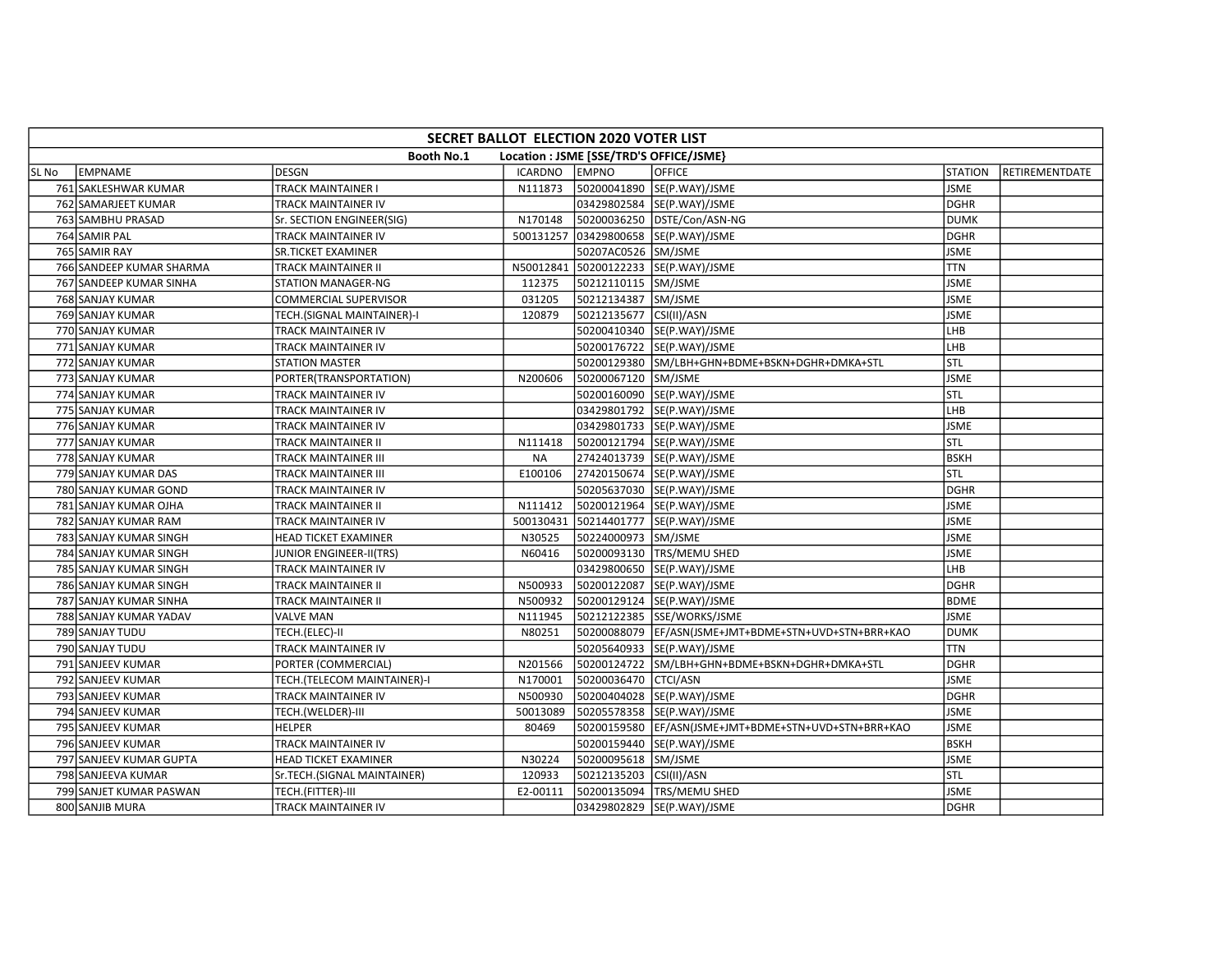|       | SECRET BALLOT ELECTION 2020 VOTER LIST                |                                    |                |                         |                                                      |                |                |  |  |  |  |
|-------|-------------------------------------------------------|------------------------------------|----------------|-------------------------|------------------------------------------------------|----------------|----------------|--|--|--|--|
|       | Booth No.1<br>Location : JSME [SSE/TRD'S OFFICE/JSME} |                                    |                |                         |                                                      |                |                |  |  |  |  |
| SL No | EMPNAME                                               | <b>DESGN</b>                       | <b>ICARDNO</b> | <b>EMPNO</b>            | OFFICE                                               | <b>STATION</b> | RETIREMENTDATE |  |  |  |  |
|       | 801 SANJIT KUMAR                                      | <b>TRACK MAINTAINER IV</b>         |                |                         | N50012842 50200155410 SE(P.WAY)/JSME                 | <b>DGHR</b>    |                |  |  |  |  |
|       | 802 SANJIT KUMAR                                      | TRACK MAINTAINER IV                |                |                         | 03429801626 SE(P.WAY)/JSME                           | <b>TTN</b>     |                |  |  |  |  |
|       | 803 SANJIT KUMAR PAN                                  | SENIOR SECTION ENGINEER(P.WAY)     | 74262          |                         | 50212132664 SE(P.WAY)/JSME                           | <b>JSME</b>    |                |  |  |  |  |
|       | 804 SANJIV KUMAR                                      | TRACK MAINTAINER IV                |                |                         | 50200159311 SE(P.WAY)/JSME                           | <b>DUMK</b>    |                |  |  |  |  |
|       | 805 SANJIV KUMAR                                      | Sr.TECH.(TRD)                      | N70147         |                         | 50212106940 CTFO/TRD/(JMT+MDP+JSME)                  | <b>JSME</b>    |                |  |  |  |  |
|       | 806 SANJIV KUMAR SINGH                                | TRACK MAINTAINER IV                |                |                         | 50200157004 SE(P.WAY)/JSME                           | <b>GHN</b>     |                |  |  |  |  |
|       | 807 SANJOY KUMAR                                      | SUPERVISOR (ENQUIRY / RESERVATION) | N30302         |                         | 50212092010 SM/LBH+GHN+BDME+BSKN+DGHR+DMKA+STL       | <b>BDME</b>    |                |  |  |  |  |
|       | 808 SANJOY KUMAR SHOW                                 | TECH.(SIGNAL MAINTAINER)-III       | 120534         | 50212095448 CSI(II)/ASN |                                                      | <b>TTN</b>     |                |  |  |  |  |
|       | 809 SANJOY RAM                                        | <b>TRACK MAINTAINER II</b>         | N500738        |                         | 50200081450 SE(P.WAY)/JSME                           | <b>BDME</b>    |                |  |  |  |  |
|       | 810 SANTOSH DAS                                       | TRACK MAINTAINER IV                |                |                         | 27223009156 SE(P.WAY)/JSME                           | <b>JSME</b>    |                |  |  |  |  |
|       | 811 SANTOSH KR AKELA                                  | TRACK MAINTAINER IV                |                |                         | 03429801415  SE(P.WAY)/JSME                          | <b>TTN</b>     |                |  |  |  |  |
|       | 812 SANTOSH KUMAR                                     | <b>CABIN MASTER</b>                | N201300        |                         | 50212139166 SM/LBH+GHN+BDME+BSKN+DGHR+DMKA+STL       | LHB            |                |  |  |  |  |
|       | 813 SANTOSH KUMAR                                     | TRACK MAINTAINER II                | N500935        |                         | 50200121952 SE(P.WAY)/JSME                           | <b>DGHR</b>    |                |  |  |  |  |
|       | 814 SANTOSH KUMAR                                     | TRACK MAINTAINER IV                |                |                         | 500131279 03429800505 SE(P.WAY)/JSME                 | <b>JSME</b>    |                |  |  |  |  |
|       | 815 SANTOSH KUMAR                                     | TRACK MAINTAINER IV                |                |                         | 03429801165 SE(P.WAY)/JSME                           | <b>JSME</b>    |                |  |  |  |  |
|       | 816 SANTOSH KUMAR                                     | TRACK MAINTAINER IV                |                |                         | 12303526434 SE(P.WAY)/JSME                           | <b>DGHR</b>    |                |  |  |  |  |
|       | 817 SANTOSH KUMAR                                     | <b>HELPER</b>                      |                | 50200148581 CSI(II)/ASN |                                                      | <b>CNDN</b>    |                |  |  |  |  |
|       | 818 SANTOSH KUMAR GOSWAMI                             | <b>STATION MANAGER-NG</b>          | 110470         |                         | 50211137459 SM/LBH+GHN+BDME+BSKN+DGHR+DMKA+STL       | STL            |                |  |  |  |  |
|       | 819 SANTOSH KUMAR GUPTA                               | TECH.(SIGNAL MAINTAINER)-I         | 120844         | 50212124837 CSI(II)/ASN |                                                      | <b>DGHR</b>    |                |  |  |  |  |
|       | 820 SANTOSH KUMAR RAY                                 | CHIEF.TRAVELLING TICKET INSPECTOR  | N30497         |                         | 50212084025 DRM/TRNSP/ASN                            | <b>JSME</b>    |                |  |  |  |  |
|       | 821 SANTOSH KUMAR S SHARMA                            | KHALASI HELPER                     |                |                         | 50829800079 CTFO/TRD/(JMT+MDP+JSME)                  | <b>JSME</b>    |                |  |  |  |  |
|       | 822 SANTOSH KUMAR SAH                                 | TRACK MAINTAINER IV                | N111251        |                         | 50200125003 SE(P.WAY)/JSME                           | <b>DGHR</b>    |                |  |  |  |  |
|       | 823 SANTOSH KUMAR SINGH                               | <b>SR.TICKET EXAMINER</b>          |                | 27621004819 SM/JSME     |                                                      | <b>JSME</b>    |                |  |  |  |  |
|       | 824 SANTOSH KUMAR SRIVASTAVA                          | <b>TICKET EXAMINER</b>             |                | 50200134387             | SM/JSME                                              | <b>JSME</b>    |                |  |  |  |  |
|       | 825 SANTOSH KUMAR YADAV                               | PORTER(TRANSPORTATION)             | 110761         |                         | 502NPS08411 SM/LBH+GHN+BDME+BSKN+DGHR+DMKA+STL       | <b>NRGO</b>    |                |  |  |  |  |
|       | 826 SANTOSH SAH                                       | Sr.COMMERCIAL CLERK(BOOKING)       | N30249         | 50200097020 SM/JSME     |                                                      | <b>JSME</b>    |                |  |  |  |  |
|       | 827 SAROJ KUMAR MISHRA                                | TECH.(FITTER)-I                    | N60042         |                         | 50205902848   TRS/MEMU SHED                          | <b>JSME</b>    |                |  |  |  |  |
|       | 828 SAROJ KUMAR SINGH                                 | TRACK MAINTAINER IV                | E00118         |                         | 03429800656 SE(P.WAY)/JSME                           | LHB            |                |  |  |  |  |
|       | 829 SAROJANI MURMU                                    | TECH-III(ELECT)                    | N80096         |                         | 50200066760 EF/ASN(JSME+JMT+BDME+STN+UVD+STN+BRR+KAO | <b>JSME</b>    |                |  |  |  |  |
|       | 830 SARWESHWAR DAS                                    | <b>TRACK MAINTAINER III</b>        | 500130315      |                         | 50200150010  SE(P.WAY)/JSME                          | <b>JSME</b>    |                |  |  |  |  |
|       | 831 SATISH KUMAR                                      | TRACK MAINTAINER IV                |                |                         | 50200166650 SE(P.WAY)/JSME                           | <b>NRGO</b>    |                |  |  |  |  |
|       | 832 SATISH PASWAN                                     | TRACK MAINTAINER II                | N500961        |                         | 50200086812 SE(P.WAY)/JSME                           | <b>GHN</b>     |                |  |  |  |  |
|       | 833 SATRUDHAN YADAV                                   | <b>GATEKEEPER (TRANSPORT)</b>      |                |                         | 504NPS05246 SM/LBH+GHN+BDME+BSKN+DGHR+DMKA+STL       | GRMA           |                |  |  |  |  |
|       | 834 SATYAJEET KR SINGH                                | SR. TECHNICIAN                     | N110865        |                         | 50200057289 SSE(C&W)/MDP+STN                         | <b>JSME</b>    |                |  |  |  |  |
|       | 835 SAURABH KUMAR                                     | <b>STATION MASTER</b>              | T00099         |                         | 03429801475 SM/LBH+GHN+BDME+BSKN+DGHR+DMKA+STL       | LHB            |                |  |  |  |  |
|       | 836 SAURABH KUMAR                                     | TRACK MAINTAINER IV                |                |                         | ASN/001113 27621005799 SE(P.WAY)/JSME                | LHB            |                |  |  |  |  |
|       | 837 SAURABH KUMAR SUMAN                               | TRACK MAINTAINER III               |                |                         | 500131261 50200154295 SE(P.WAY)/JSME                 | <b>BDME</b>    |                |  |  |  |  |
|       | 838 SAURAV KUMAR                                      | ASSISTANT(S/T)                     |                | 50200170240 CSI(II)/ASN |                                                      | <b>BSKH</b>    |                |  |  |  |  |
|       | 839 SAURAV KUMAR                                      | TRACK MAINTAINER IV                | E100110        |                         | 03429801164 SE(P.WAY)/JSME                           | <b>JSME</b>    |                |  |  |  |  |
|       | 840 SAURAV KUMAR                                      | TRACK MAINTAINER IV                |                |                         | 50205637387 SE(P.WAY)/JSME                           | <b>GRMA</b>    |                |  |  |  |  |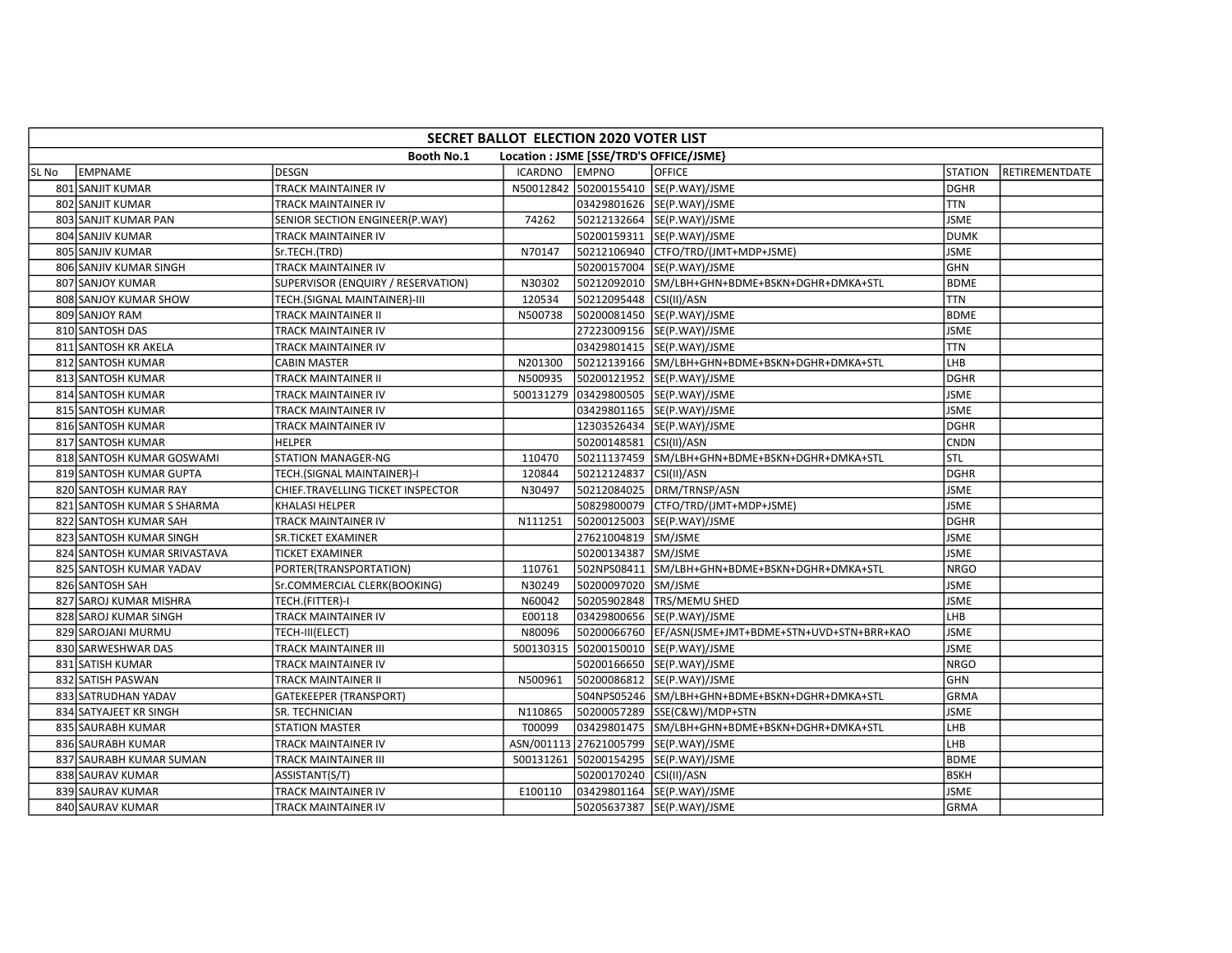|       | SECRET BALLOT ELECTION 2020 VOTER LIST                       |                                   |          |                                |                                                |                |                |  |  |  |
|-------|--------------------------------------------------------------|-----------------------------------|----------|--------------------------------|------------------------------------------------|----------------|----------------|--|--|--|
|       | <b>Booth No.1</b><br>Location : JSME [SSE/TRD'S OFFICE/JSME} |                                   |          |                                |                                                |                |                |  |  |  |
| SL No | EMPNAME                                                      | <b>DESGN</b>                      | ICARDNO  | <b>EMPNO</b>                   | <b>OFFICE</b>                                  | <b>STATION</b> | RETIREMENTDATE |  |  |  |
|       | 841 SAURAV KUMAR GUPTA                                       | <b>STATION MASTER</b>             | T-000154 |                                | 03429801660 SM/LBH+GHN+BDME+BSKN+DGHR+DMKA+STL | <b>NRGO</b>    |                |  |  |  |
|       | 842 SHAILENDRA KUMAR MEHTA                                   | <b>COMMERCIAL SUPERVISOR</b>      | 030765   |                                | 50212090360 SM/LBH+GHN+BDME+BSKN+DGHR+DMKA+STL | <b>STL</b>     |                |  |  |  |
|       | 843 SHAILENDRA KUMAR GUPTA                                   | TRACK MAINTAINER III              |          |                                | 50200156796 SE(P.WAY)/JSME                     | <b>BSKH</b>    |                |  |  |  |
|       | 844 SHAILESH KUMAR                                           | TRACK MAINTAINER IV               | E00143   |                                | 53162120557 SE(P.WAY)/JSME                     | LHB            |                |  |  |  |
|       | 845 SHAKIL ANSARI                                            | TRACK MAINTAINER IV               |          |                                | 03429801493  SE(P.WAY)/JSME                    | <b>BSKH</b>    |                |  |  |  |
|       | 846 SHAMBHU KR DAS                                           | TRACK MAINTAINER IV               | 0029/BG  |                                | 12221203039 SE(P.WAY)/JSME                     | <b>JSME</b>    |                |  |  |  |
|       | 847 SHAMBHU KUMAR                                            | TICKET EXAMINER                   |          | ASN/001005 53120142881 SM/JSME |                                                | <b>JSME</b>    |                |  |  |  |
|       | 848 SHAMBHU KUMAR                                            | TRACK MAINTAINER III              |          |                                | 500130303 50200154544 SE(P.WAY)/JSME           | <b>NRGO</b>    |                |  |  |  |
|       | 849 SHAMBHU KUMAR                                            | TRACK MAINTAINER IV               |          |                                | 50200160088 SE(P.WAY)/JSME                     | <b>BSKH</b>    |                |  |  |  |
|       | 850 SHAMBHU PRASAD YADAV                                     | <b>STATION MANAGER-NG</b>         | 112803   |                                | 50212098164 SM/LBH+GHN+BDME+BSKN+DGHR+DMKA+STL | <b>TTN</b>     |                |  |  |  |
|       | 851 SHAMBHU ROUTH                                            | TRACK MAINTAINER II               | N500711  |                                | 50200087038 SE(P.WAY)/JSME                     | <b>TTN</b>     |                |  |  |  |
|       | 852 SHANKAR KUMAR                                            | TRACK MAINTAINER IV               |          |                                | 03429800752 SE(P.WAY)/JSME                     | <b>TTN</b>     |                |  |  |  |
|       | 853 SHANKAR KUMAR MISHRA                                     | <b>STATION MASTER</b>             | T-00088  |                                | 03429801474 SM/LBH+GHN+BDME+BSKN+DGHR+DMKA+STL | <b>TTN</b>     |                |  |  |  |
|       | 854 SHANKAR MAHTO                                            | <b>SHUNT MAN</b>                  | N200896  | 50200092721 SM/JSME            |                                                | <b>JSME</b>    |                |  |  |  |
|       | 855 SHANKAR MANDAL                                           | <b>TECHNICIAN GR-I</b>            | N70152   |                                | 50212117092 CTFO/TRD/(JMT+MDP+JSME)            | <b>JSME</b>    |                |  |  |  |
|       | 856 SHANKAR RAM RAJAK                                        | <b>HEAD TICKET EXAMINER</b>       | N30173   | 50208356580                    | SM/JSME                                        | <b>JSME</b>    |                |  |  |  |
|       | 857 SHANKAR SHAILESH                                         | <b>STATION MASTER</b>             | T00001   |                                | 50709846141 SM/LBH+GHN+BDME+BSKN+DGHR+DMKA+STL | STL            |                |  |  |  |
|       | 858 SHANKAR SINGH                                            | TRACK MAINTAINER IV               |          |                                | ASN/001117 03429800546 SE(P.WAY)/JSME          | <b>BSKH</b>    |                |  |  |  |
|       | 859 SHANKER DAYAL OJHA                                       | Sr.COMMERCIAL CLERK               | 031193   |                                | 50212090463 SM/LBH+GHN+BDME+BSKN+DGHR+DMKA+STL | <b>DGHR</b>    |                |  |  |  |
|       | 860 SHANKER KUMAR KESHRI                                     | TRACK MAINTAINER II               | E00135   |                                | 50200122063 SE(P.WAY)/JSME                     | <b>BDME</b>    |                |  |  |  |
|       | 861 SHARWAN KUMAR                                            | TRACK MAINTAINER IV               |          |                                | N50012853 50200160143 SE(P.WAY)/JSME           | STL            |                |  |  |  |
|       | 862 SHASHI BHUSHAN                                           | Sr.COMMERCIAL CLERK               | C-00005  | 50406402410 SM/JSME            |                                                | <b>JSME</b>    |                |  |  |  |
|       | 863 SHASHI KUMAR                                             | TRACK MAINTAINER IV               | E00121   |                                | 03429801365 SE(P.WAY)/JSME                     | LHB            |                |  |  |  |
|       | 864 SHEO SHANKER PRASAD SINGH                                | <b>GATEKEEPER (TRANSPORT)</b>     | T00002   |                                | 502NPS01675 SM/LBH+GHN+BDME+BSKN+DGHR+DMKA+STL | STL            |                |  |  |  |
|       | 865 SHESHU KUMAR                                             | TRACK MAINTAINER IV               |          |                                | 50200405756 SE(P.WAY)/JSME                     | <b>STL</b>     |                |  |  |  |
|       | 866 SHIBU MARANDI                                            | TECH.(MASON)-I                    | 070322   |                                | 50212061037 SSE/WORKS/JSME                     | <b>JSME</b>    |                |  |  |  |
|       | 867 SHISHIR MARANDE                                          | ASSISTANT(S/T)                    |          | 27424000308 CSI(II)/ASN        |                                                | <b>JSME</b>    |                |  |  |  |
|       | 868 SHIVA PRASAD DAS                                         | CHIEF.TRAVELLING TICKET INSPECTOR | 030791   |                                | 50212089047 DRM/TRNSP/ASN                      | <b>JSME</b>    |                |  |  |  |
|       | 869 SHIVAN YADAV                                             | PORTER (COMMERCIAL)               | 201923   | 50200148015 SM/JSME            |                                                | <b>JSME</b>    |                |  |  |  |
|       | 870 SHREEKANT KUMAR                                          | TRACK MAINTAINER IV               |          |                                | 500131366 03429800765 SE(P.WAY)/JSME           | LHB            |                |  |  |  |
|       | 871 SHRI KANT PRASAD                                         | Sr.COMMERCIAL CLERK               | 031081   | 50212108315 SM/JSME            |                                                | <b>JSME</b>    |                |  |  |  |
|       | 872 SHRIKANT KUMAR YADAV                                     | TRACK MAINTAINER IV               |          |                                | 03429801364 SE(P.WAY)/JSME                     | <b>BDME</b>    |                |  |  |  |
|       | 873 SHRIKANT PANDIT                                          | TECH.(TELECOM MAINTAINER)-I       | N170007  | 50200036468 CTCI/ASN           |                                                | <b>KTOR</b>    |                |  |  |  |
|       | 874 SHYAM SUNDAR TANTI                                       | CHIEF COMMERCIAL CLERK            | 030868   | 50212115319 SM/JSME            |                                                | <b>BDME</b>    |                |  |  |  |
|       | 875 SHYAM CHANDRA RAJAN                                      | STATION MANAGER-NG                | 112892   |                                | 50212119568 SM/LBH+GHN+BDME+BSKN+DGHR+DMKA+STL | <b>TTN</b>     |                |  |  |  |
|       | 876 SHYAM KISHORE DAS                                        | KHALASI HELPER                    | N70261   |                                | 50206010180 CTFO/TRD/(JMT+MDP+JSME)            | <b>JSME</b>    |                |  |  |  |
|       | 877 SHYAM SUNDAR SHARMA                                      | TECH.(T.W. DRIVER)-I(RUNNING)     | N70199   |                                | 50212119120  TW/DRVR/ASN+BRR+JSME+MDP+JMT      | <b>JSME</b>    |                |  |  |  |
|       | 878 SHYAMSUNDAR PRASAD                                       | <b>STATION MANAGER-NG</b>         | N201704  |                                | 50214639166 SM/LBH+GHN+BDME+BSKN+DGHR+DMKA+STL | <b>CNDN</b>    |                |  |  |  |
|       | 879 SIDDHARTH RAGHUWANSHI                                    | Sr. SECTION ENGINEER(SIG)         |          | 502NPS11052 CSI(II)/ASN        |                                                | <b>JSME</b>    |                |  |  |  |
|       | 880 SIDDHARTH SHANKER PANDEY                                 | SENIOR SECTION ENGINEER(P.WAY)    | N500721  |                                | 502IG090542  SE(P.WAY)/JSME                    | <b>DGHR</b>    |                |  |  |  |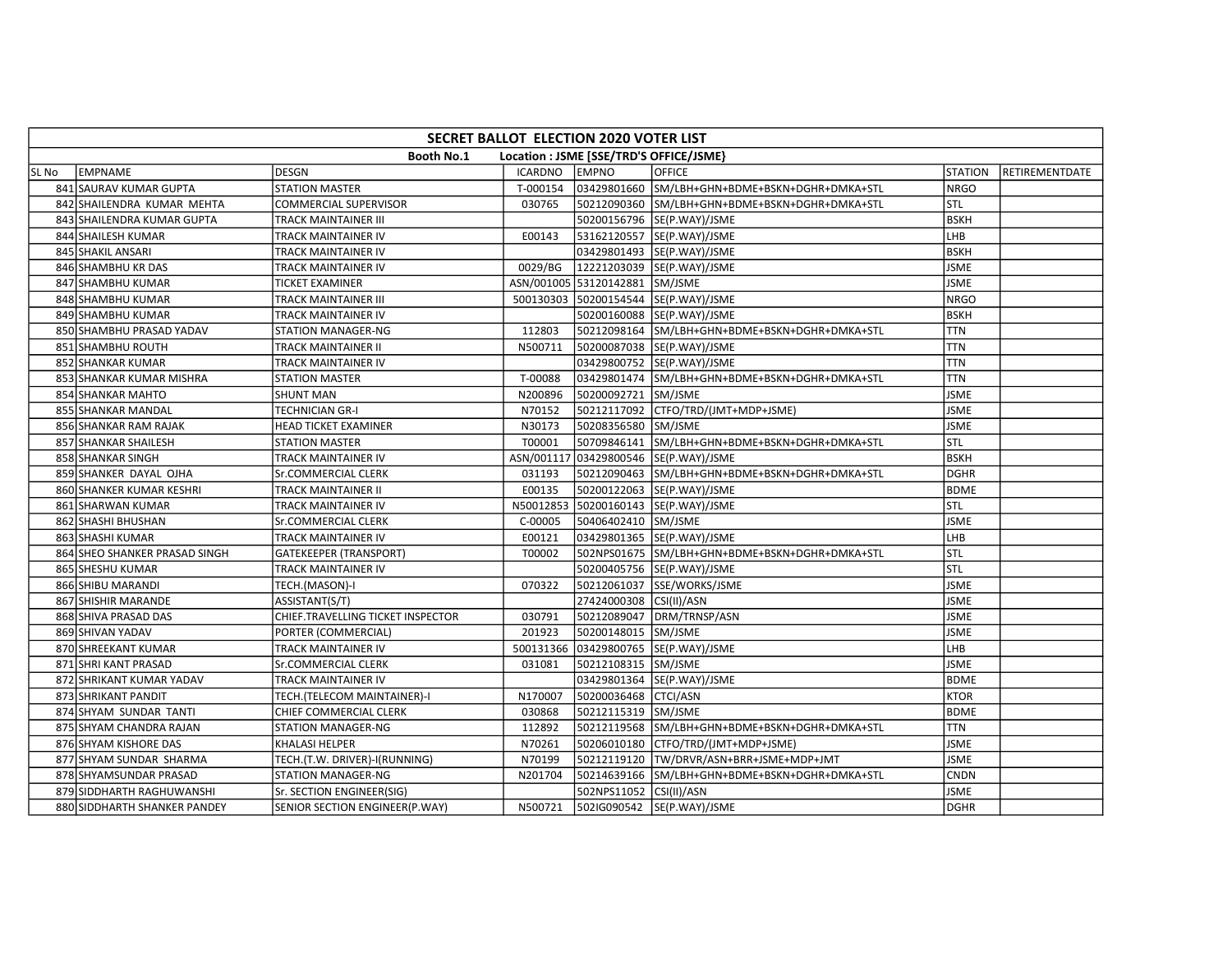|       | SECRET BALLOT ELECTION 2020 VOTER LIST                       |                             |                |                         |                                                      |                |                |  |  |  |  |
|-------|--------------------------------------------------------------|-----------------------------|----------------|-------------------------|------------------------------------------------------|----------------|----------------|--|--|--|--|
|       | <b>Booth No.1</b><br>Location : JSME [SSE/TRD'S OFFICE/JSME} |                             |                |                         |                                                      |                |                |  |  |  |  |
| SL No | EMPNAME                                                      | <b>DESGN</b>                | <b>ICARDNO</b> | <b>EMPNO</b>            | <b>OFFICE</b>                                        | <b>STATION</b> | RETIREMENTDATE |  |  |  |  |
|       | 881 SIKANDAR KUMAR                                           | TRACK MAINTAINER III        |                |                         | 500130296 50200150216 SE(P.WAY)/JSME                 | STL            |                |  |  |  |  |
|       | 882 SIKANDAR KUMAR                                           | <b>HELPER</b>               | 80448          |                         | 50200147072 EF/ASN(JSME+JMT+BDME+STN+UVD+STN+BRR+KAO | <b>JSME</b>    |                |  |  |  |  |
|       | 883 SIKANDER RABIDAS                                         | Sr.COMMERCIAL CLERK         | N30475         | 50200033819 SM/JSME     |                                                      | <b>JSME</b>    |                |  |  |  |  |
|       | 884 SIMA DEBI                                                | <b>HELPER</b>               | 075899         |                         | 50212143467 SE(P.WAY)/JSME                           | <b>JSME</b>    |                |  |  |  |  |
|       | 885 SINCHAN MALLICK                                          | <b>TRAINEE</b>              |                | 03429801556 CSI(II)/ASN |                                                      | <b>JSME</b>    |                |  |  |  |  |
|       | 886 SINGHESWER KUMAR                                         | TRACK MAINTAINER IV         |                |                         | 504NPS06335 SE(P.WAY)/JSME                           | LHB            |                |  |  |  |  |
|       | 887 SINU KUMAR RAWANI                                        | TECH.(SIGNAL MAINTAINER)-I  | 120859         | 50212125040 CSI(II)/ASN |                                                      | <b>TTN</b>     |                |  |  |  |  |
|       | 888 SITARAM PASWAN                                           | TECH.(BLACK SMITH)-II       | N500897        |                         | 50200090580 SE(P.WAY)/JSME                           | <b>STL</b>     |                |  |  |  |  |
|       | 889 SITARAM YADAV                                            | <b>HEAD TICKET EXAMINER</b> | 030802         | 50212130060 SM/JSME     |                                                      | <b>JSME</b>    |                |  |  |  |  |
|       | 890 SITOSH KUMAR                                             | TRACK MAINTAINER III        |                |                         | N500131367 50200152687 SE(P.WAY)/JSME                | <b>GHN</b>     |                |  |  |  |  |
|       | 891 SMT SWATHI SINGH                                         | COMMERCIAL CLERK(BOOKING)   | 30759          |                         | 502NPS05532 SM/LBH+GHN+BDME+BSKN+DGHR+DMKA+STL       | <b>BDME</b>    |                |  |  |  |  |
|       | 892 SOMNATH PATRA                                            | <b>VALVE MAN</b>            |                |                         | ASN/000729 50229800877 SSE/WORKS/JSME                | <b>JSME</b>    |                |  |  |  |  |
|       | 893 SONELAL KUMAR U                                          | TRACK MAINTAINER IV         |                |                         | ASN/001269 50200403591 SE(P.WAY)/JSME                | <b>DGHR</b>    |                |  |  |  |  |
|       | 894 SONU KUMAR                                               | TRACK MAINTAINER IV         |                |                         | 03429802574 SE(P.WAY)/JSME                           | DGHR           |                |  |  |  |  |
|       | 895 SREEKANT KAPARI                                          | <b>TECHNICIAN III</b>       | 050370         |                         | 50212116520 CTFO/TRD/(JMT+MDP+JSME)                  | <b>JSME</b>    |                |  |  |  |  |
|       | 896 STIPHAN TUDU                                             | TRACK MAINTAINER III        |                |                         | 500112615 50200150162 SE(P.WAY)/JSME                 | BSKH           |                |  |  |  |  |
|       | 897 SUBHASH CHANDRA DAS                                      | TECH.(FITTER)-I             | 041871         |                         | 50212138769   TRS/MEMU SHED                          | <b>JSME</b>    |                |  |  |  |  |
|       | 898 SUBHASH KUMAR DAS                                        | TRACK MAINTAINER IV         |                |                         | 27313408021 SE(P.WAY)/JSME                           | <b>DGHR</b>    |                |  |  |  |  |
|       | 899 SUBODH KUMAR                                             | <b>STATION MANAGER-NG</b>   | N200366        | 50200020242 SM/JSME     |                                                      | <b>JSME</b>    |                |  |  |  |  |
|       | 900 SUBRATA MONDAL                                           | <b>TRAINEES</b>             |                |                         | 03429803064 SE(P.WAY)/JSME                           | <b>JSME</b>    |                |  |  |  |  |
|       | 901 SUCHIT PASWAN                                            | TECH.(TRD)-III              | N70054         |                         | 50200022871 CTFO/TRD/(JMT+MDP+JSME)                  | <b>JSME</b>    |                |  |  |  |  |
|       | 902 SUDHANSU RANJAN                                          | TECH.(SIGNAL MAINTAINER)-I  | N170319        | 50209009140 CSI(II)/ASN |                                                      | <b>JSME</b>    |                |  |  |  |  |
|       | 903 SUDHIR KUMAR                                             | TRACK MAINTAINER IV         |                |                         | 03429802770 SE(P.WAY)/JSME                           | <b>DGHR</b>    |                |  |  |  |  |
|       | 904 SUDHIR KUMAR MANDAL                                      | STATION MANAGER-NG          | 112378         | 50212068378 SM/JSME     |                                                      | <b>JSME</b>    |                |  |  |  |  |
|       | 905 SUDIP KUMAR                                              | TECH.(MECH)-III             |                |                         | 50714405234 SSE(C&W)/MDP+STN                         | <b>DUMK</b>    |                |  |  |  |  |
|       | 906 SUJAY DUTTA                                              | TRACK MAINTAINER IV         | E00104         |                         | 03429800714 SE(P.WAY)/JSME                           | GRMA           |                |  |  |  |  |
|       | 907 SUJAY MAJUMDER                                           | TRACK MAINTAINER IV         |                |                         | 500131260 03429800712 SE(P.WAY)/JSME                 | <b>DGHR</b>    |                |  |  |  |  |
|       | 908 SUJEET KUMAR                                             | TRACK MAINTAINER IV         |                |                         | 500131374 03429800831 SE(P.WAY)/JSME                 | LHB            |                |  |  |  |  |
|       | 909 SUJEET KUMAR TEEJA YADAV                                 | TRACK MAINTAINER IV         |                |                         | 50891316455  SE(P.WAY)/JSME                          | <b>DGHR</b>    |                |  |  |  |  |
|       | 910 SUJIT KUMAR                                              | <b>HELPER</b>               |                | 50200137078 CSI(II)/ASN |                                                      | <b>KTOR</b>    |                |  |  |  |  |
|       | 911 SUJIT KUMAR                                              | TRACK MAINTAINER IV         | 500130307      |                         | 03429800720 SE(P.WAY)/JSME                           | LHB            |                |  |  |  |  |
|       | 912 SUJIT KUMAR MUDI                                         | TRACK MAINTAINER IV         |                |                         | 500130418 502NPS00460 SE(P.WAY)/JSME                 | <b>DGHR</b>    |                |  |  |  |  |
|       | 913 SUKHDEO BHOGTA                                           | TRACK MAINTAINER II         | N500716        |                         | 50200081607 SE(P.WAY)/JSME                           | <b>JSME</b>    |                |  |  |  |  |
|       | 914 SUKHDEO YADAV                                            | Sr.TECH.(TRD)               | 050356         |                         | 50212107384 CTFO/TRD/(JMT+MDP+JSME)                  | <b>JSME</b>    |                |  |  |  |  |
|       | 915 SUMAN SARKAR                                             | <b>TRAINEES</b>             |                |                         | 03429803065 SE(P.WAY)/JSME                           | <b>JSME</b>    |                |  |  |  |  |
|       | 916 SUMIT KUMAR                                              | TRACK MAINTAINER IV         |                |                         | 03429802579 SE(P.WAY)/JSME                           | <b>DGHR</b>    |                |  |  |  |  |
|       | 917 SUMIT NARESH                                             | TRACK MAINTAINER IV         |                |                         | 502NPS07414 SE(P.WAY)/JSME                           | <b>BSKH</b>    |                |  |  |  |  |
|       | 918 SUMIT RANJAN                                             | TRACK MAINTAINER IV         |                |                         | 03429802590 SE(P.WAY)/JSME                           | <b>DGHR</b>    |                |  |  |  |  |
|       | 919 SUNDARI DEVI                                             | PEON                        | 112887         | 50212073260 SM/JSME     |                                                      | <b>JSME</b>    |                |  |  |  |  |
|       | 920 SUNIL KUMAR                                              | TRACK MAINTAINER IV         |                |                         | 275N0005038 SE(P.WAY)/JSME                           | <b>DGHR</b>    |                |  |  |  |  |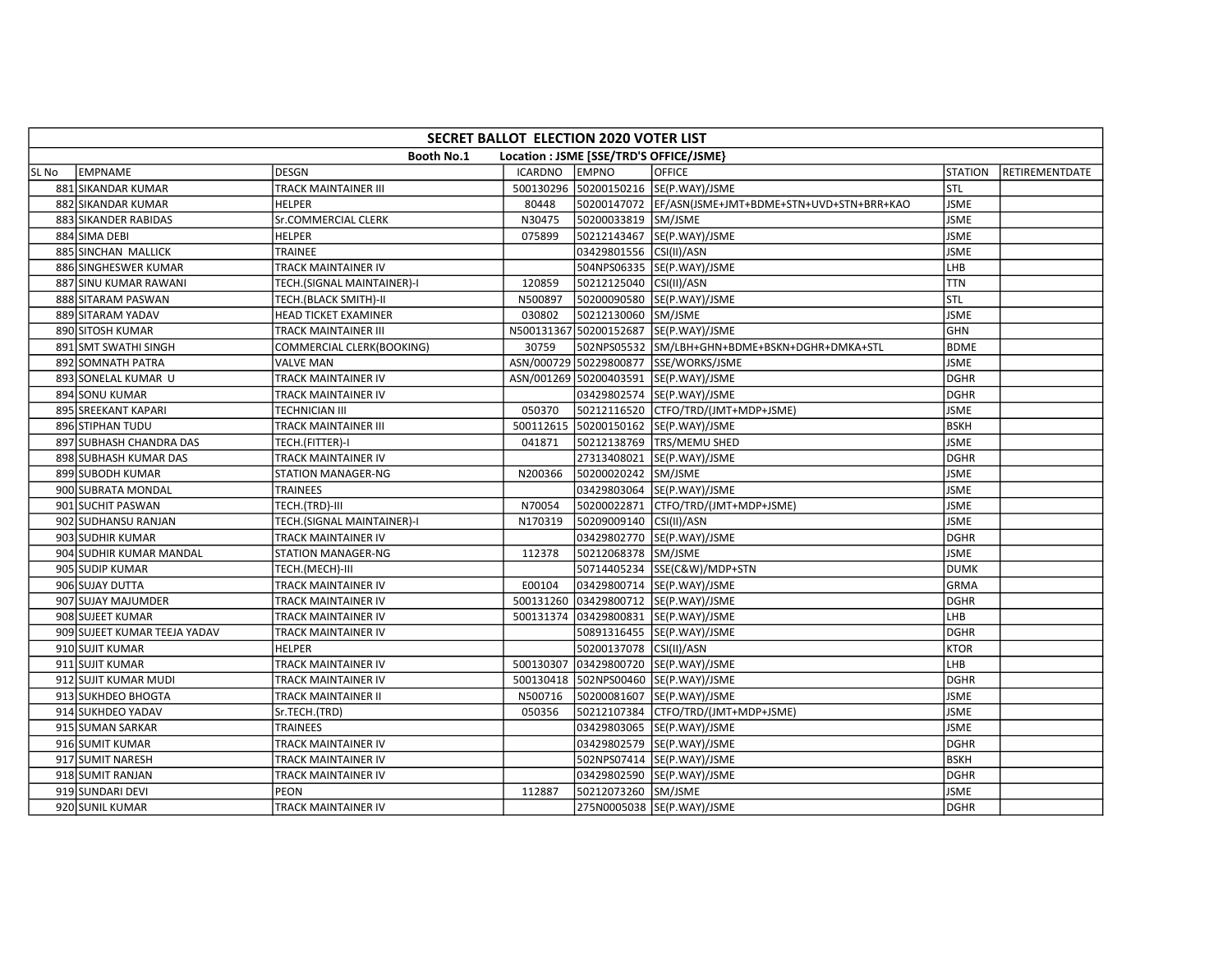|        | SECRET BALLOT ELECTION 2020 VOTER LIST                |                                   |          |                      |                                                       |                |                |  |  |  |  |
|--------|-------------------------------------------------------|-----------------------------------|----------|----------------------|-------------------------------------------------------|----------------|----------------|--|--|--|--|
|        | Booth No.1<br>Location : JSME [SSE/TRD'S OFFICE/JSME} |                                   |          |                      |                                                       |                |                |  |  |  |  |
| lSL No | EMPNAME                                               | <b>IDESGN</b>                     | ICARDNO  | <b>EMPNO</b>         | <b>OFFICE</b>                                         | <b>STATION</b> | RETIREMENTDATE |  |  |  |  |
|        | 921 SUNIL KUMAR                                       | TRACK MAINTAINER IV               |          |                      | 03429800652 SE(P.WAY)/JSME                            | STL            |                |  |  |  |  |
|        | 922 SUNIL KUMAR                                       | TRACK MAINTAINER IV               |          |                      | 03429800966 SE(P.WAY)/JSME                            | STL            |                |  |  |  |  |
|        | 923 SUNIL KUMAR                                       | TRACK MAINTAINER IV               |          |                      | 03429800753  SE(P.WAY)/JSME                           | <b>BSKH</b>    |                |  |  |  |  |
|        | 924 SUNIL KUMAR RAM                                   | TRACK MAINTAINER II               | N500584  |                      | 50200126056 SE(P.WAY)/JSME                            | LHB            |                |  |  |  |  |
|        | 925 SUNIL KUMAR ROUT                                  | TRACK MAINTAINER IV               |          |                      | 50200142232 SE(P.WAY)/JSME                            | <b>BSKH</b>    |                |  |  |  |  |
|        | 926 SUNIL KUMAR SINHA                                 | OFFICE SUPERINTENDENT             | 05355    |                      | 50212114741  TRD(JSME+MDP+JMT)                        | <b>JSME</b>    |                |  |  |  |  |
|        | 927 SUNIL KUMAR YADAV                                 | TRACK MAINTAINER IV               |          |                      | 502NPS07689 SE(P.WAY)/JSME                            | <b>BSKH</b>    |                |  |  |  |  |
|        | 928 SUNIL KUMAR YADAV                                 | TRACK MAINTAINER IV               |          |                      | 500130308 50200160118 SE(P.WAY)/JSME                  | STL            |                |  |  |  |  |
|        | 929 SUNIL PASWAN                                      | Sr. SECTION ENGINEER(TRD-ELEC)    | 050369   |                      | 50212127486   TRD(JSME+MDP+JMT)                       | <b>JSME</b>    |                |  |  |  |  |
|        | 930 SUNIL RAM                                         | TRACK MAINTAINER I                | N500714  |                      | 50200081565 SE(P.WAY)/JSME                            | <b>TTN</b>     |                |  |  |  |  |
|        | 931 SUNIRMAL MAHAPATRA                                | TRACK MAINTAINER II               | N111778  |                      | 50200113207 SE(P.WAY)/JSME                            | <b>GRMA</b>    |                |  |  |  |  |
|        | 932 SURAJ KUMAR                                       | TRACK MAINTAINER IV               | E00068   |                      | 03429800973 SE(P.WAY)/JSME                            | <b>TTN</b>     |                |  |  |  |  |
|        | 933 SURAJ KUMAR                                       | TRACK MAINTAINER IV               |          |                      | 03429801985 SE(P.WAY)/JSME                            | <b>DGHR</b>    |                |  |  |  |  |
|        | 934 SURAJ KUMAR VERMA                                 | TRACK MAINTAINER IV               |          |                      | 18329802736 SE(P.WAY)/JSME                            | STL            |                |  |  |  |  |
|        | 935 SURENDRA KAMTI                                    | PORTER (COMMERCIAL)               | 112746   | 50212138654 SM/JSME  |                                                       | <b>JSME</b>    |                |  |  |  |  |
|        | 936 SURENDRA KUMAR                                    | <b>STATION MANAGER-NG</b>         | N-110624 |                      | 50236400619 SM/LBH+GHN+BDME+BSKN+DGHR+DMKA+STL        | <b>GHN</b>     |                |  |  |  |  |
|        | 937 SURENDRA KUMAR SUMAN                              | PORTER (COMMERCIAL)               | N201569  |                      | 50200047314 SM/LBH+GHN+BDME+BSKN+DGHR+DMKA+STL        | <b>DGHR</b>    |                |  |  |  |  |
|        | 938 SURENDRA KUMAR YADAV                              | TRACK MAINTAINER IV               | E00057   |                      | 03429800981 SE(P.WAY)/JSME                            | <b>JSME</b>    |                |  |  |  |  |
|        | 939 SURENDRA MAHATO                                   | TRACK MAINTAINER I                | 073112   |                      | 50200019690 SE(P.WAY)/JSME                            | LHB            |                |  |  |  |  |
|        | 940 SURENDRA PRASAD SINGH                             | TECHNICIAN GR-I                   | 60676    |                      | 50212113979 EF/ASN(JSME+JMT+BDME+STN+UVD+STN+BRR+KAO  | <b>JSME</b>    |                |  |  |  |  |
|        | 941 SURENDRA YADAV                                    | TECHNICIAN GR-I                   | 060421   |                      | 50212084700  EF/ASN(JSME+JMT+BDME+STN+UVD+STN+BRR+KAO | <b>BDME</b>    |                |  |  |  |  |
|        | 942 SURESH KUMAR                                      | TRACK MAINTAINER II               | N500962  |                      | 50200126603 SE(P.WAY)/JSME                            | <b>BDME</b>    |                |  |  |  |  |
|        | 943 SURESH KUMAR                                      | Sr.SECTION ENGINEER(CnW)          | N110934  |                      | 50207572207 SSE(C&W)/MDP+STN                          | <b>DUMK</b>    |                |  |  |  |  |
|        | 944 SURESH RAM                                        | TRACK MAINTAINER II               | N500736  |                      | 50200081498 SE(P.WAY)/JSME                            | <b>JSME</b>    |                |  |  |  |  |
|        | 945 SURESH YADAV                                      | <b>HELPER</b>                     | 040160   |                      | 50212135010   TRS/MEMU SHED                           | <b>JSME</b>    |                |  |  |  |  |
|        | 946 SURJIT KUMAR PRIYADARSHI                          | <b>COMMERCIAL CLERK</b>           | N30446   |                      | 50205421627 SM/LBH+GHN+BDME+BSKN+DGHR+DMKA+STL        | <b>BDME</b>    |                |  |  |  |  |
|        | 947 SURKESH KUMAR DAS                                 | OFFICE SUPERINTENDENT             | N500986  |                      | 50200120339 SE(P.WAY)/JSME                            | <b>JSME</b>    |                |  |  |  |  |
|        | 948 SUSANTA DAS                                       | TRAVELLING TICKET INSPECTOR       | 031039   | 50212102180 SM/JSME  |                                                       | <b>JSME</b>    |                |  |  |  |  |
|        | 949 SUSHANT KUMAR SINHA                               | CHIEF.TRAVELLING TICKET INSPECTOR | 030667   |                      | 50212146146   DRM/TRNSP/ASN                           | <b>JSME</b>    |                |  |  |  |  |
|        | 950 SUSHIL VISHWAKARMA                                | CHIEF COMMERCIAL CLERK            | 030766   |                      | 50212108248 SM/LBH+GHN+BDME+BSKN+DGHR+DMKA+STL        | <b>DGHR</b>    |                |  |  |  |  |
|        | 951 SUSHIL HANSDA                                     | <b>HELPER</b>                     | 80430    |                      | 50200147230 EF/ASN(JSME+JMT+BDME+STN+UVD+STN+BRR+KAO  | <b>JSME</b>    |                |  |  |  |  |
|        | 952 SUSHIL KUMAR THAKUR                               | TRACK MAINTAINER III              |          |                      | 27223005034 SE(P.WAY)/JSME                            | <b>JSME</b>    |                |  |  |  |  |
|        | 953 SUVEER KUMAR                                      | TRACK MAINTAINER IV               | E00391   |                      | 03429801617 SE(P.WAY)/JSME                            | stl            |                |  |  |  |  |
|        | 954 SWARLATA                                          | TRACK MAINTAINER IV               | 50231242 |                      | 03429800319 SE(P.WAY)/JSME                            | <b>JSME</b>    |                |  |  |  |  |
|        | 955 SYED SALIM ANWAR                                  | <b>STATION MASTER</b>             |          |                      | 42500484580 SM/LBH+GHN+BDME+BSKN+DGHR+DMKA+STL        | <b>GHN</b>     |                |  |  |  |  |
|        | 956 TAKIR ALI                                         | TECH.(TELECOM MAINTAINER)-I       | 120370   | 50212099340 CTCI/ASN |                                                       | <b>JSME</b>    |                |  |  |  |  |
|        | 957 TANUMOY SAREN                                     | TRACK MAINTAINER IV               |          |                      | 03429802823 SE(P.WAY)/JSME                            | <b>DGHR</b>    |                |  |  |  |  |
|        | 958 TAPAS PATRA BADYAKAR                              | <b>TRAINEE</b>                    |          |                      | N50012856 50200156784 SE(P.WAY)/JSME                  | LHB            |                |  |  |  |  |
|        | 959 TARAKANT JHA                                      | STATION MANAGER-NG                | N201568  |                      | 50204389232 SM/LBH+GHN+BDME+BSKN+DGHR+DMKA+STL        | <b>DGHR</b>    |                |  |  |  |  |
|        | 960 TARAKESHWAR THAKUR                                | TRACK MAINTAINER IV               |          |                      | 50205629068 SE(P.WAY)/JSME                            | <b>DGHR</b>    |                |  |  |  |  |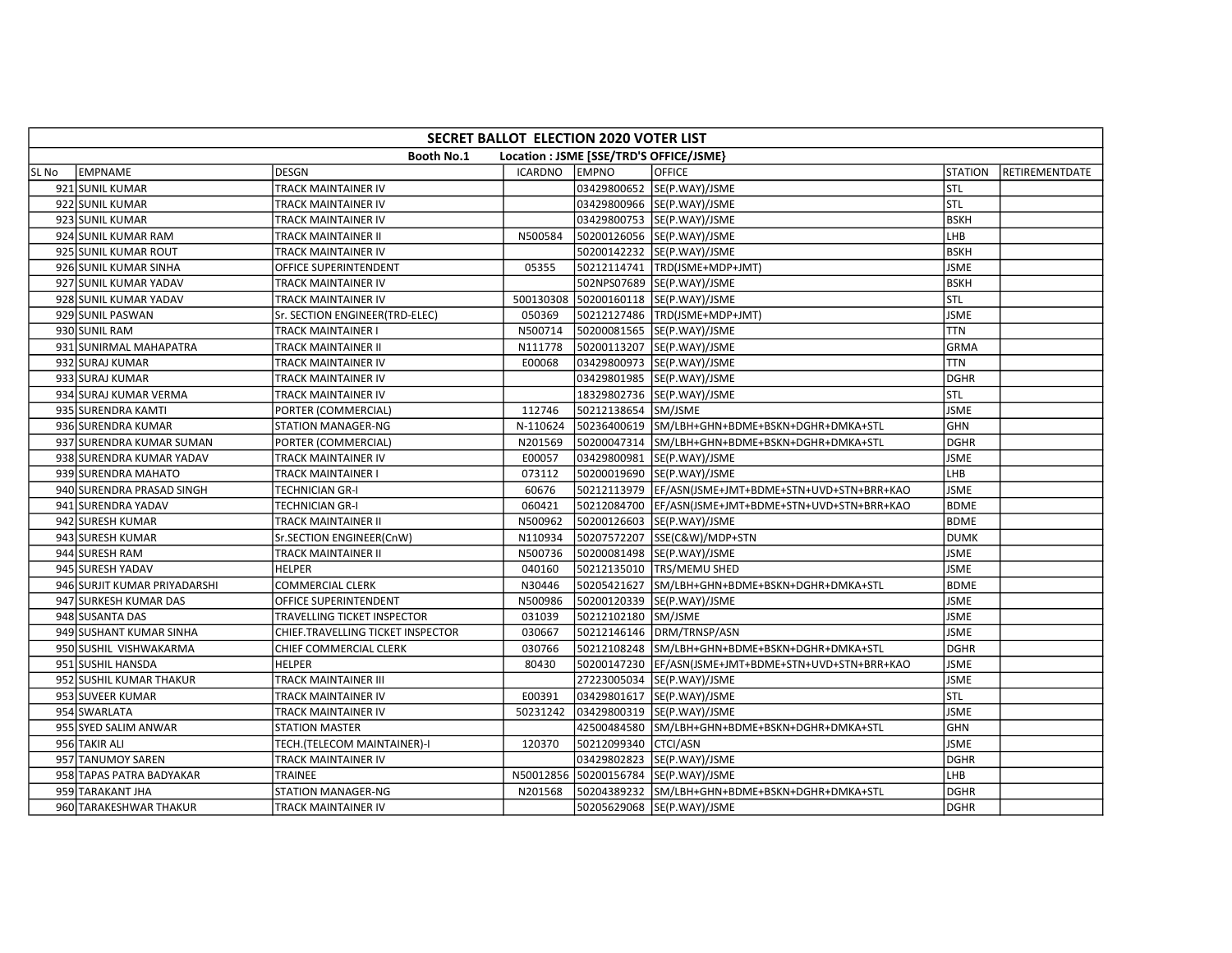| SECRET BALLOT ELECTION 2020 VOTER LIST                       |                             |                                   |                |                         |                                                      |                |                |  |  |  |  |  |  |
|--------------------------------------------------------------|-----------------------------|-----------------------------------|----------------|-------------------------|------------------------------------------------------|----------------|----------------|--|--|--|--|--|--|
| <b>Booth No.1</b><br>Location : JSME [SSE/TRD'S OFFICE/JSME} |                             |                                   |                |                         |                                                      |                |                |  |  |  |  |  |  |
| SL No                                                        | <b>LEMPNAME</b>             | <b>DESGN</b>                      | <b>ICARDNO</b> | <b>EMPNO</b>            | <b>OFFICE</b>                                        | <b>STATION</b> | RETIREMENTDATE |  |  |  |  |  |  |
|                                                              | 961 TARUN KUMAR MAHATO      | <b>HELPER</b>                     | 80643          |                         | 502NPS11263 EF/ASN(JSME+JMT+BDME+STN+UVD+STN+BRR+KAO | <b>JSME</b>    |                |  |  |  |  |  |  |
|                                                              | 962 TAZMIN KHATUN           | TRACK MAINTAINER IV               |                |                         | 500131238 50229801191 SE(P.WAY)/JSME                 | <b>BDME</b>    |                |  |  |  |  |  |  |
|                                                              | 963 TEJU YADAV              | PORTER(TRANSPORTATION)            | 030111         | 50212126901 SM/JSME     |                                                      | <b>JSME</b>    |                |  |  |  |  |  |  |
|                                                              | 964 TIRTHRAJ PRASAD YADAV   | STATION MANAGER-NG                | 113482         |                         | 50212098190 SM/LBH+GHN+BDME+BSKN+DGHR+DMKA+STL       | <b>KARJ</b>    |                |  |  |  |  |  |  |
|                                                              | 965 TRIBENI PANDIT          | Sr.CABINMAN                       | 112384         |                         | 50212074445 SM/LBH+GHN+BDME+BSKN+DGHR+DMKA+STL       | <b>BDME</b>    |                |  |  |  |  |  |  |
|                                                              | 966 TULSI YADAV             | TECH.(SIGNAL MAINTAINER)-I        | 121281         | 50212140697 CSI(II)/ASN |                                                      | GHN            |                |  |  |  |  |  |  |
|                                                              | 967 TULSI YADAV             | TRACK MAINTAINER IV               | 500130313      |                         | 50200146997  SE(P.WAY)/JSME                          | <b>DGHR</b>    |                |  |  |  |  |  |  |
|                                                              | 968 TUN TUN PRASAD          | Sr.COMMERCIAL CLERK(BOOKING)      | 031067         | 50210283493 SM/JSME     |                                                      | <b>JSME</b>    |                |  |  |  |  |  |  |
|                                                              | 969 TUNTUN RAM              | <b>TRACK MAINTAINER III</b>       | N111646        |                         | 50200088109 SE(P.WAY)/JSME                           | <b>DGHR</b>    |                |  |  |  |  |  |  |
|                                                              | 970 TUSHAR KUMAR            | TRAINEES                          |                |                         | 03429803073 SSE/WORKS/JSME                           | <b>JSME</b>    |                |  |  |  |  |  |  |
|                                                              | 971 UDAY KUMAR YADAV        | TRACK MAINTAINER III              | 074430         |                         | 50212135756 SE(P.WAY)/JSME                           | <b>BDME</b>    |                |  |  |  |  |  |  |
|                                                              | 972 UDAY SHANKAR JHA        | TRACK MAINTAINER IV               |                |                         | 50200176692 SE(P.WAY)/JSME                           | <b>BSKH</b>    |                |  |  |  |  |  |  |
|                                                              | 973 UDAY SHANKAR THAKUR     | CHIEF.TRAVELLING TICKET INSPECTOR | 030784         |                         | 50212077872 DRM/TRNSP/ASN                            | <b>JSME</b>    |                |  |  |  |  |  |  |
|                                                              | 974 UJJAWAL KUMAR           | <b>STATION MANAGER-NG</b>         | 156546         |                         | 50205403716 SM/LBH+GHN+BDME+BSKN+DGHR+DMKA+STL       | <b>KTOR</b>    |                |  |  |  |  |  |  |
|                                                              | 975 UJJWAL KUMAR RAY        | TRACK MAINTAINER IV               |                |                         | 03429802575 SE(P.WAY)/JSME                           | DGHR           |                |  |  |  |  |  |  |
|                                                              | 976 UMESH KUMAR DAS         | Sr.COMMERCIAL CLERK               |                | 50205520940 SM/JSME     |                                                      | <b>JSME</b>    |                |  |  |  |  |  |  |
|                                                              | 977 UMESH KUMAR DAS         | TRACK MAINTAINER IV               | E00418         |                         | 27313403953 SE(P.WAY)/JSME                           | DGHR           |                |  |  |  |  |  |  |
|                                                              | 978 UMESH KUMAR PANDEY      | COMMERCIAL SUPERVISOR (BOOKING)   | 031053         |                         | 50212048392 SM/LBH+GHN+BDME+BSKN+DGHR+DMKA+STL       | <b>DMKA</b>    |                |  |  |  |  |  |  |
|                                                              | 979 UMESH KUMAR SINGH       | TRACK MAINTAINER IV               |                |                         | 50200403614  SE(P.WAY)/JSME                          | LHB            |                |  |  |  |  |  |  |
|                                                              | 980 UMESH KUMAR YADAV       | <b>HELPER</b>                     | 140242         |                         | 50200141653 AC/ASN & TLI/ASN, UDL, DGR, MDP & UDL    | <b>JSME</b>    |                |  |  |  |  |  |  |
|                                                              | 981 UMESH MONDAL            | PORTER(TRANSPORTATION)            | <b>NA</b>      |                         | 27424131068 SM/LBH+GHN+BDME+BSKN+DGHR+DMKA+STL       | <b>DUMK</b>    |                |  |  |  |  |  |  |
|                                                              | 982 UMESH PASWAN            | <b>STATION MANAGER-NG</b>         | 112886         | 50212119740 SM/JSME     |                                                      | <b>JSME</b>    |                |  |  |  |  |  |  |
|                                                              | 983 UMESH YADAV             | PORTER (COMMERCIAL)               | N200448        |                         | 50200014035 SM/LBH+GHN+BDME+BSKN+DGHR+DMKA+STL       | <b>NRGO</b>    |                |  |  |  |  |  |  |
|                                                              | 984 UPENDRA KUMAR           | TECHNICIAN GR-I                   | N70145         | 50212141707             | CTFO/TRD/(JMT+MDP+JSME)                              | <b>JSME</b>    |                |  |  |  |  |  |  |
|                                                              | 985 UPENDRA KUMAR CHOUDHARY | TRAFFIC INSPECTOR                 | 201296         |                         | 50217995048 DRM/TRNSP/ASN                            | <b>JSME</b>    |                |  |  |  |  |  |  |
|                                                              | 986 UPENDRA KUMAR YADAV     | TRACK MAINTAINER IV               |                |                         | 27312405851 SE(P.WAY)/JSME                           | <b>BSKH</b>    |                |  |  |  |  |  |  |
|                                                              | 987 UPENDRA PRASAD          | TRACK MAINTAINER II               | N500966        |                         | 50200121708 SE(P.WAY)/JSME                           | <b>TTN</b>     |                |  |  |  |  |  |  |
|                                                              | 988 UTTAM ROUTH             | Sr.CABINMAN                       | 201922         |                         | 50212131283 SM/LBH+GHN+BDME+BSKN+DGHR+DMKA+STL       | <b>BDME</b>    |                |  |  |  |  |  |  |
|                                                              | 989 VIJAY KUMAR             | TRACK MAINTAINER II               | N500954        |                         | 50200121897  SE(P.WAY)/JSME                          | <b>GHN</b>     |                |  |  |  |  |  |  |
|                                                              | 990 VIJAY KUMAR             | <b>TRACK MAINTAINER II</b>        | N111949        |                         | 50200122130 SE(P.WAY)/JSME                           | <b>DGHR</b>    |                |  |  |  |  |  |  |
|                                                              | 991 VIJAY KUMAR             | <b>STATION MANAGER-NG</b>         | N200702        | 50206011020 SM/JSME     |                                                      | <b>JSME</b>    |                |  |  |  |  |  |  |
|                                                              | 992 VIJAY KUMAR BHAWESH     | <b>HELPER</b>                     |                |                         | 50200182060 CTFO/TRD/(JMT+MDP+JSME)                  | <b>JSME</b>    |                |  |  |  |  |  |  |
|                                                              | 993 VIJAY KUMAR GUPTA       | SENIOR SECTION ENGINEER(P.WAY)    | E00387         |                         | 50200070210 SE(P.WAY)/JSME                           | <b>DUMK</b>    |                |  |  |  |  |  |  |
|                                                              | 994 VIJAY KUMAR SHARMA      | TRACK MAINTAINER IV               |                |                         | 503NPS01726 SE(P.WAY)/JSME                           | <b>JSME</b>    |                |  |  |  |  |  |  |
|                                                              | 995 VIJAY KUMAR SINGH       | JUNIOR ENGINEER(WORKS)            | N40272         |                         | 50200012269 SSE/WORKS/JSME                           | <b>JSME</b>    |                |  |  |  |  |  |  |
|                                                              | 996 VIJAY KUMAR YADAV       | PORTER(TRANSPORTATION)            |                |                         | 50200167277 SM/LBH+GHN+BDME+BSKN+DGHR+DMKA+STL       | STL            |                |  |  |  |  |  |  |
|                                                              | 997 VIJAY SINGH             | TRACK MAINTAINER IV               |                |                         | 50200144654 SE(P.WAY)/JSME                           | <b>BSKH</b>    |                |  |  |  |  |  |  |
|                                                              | 998 VIJAY SOREN             | TECH.CARPENTER-II                 | N111117        |                         | 50200119945 SSE/WORKS/JSME                           | <b>JSME</b>    |                |  |  |  |  |  |  |
|                                                              | 999 VIKAS KUMAR             | CHIEF COMMERCIAL CLERK            | 031203         |                         | 50200006014 SM/LBH+GHN+BDME+BSKN+DGHR+DMKA+STL       | <b>BDME</b>    |                |  |  |  |  |  |  |
|                                                              | 1000 VIKAS KUMAR            | TRAVELLING TICKET INSPECTOR       |                | 424N1150254 SM/JSME     |                                                      | <b>JSME</b>    |                |  |  |  |  |  |  |